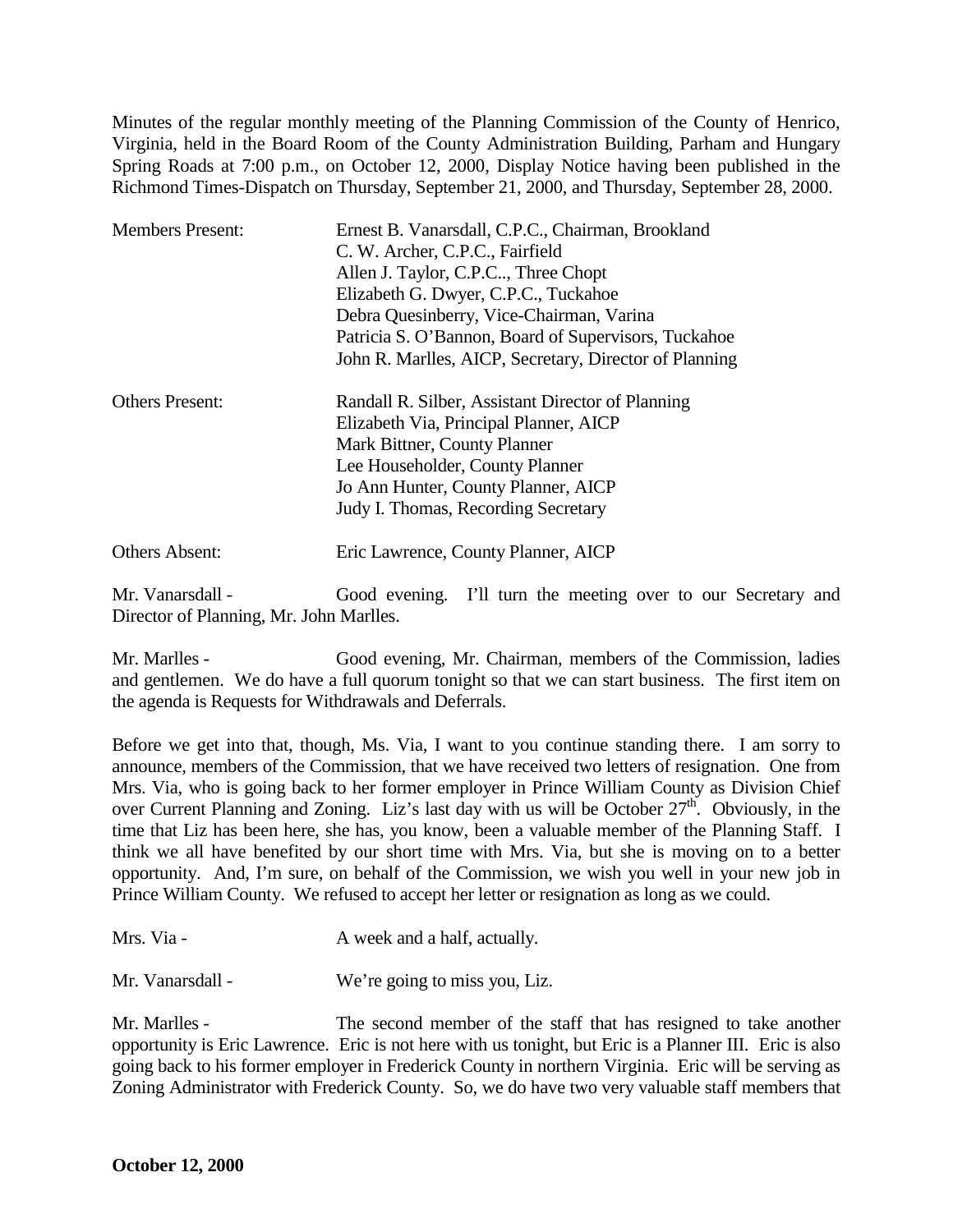we're losing. We are proceeding ahead with trying to find replacements, which will be very difficult to do, but we do wish them the best of luck.

Mrs. Quesinberry - Good luck, Liz.

Mr. Vanarsdall - It defies one thing you always hear in this part of the Country. No one ever goes to Northern Virginia. No one ever wants to be there. And just before Liz Via came with us, John Merrithew, who had her job, went back to Loudoun County. Now she's going back to Prince William.

| Mr. Marlles -                          | Eric going to Frederick.                                        |
|----------------------------------------|-----------------------------------------------------------------|
| Mr. Vanarsdall -<br>northern Virginia. | As the Secretary said, Eric's going to Frederick. That's all in |
| Mrs. Via -                             | Who would have figured it.                                      |
| Mr. Vanarsdall -<br>crowded.           | So, we always knew somebody who lives there, because it is so   |
| Mr. Archer -                           | When's Eric's last day?                                         |
| Mrs. Via -                             | Eric's last day is actually tomorrow.                           |
| Mr. Archer -                           | Oh. Is that right?                                              |
| Mrs. Via -                             | Yes sir.                                                        |
| Mr. Archer -                           | I've got a meeting scheduled with him next Monday. I do.        |

Mrs. Via - Mr. Bittner will probably be taking it, because he's going to be taking a lot of Eric's cases. So, we'll check on that for you. I just want to thank the Secretary, the Chairman, and the Commission. Obviously, I'll miss Henrico County, and the people and the Commission here, and have enjoyed my tenure. Unfortunately, I just had an opportunity that was hard to resist. I'll be going at the end of the month. I thank you for your kind words.

| Mr. Vanarsdall -                            | We understand. You will be missed. Thank you.             |
|---------------------------------------------|-----------------------------------------------------------|
| Mr. Archer -                                | Best wishes.                                              |
| Mrs. Via -                                  | Thank you.                                                |
| Mr. Marlles -<br>withdrawals and deferrals? | Mrs. Via, would you like to proceed with the requests for |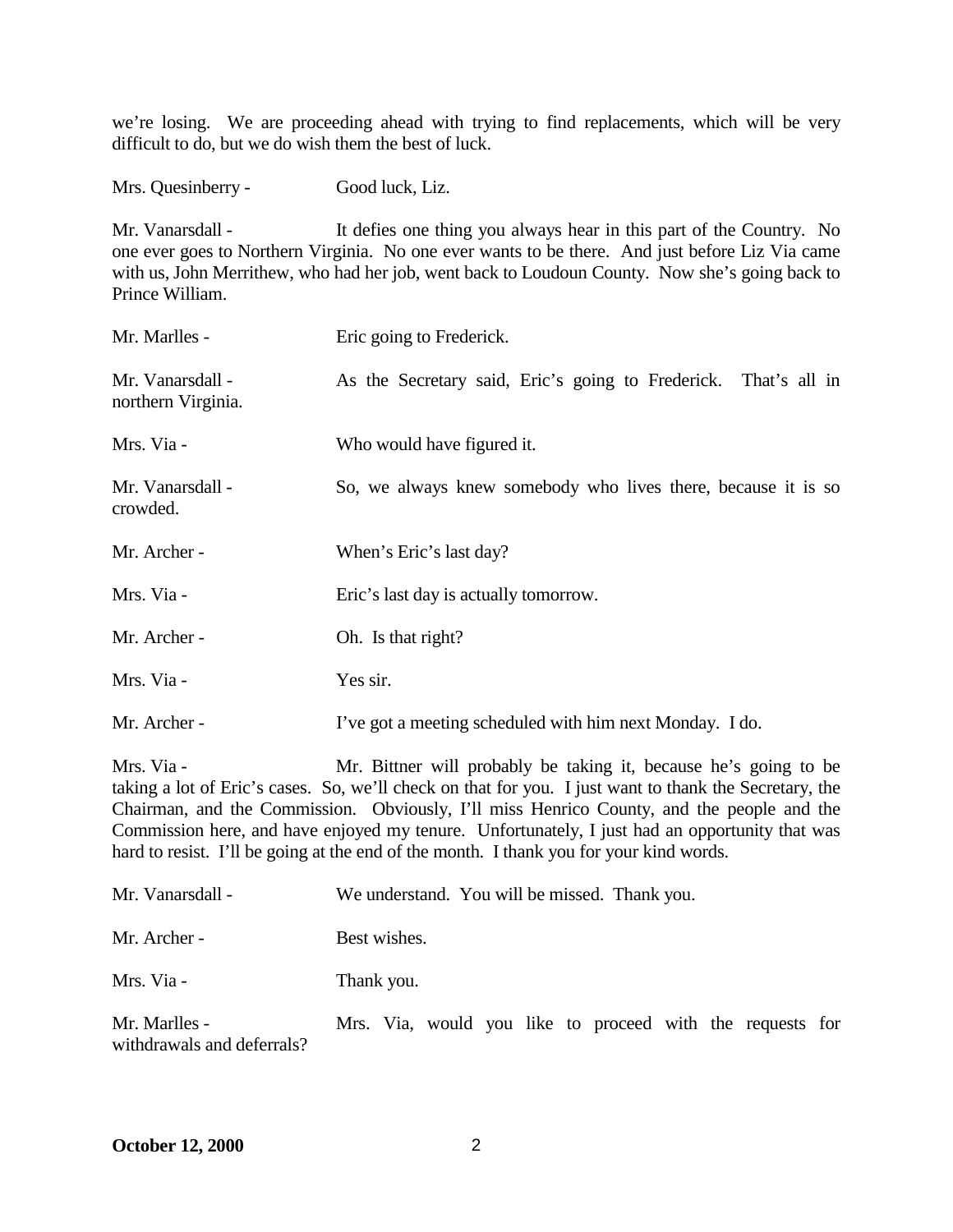Mrs. Via - Certainly, Mr. Secretary. This evening we have several requests for withdrawals and deferrals. The first case on Page 1 of your agenda, this is case C-52C-00.

#### **Deferred from the September 14, 2000 Meeting:**

**C-52C-00 Gloria L. Freye for Doswell Properties, Inc.:** Request to conditionally rezone from O-2 Office District to B-2C Business District (Conditional) and O-2C Office District (Conditional), Parcel 103-A-104, containing 1.721 acres, located at the southwest intersection of Staples Mill and Massie Roads. A fueling facility is proposed. The use will be controlled by proffered conditions and zoning ordinance regulations. The Land Use Plan recommends Commercial Concentration.

The applicant has withdrawn this case. For the sake of the audience, this means that this case will not be able to come back, or a substantially similar case will not be able to come back to the County for at least one year.

Continuing on in the Brookland District on Page 2 of your agenda.

### **Deferred from the September 14, 2000 Meeting:**

**C-53C-00 Henry L. Wilton for Wilton Development Corp.:** Request to conditionally rezone from R-4 One Family Residence District to RTHC Residential Townhouse District (Conditional) and B-2C Business District (Conditional), Parcels 82-A-14 through 18 & 20 and Parcels 82-7-A-2 & 9, containing 28.4 acres, located on the west line of Staples Mill Road at its intersection with Dublin Street. Townhouses and business uses are proposed. The RTH District allows a density of 9 units per acre. The business use will be controlled by proffered conditions and zoning ordinance regulations. The Land Use Plan recommends Urban Residential, 3.4 to 6.8 units net density per acre.

The applicant has requested a deferral to November 9, 2000.

Mr. Vanarsdall - Is anyone in the audience in opposition to deferring this case, Henry L. Wilton for Wilton Development; C-53C? No opposition. I move that C-53C-00 be deferred to November  $9<sup>th</sup>$  at the applicant's request.

Mr. Taylor seconded the motion.

Mr. Vanarsdall - Motion made by Mr. Vanarsdall, seconded by Mr. Taylor. All those in favor say aye—all those opposed by saying nay. The vote is 5-0 (Mrs. O'Bannon abstained).

Mrs. Via - Thank you, sir. The next case, also in the Brookland District, on Page 2 of your agenda is Case C-68C-00.

**C-68C-00 Cabell Evans for Virginia Lab Supply:** Request to conditionally rezone from O-2 Office District to M-1C Light Industrial District (Conditional), Parcel 94-A-6, containing 1.08 acres, located at the southwest intersection of Dumbarton and Byrdhill Roads (54 Byrdhill Road). An office/warehouse is proposed. The use will be controlled by proffered conditions and zoning ordinance regulations. The Land Use Plan recommends Office.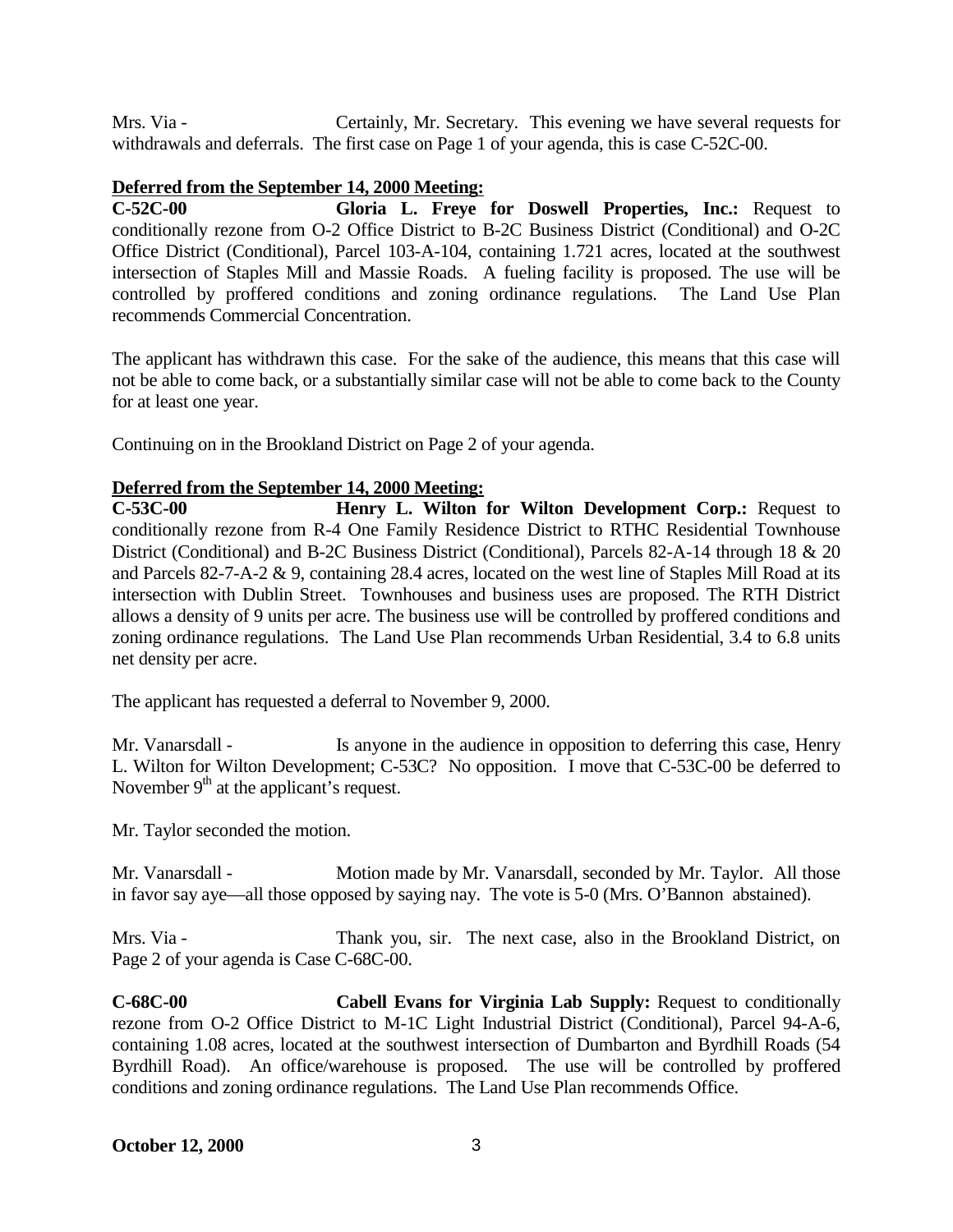The applicant has requested a deferral to November 9, 2000.

Mr. Vanarsdall - Anyone in the audience in opposition to this case; the deferment of it? I move that C-68C-00 be deferred, at the applicant's request, to November  $9<sup>th</sup>$ .

Mrs. Quesinberry seconded the motion.

Mr. Vanarsdall - Motion made by Mr. Vanarsdall, seconded by Mrs. Quesinberry. All those in favor say aye—all those opposed by saying nay. The vote is 5-0 (Mrs. O'Bannon abstained). Next case.

Mrs. Via - Continuing on to the Three Chopt District at the bottom of your agenda on Page 2, Case C-41C-00.

### **Deferred from July13, 2000 Meeting:**

**C-41C-00 Rev. Rick McDaniels for Glen Allen Community Church:** Request to conditionally rezone from R-2C One Family Residence District (Conditional) to O-2C Office District (Conditional), Part of Parcel 9-A-20, containing approximately 1.571 acres, located on the south line of Nuckols Road at its intersection with Wyndham Park Drive. A bank branch is proposed. The use will be controlled by proffered conditions and zoning ordinance regulations. The Land Use Plan recommends Suburban Residential 1, 1.0 to 2.4 units net density per acre, and Environmental Protection Area.

The applicant has requested a deferral to April 12, 2001.

Mr. Vanarsdall - We're all the way out of this year. Any one in the audience in opposition to deferment of this case- C-41C-00? No opposition. Mr. Taylor.

Mr. Taylor - Mr. Chairman, I recommend that Case C-42C-00 Glen Allen Community Church be deferred until April 12rh at the request of the applicant.

Mrs. Quesinberry seconded the motion.

Mr. Vanarsdall - Motion made by Mr. Taylor, seconded by Mrs. Quesinberry. All those in favor say aye—all those opposed by saying nay. The vote is 5-0 (Mrs. O'Bannon abstained).

Mrs. Via - Thank you. Continuing on, on Page 3 of your agenda, also in the Three Chopt District, P-12-00.

#### **Deferred from the September 14, 2000 Meeting:**

**P-12-00 Christopher King for Sprint PCS:** Request for a provisional use permit in accordance with Sections 24-95 (a) (3) and 24-122.1 of Chapter 24 of the County Code in order to construct and operate a 120 foot cellular communications tower and antenna, on part of Parcel 49-9-A-3B, (North Carolina Furniture Company) containing 1,258 square feet, located on the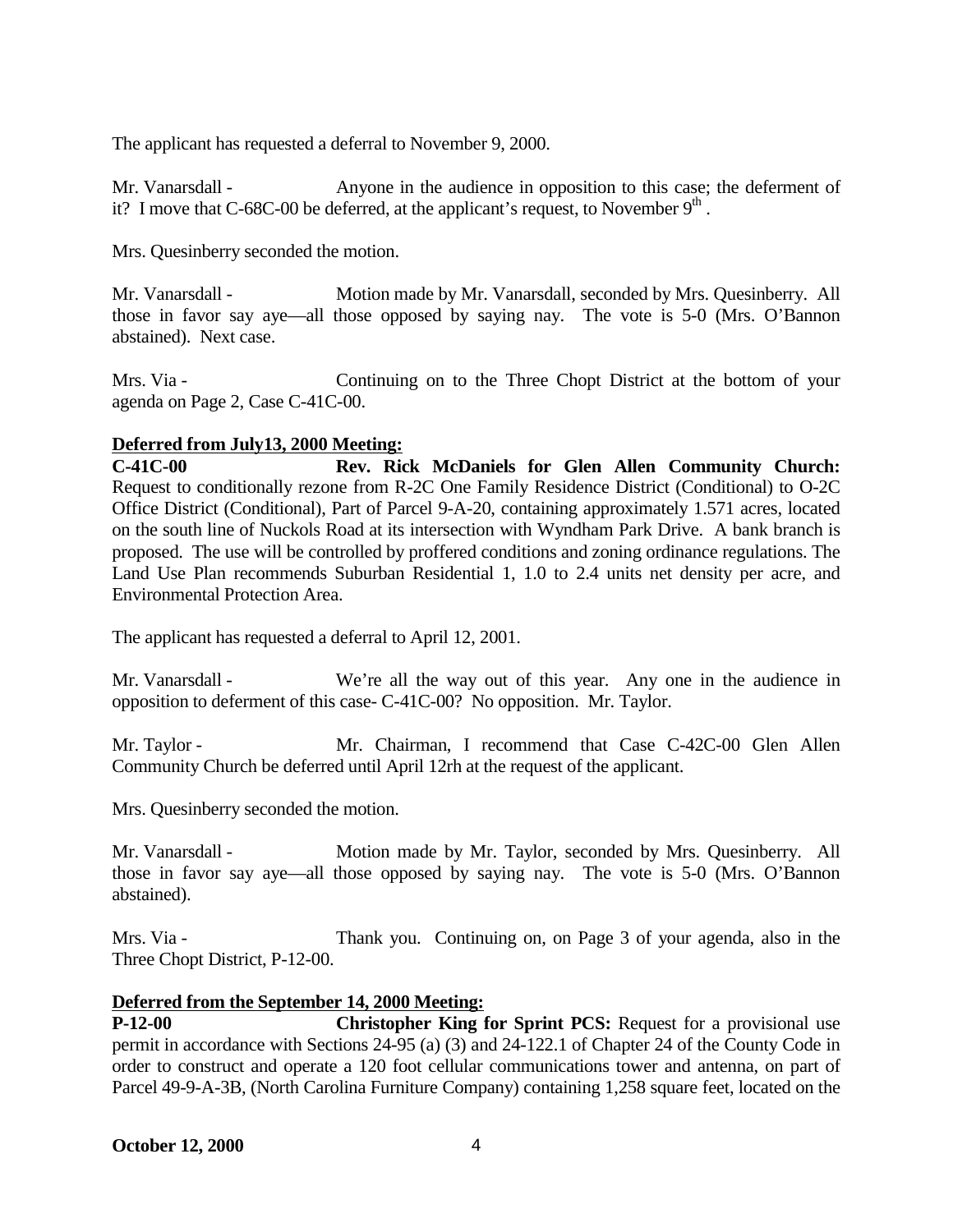south side of West Broad Street (U. S. Route 250) approximately 250 feet east of its intersection with Pemberton Road. The site is zoned B-2C Business District (Conditional).

The applicant has requested a deferral to November 9, 2000.

Mr. Vanarsdall - Any one in the audience in opposition to Case P-12-00 Christopher King for Sprint? It's in the Three Chopt District. No opposition to that. Mr. Taylor.

Mr. Taylor - Mr. Chairman, I move that Case P-12-00 Sprint PCS be deferred until November  $9<sup>th</sup>$  at the request of the applicant.

Mrs. Quesinberry seconded the motion.

Mr. Vanarsdall - Motion made by Mr. Taylor, seconded by Mrs. Quesinberry. All those in favor say aye—all those opposed by saying nay. The vote is 5-0 (Mrs. O'Bannon abstained).

Mrs. Via - The Mr. Chairman, we did have one case that originally requested an Expedited Agenda this evening. However, there has been a small hitch in their plans. They would now like to change that request to a deferral. Going back to Page 1 of your agenda in the Brookland District. This is P-8-00.

#### **Deferred from the September 14, 2000 Meeting:**

**P-8-00 Heidi H. Parker for RCTC Wholesale Corp.:** Request for a provisional use permit in accordance with Sections 24-95(a)(3) and 24-122.1 of Chapter 24 of the County Code in order to extend the height of the existing tower, on part of Parcel 116-A-13, containing 4,200 square feet of leased area, located on the east line of Westmoreland Street approximately 400 feet south of its intersection with Jacques Street (2001 Westmoreland Street). The site is zoned M-1 Light Industrial District. The Land Use Plan recommends Heavy Industry.

They are requesting a deferral to November  $9<sup>th</sup>$ .

Mr. Vanarsdall - Any one in opposition to P-8-00 Heidi Parker. This is a cell tower over on Westmoreland Street. No opposition. I move that P-8-00 Heidi H. Parker for RCTC Wholesale Corp. be deferred to November  $9<sup>th</sup>$  at the applicant's request.

Mrs. Quesinberry seconded the motion.

Mr. Vanarsdall - Motion made by Mr. Vanarsdall, seconded by Mrs. Quesinberry. All those in favor say aye—all those opposed by saying nay. The vote is 5-0 (Mrs. O'Bannon abstained). Next case.

| Mrs. Via -       | That concludes the agenda for Withdrawals and Deferrals tonight. |
|------------------|------------------------------------------------------------------|
| Mr. Vanarsdall - | That will be your last time.                                     |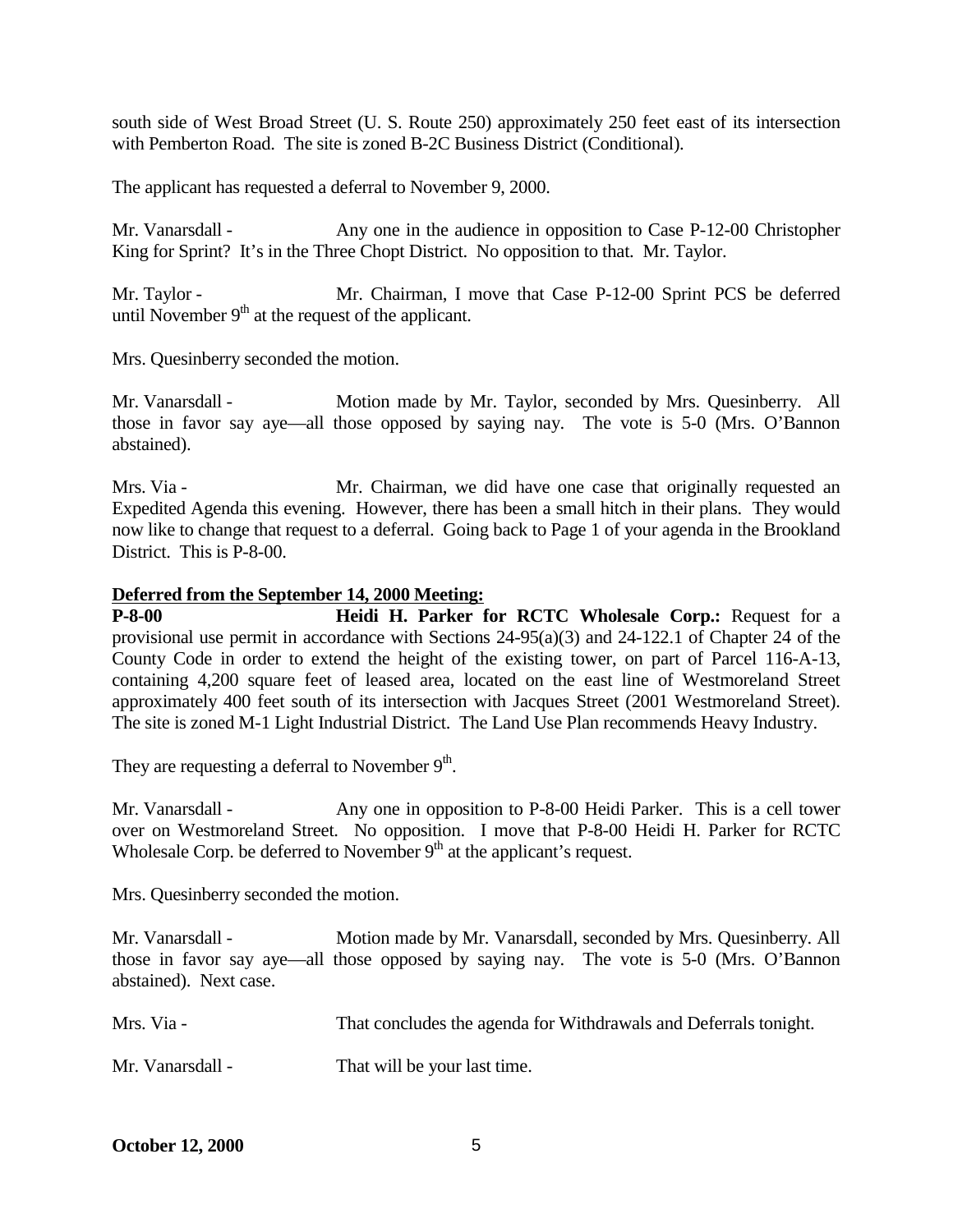Mrs. Via - That will be my last time.

Mr. Vanarsdall - Thank you, Liz. Any applicant in the audience would like to defer a case or any Commissioner? No more. Mr. Secretary.

**C-67C-00 John G. "Chip" Dicks for HC One, L.P.:** Request to conditionally rezone from A-1 Agricultural District and R-4 One Family Residence District to R-5C General Residence District (Conditional), Parcels 162-A-31 and 38, described as follows:

Beginning at a point in the southern right-of-way line of Gay avenue approximately 800 feet from the intersection with said right-of-way line with the eastern right-of-way line of Miller Lane; thence from said point of beginning running along the southern right-of-way line of Gay Avenue N 54° E approximately 720 feet to a point; thence leaving said Gay Avenue turning and running S 10° E approximately 136 feet to a point; thence S 02° W approximately 475 feet to a point; thence turning and running S 72° E approximately 100 feet to the rear line of Lawndale Farms - Section 2 (P.B.33, Pg.5); thence turning and running along said subdivision in a southerly direction approximately 197 feet to the intersection of the centerline of a large drainage ditch with said subdivision line; thence turning and running along the centerline of said ditch, which forms the northern boundary of Lawndale Farms (P.B.26, Pg.151), in a southwesterly direction approximately 1,075 feet to the northwest corner of lot 11 - Lawndale Farms; thence turning and running along the west line of said lot 11, S 20° W approximately 238 feet to the southwest corner of Lot 11 being a point in the northern right-of-way line of Denison Road; thence turning and running along said right-of-way line N 71° W approximately 18 feet to a point; thence leaving said Denison Road turning and running N  $20^{\circ}$  E approximately 1,167 feet to a point; thence turning and running N 74° W approximately 71 feet to the point of beginning. the above described parcel contains 12.6 acres more or less.

Mr. Marlles - The first case is in the Varina District. It's Case C-67C-00. The staff report will be given by Mrs. Jo Ann Hunter.

Mr. Vanarsdall - Any one in the audience in opposition to this case? Any opposition, C-67C? Good evening, Mrs. Hunter.

Mrs. Jo Ann Hunter, County Planner - Good evening, Mr. Chairman, members of the Commission. This application would rezone approximately 12.5 acres from R-4 and A-1 to the R-5 District. The applicant is proposing a 116 unit multi-family development for seniors. The staff report indicated that this would be a density of 9.2 units per acre. However, flood plain acreage cannot be used towards the density calculation for a multi-family project. After recalculating the number, it is estimated that the density would be closer to 12 units per acre.

The 2010 Land Use Plan designates this property for Urban Residential, which recommends densities from 3.4 to 6.8 units per acre. The current R-4 zoning is consistent with the Land Use Plan.

There was a rezoning request for this property in 1998 for 150 apartment units. There was considerable opposition to that request and it was withdrawn by the applicant.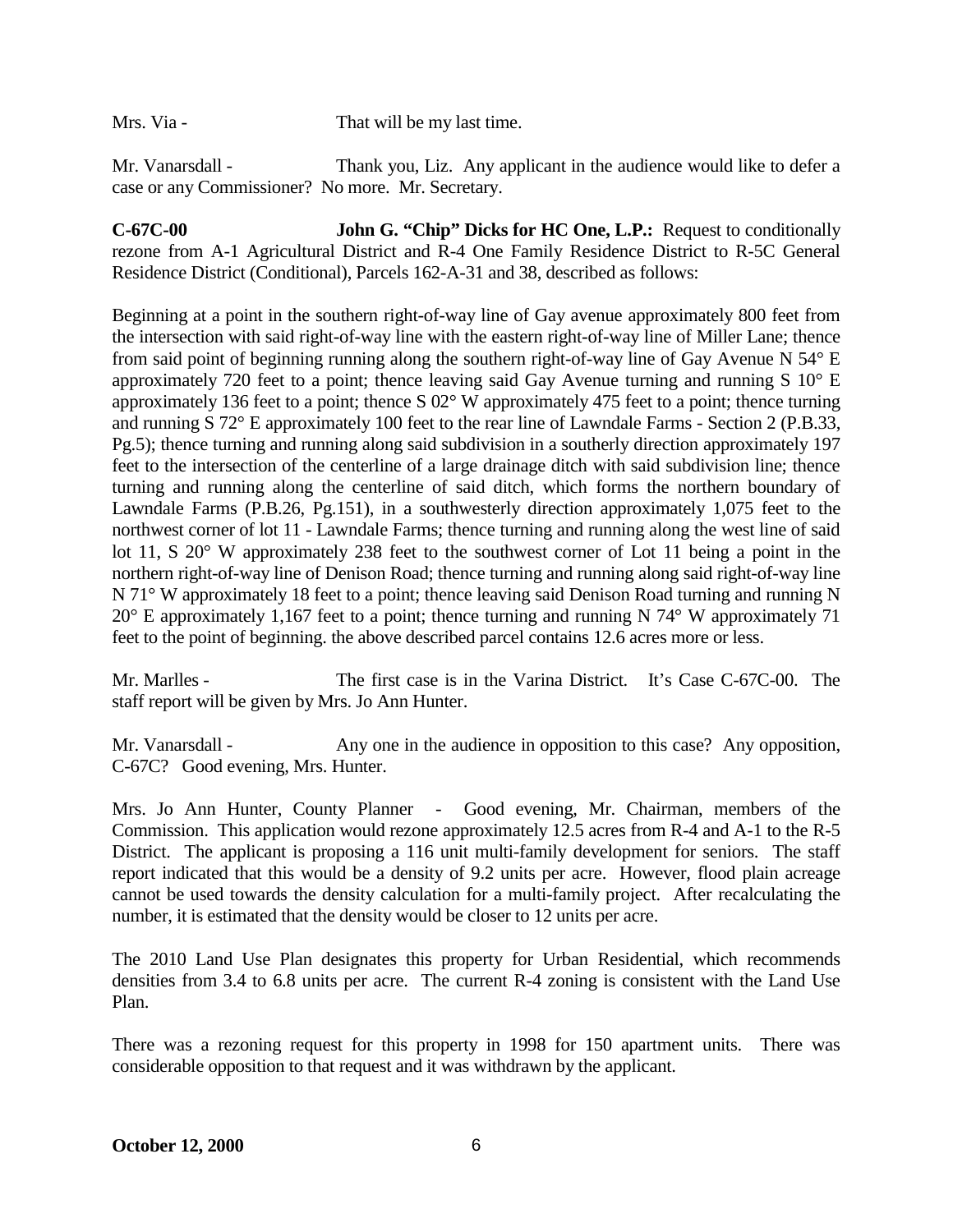Lawndale Farms surrounds this property on the east and south. A 285-foot transmission line is to the west of the site and in the immediate vicinity, there are a considerable number of apartment units, as well as several vacant properties.

Staff is concerned with the precedent nature setting of this case, and that additional land zoned for multi-family will be precedent setting and impact the densities of adjacent vacant properties.

There is merit to the concept of apartments for the elderly. However, there is considerable vacant land in Varina that is currently zoned for multi-family and vacant. Staff encourages the applicant to explore other sites that are already zoned for this use.

The applicant has submitted proffers that addressed a number of staff's concerns. The proffers have been handed out to you. They should be in front of you on your desk.

Some of the positive elements of this case include: the age restriction, commitment to apply for C-1 zoning of the flood plain, lighting standards, mechanical equipment screening, finished masonry materials for trash enclosures, and limitation on construction hours. However, there are numbers of outstanding issues that the applicant has been unable to address.

The biggest concern is the density of the project. The proposed density of 12 units per acre is double what the 2010 Land Use Plan recommends. The Urban Residential designation also encourages homeownership, and this is a rental community. Staff is also concerned with the layout. However, I believe the applicant is going to be showing you a new layout, tonight, that will address some of the concerns that we had about that. The applicant has also made some improvements to the buffer language. However, the applicant is only proffering a 35- foot buffer adjacent to Lawndale Farms, and a 35-foot buffer along Gay Avenue, but not from the ultimate right of way. The applicant has proffered a transitional buffer with 25-foot planting requirements within those buffers. Staff would recommend a larger buffer adjacent to single-family as well as a planted buffer along the VEPCO easement. Staff would also encourage additional brick other than the foundations and fencings, as proffered. Staff would recommend that the applicant also address the time of trash pick up, and should provide additional information on the recreational amenities.

In summary, the requested zoning is not consistent with the Land Use Plan. The applicant should look at land that is already zoned for this type of use. If the Commission believes that the need for, and the benefits of senior housing merit this case, then staff would recommend the applicant address staff's concerns of the outstanding issues, including density, buffers, and other items. I'd be happy to answer any questions.

```
Mr. Vanarsdall - Any questions by Commission members for Mrs. Hunter?
```
Mr. Archer - Mrs. Hunter, you may remember sometime ago we had a study, or something that indicated how much multi-family zoned land there already is that's sitting around. Do you remember?

Mrs. Hunter - Yes, there's 600 acres in the County that's zoned for multi-family that's currently vacant. A good percentage of that is in the Varina District.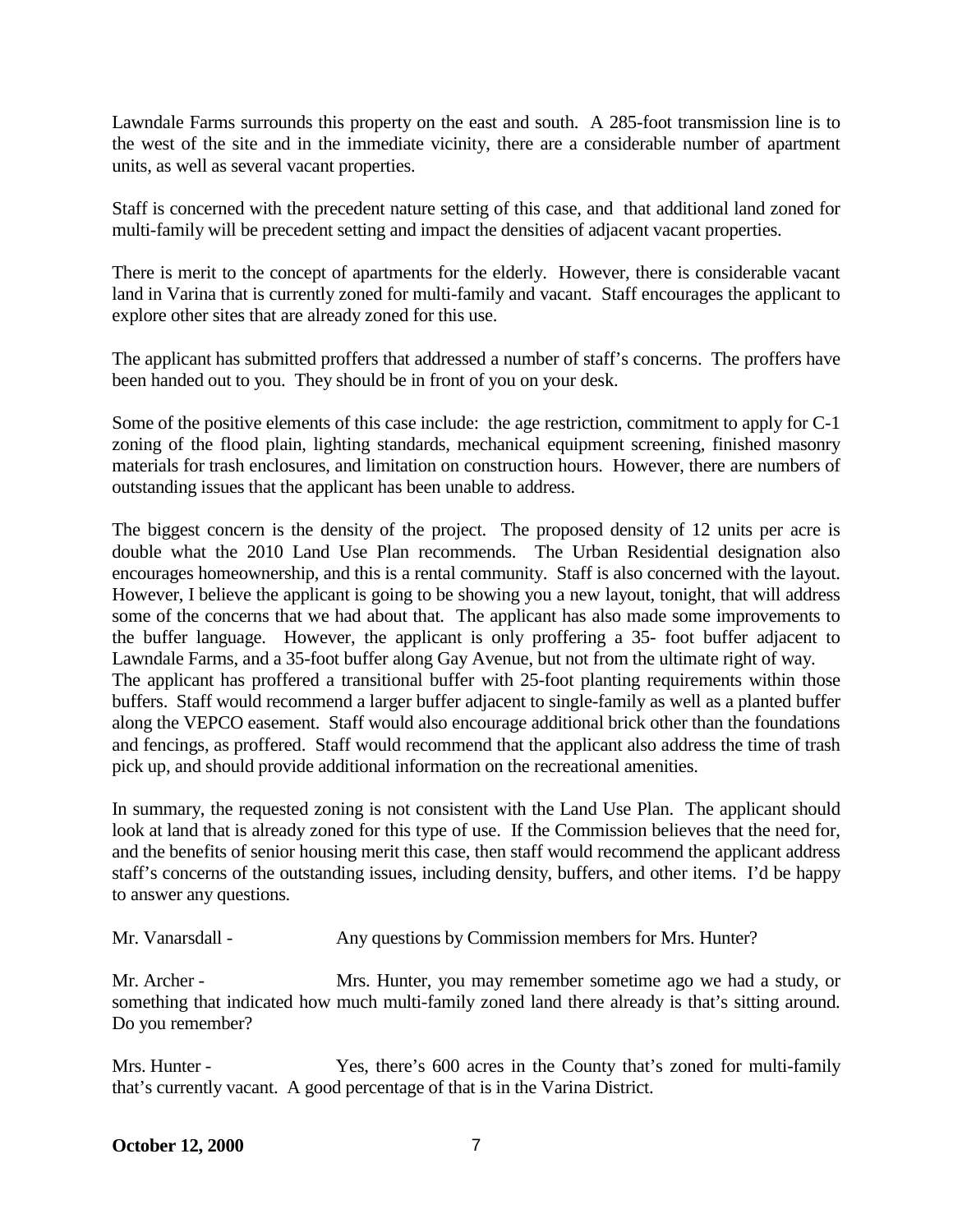| Mr. Archer -                                              | Thank you.                                                               |
|-----------------------------------------------------------|--------------------------------------------------------------------------|
| Mrs. O'Bannon -                                           | If I recall, it was something like 9,000 units could be built in Varina? |
| Mrs. Hunter -                                             | That sounds about right.                                                 |
| Mrs. O'Bannon -                                           | Apartments or townhouses.                                                |
| Mr. Marlles -<br>the maximum density. That's county-wide. | I think it was closer to 10,000 apartment units could be developed at    |
| Mrs. O'Bannon -                                           | That's County-wide?                                                      |
| Mr. Marlles -                                             | Yes.                                                                     |
| Mrs. O'Bannon -                                           | I'm sorry.                                                               |
| Mr. Vanarsdall -<br>from the applicant, Mrs. Quesinberry? | Any other questions by Commission members? Do you want to hear           |
| Mrs. Quesinberry -                                        | Yes, I would.                                                            |
|                                                           |                                                                          |

Mr. Vanarsdall - Is the applicant here? I knew he was here. I talked to him earlier. I thought maybe you left.

Mr. Chip Dicks - Mr. Chairman, members of the Commission, my name is Chip Dicks, and I do represent the applicant. I'd like to, first of all, compliment the staff on the detailed work in the staff report, and identifying a number of issues that, quite frankly, in doing zoning cases for 20 years, you always learn something every time you do a zoning case. And I've certainly learned things in this case.

I would indicate to you, as Greg is putting up right now, this is not the normal kind of apartment community that you would see. And what we tried to do here is to develop something that would be a single-story product, something – I think copies of this are already in your package (referring to rendering).

One of the first things I did when I accepted representation from this client, which by the way is a Virginia Beach company, a Virginia Company, and they specialize in seniors apartment rental units. And, what I did, I went back and Jo Ann shared with me the history of the case, and the history of this property.

And, so, in looking at the property, and examining the property myself, you go out and look around and there's a significant established neighborhood, the Lawndale Farms Subdivision.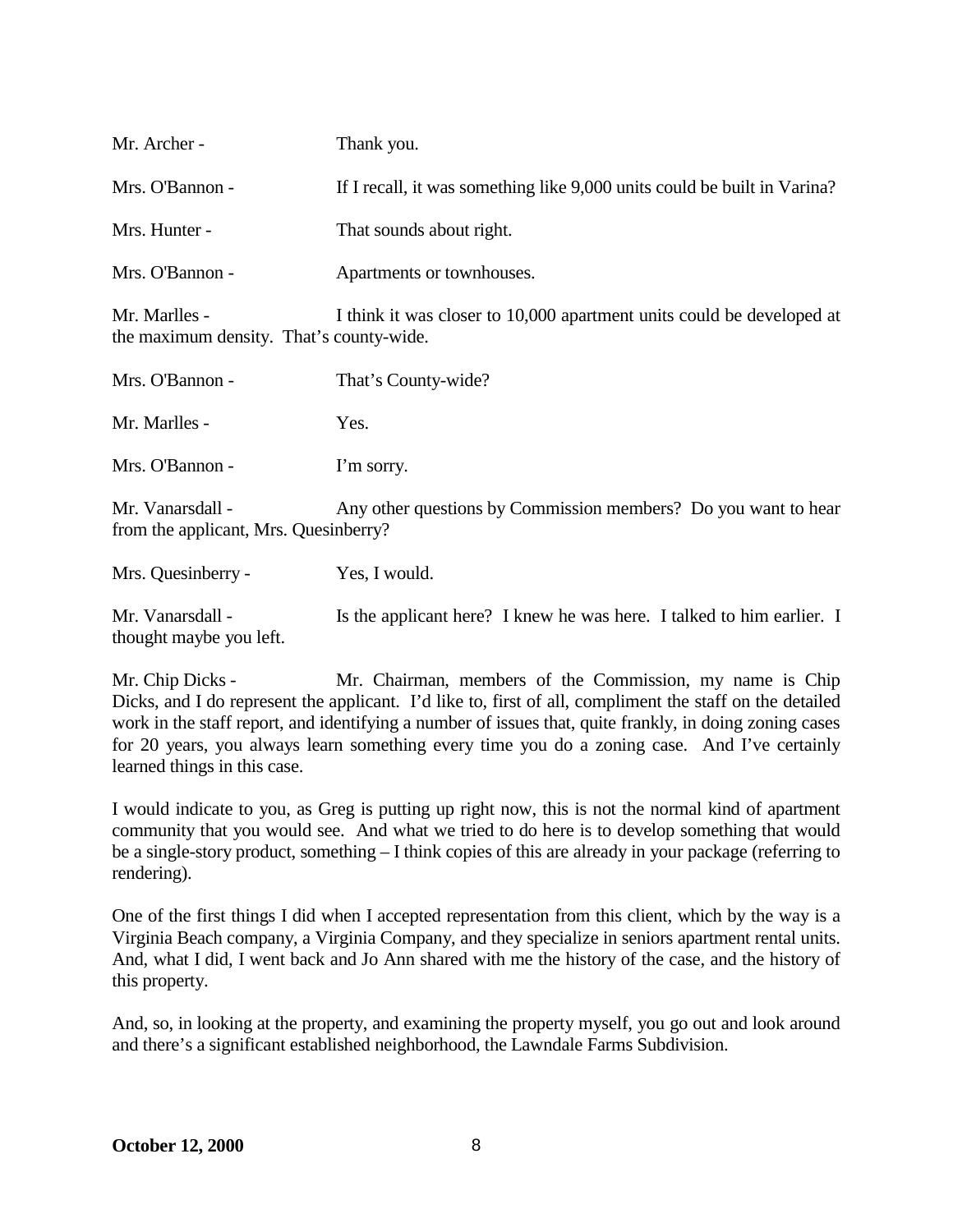So, one of the first things we did was go out and talk to folks in Lawndale, since we heard about 75 individuals showing up at Mr. Wilton's application for apartments two years ago. And we found out that, what the local community was really concerned about was apartment communities that, perhaps, would, Number 1, generate a lot of family activity, a lot of traffic trips, a lot of two and three-story buildings; things that would, basically, interfere with the nature of their single-family community. So, what we designed here was a single-story product. And, as you see from the layout, (referring to slide), Don has established a series of single story buildings, all through out the community.

It's interesting that we had a citizens meeting of the Lawndale Civic Association on Monday night, and a number of people attended, we sent out letters. I had done previous citizen meetings in the neighborhoods. I had talked to people in the neighborhoods. And, we're not aware of a single person in the neighborhood who opposes the project.

In fact, a number of citizens at the meeting expressed support for the project. I don't know whether any one is here from the community tonight. They indicated that, if they came, they'd be happy to speak on behalf of the project.

So, I would indicate to you, that in terms of the neighborhood's feeling about what's appropriate for this particular parcel, the neighborhood is very much in support of single-story seniors-type housing.

When you compare what the Land Use Plan projects currently, you're talking roughly about, if you average the density range of 3.4 to 6.8, that would come out to 5.1 density per acre, or roughly 64 single family homes. The site could accommodate roughly 85 townhouses.

So, what we're talking about here is something that, if you follow the Land Use Plan, you would end up with arguably 85 townhouses, or 64 single-family homes. If you do the analysis, obviously, those homes are going to generate a lot of impact on the schools. These seniors homes generate zero impact on schools.

Also, in terms of vehicle trips, we went back and took a look at the Institute of Transportation Engineers. The Institute of Transportation Engineers indicates that for 64 single-family homes, the daily trip generation will be roughly 612. For 85 townhouses, it would be 688 trips a day. But, yet, for seniors, its roughly 320 trips a day.

So, the traffic intensity here is much less. I suggest to you that is much more compatible with a single-family neighborhood environment, and something that would certainly justify variance from the Land Use Plan, instead of 85 townhouses, 116 seniors units.

The second thing I would suggest to you is that, with respect to the setbacks, staff is suggesting in the staff report that there needs to be a 75-foot setback. What we've done is, we've been able to construct single-story apartments, single-story apartments and still maintain that 35-foot buffer.

And, we've talked about some extensive plantings and things in the proffers backing up to Lawndale. The citizens association and the folks that we've talked to in Lawndale are satisfied with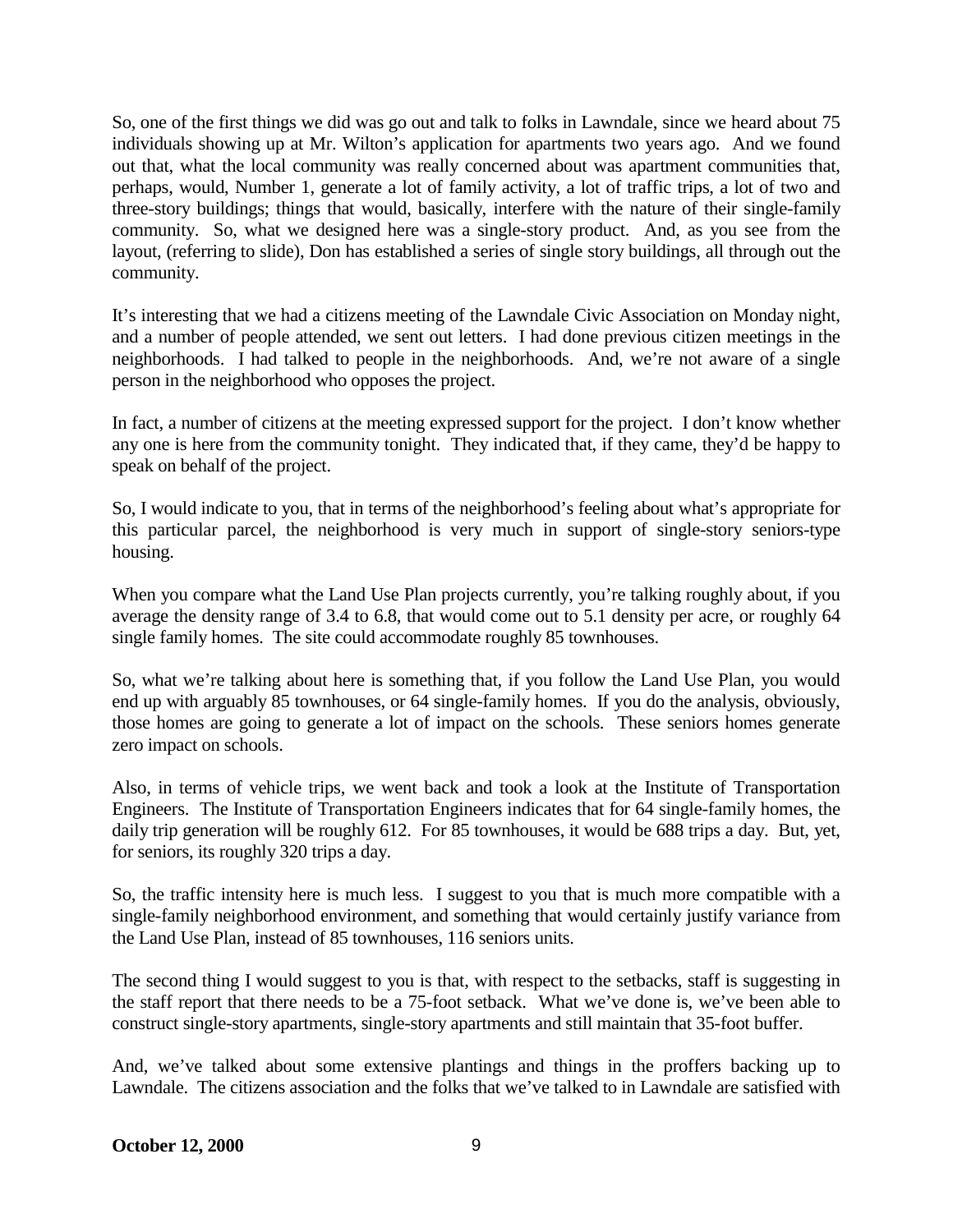the buffers that we've offered. I think the trade off, and I discussed this with them both, Monday night and previously. They would rather have single stories than a larger buffer with multi-story buildings. So, I suggest to you, that, again, that's a justification for a variance in the request for the 75-foot buffer.

With respect to precedent, I'd say to you that the only precedent that's being established here is the fact that, when you have a seniors apartment community, when you have a need to house seniors in Varina District, if there's a future need to house seniors in Varina District, then, "Yes," there may be some limited precedent. But, I certainly don't view this, and I don't think this Commission should view this as any major precedent setting diversion from your land Use Plan.

What you're doing is you're looking at a parcel of property. You're looking at what the neighbors want. And, you're looking at a situation that just makes common sense, quite frankly, given the area and what can be developed there.

With respect to some of the other proffers, let me address one other issue the staff raised. Staff raised an issue with respect to the fact that there's other apartment-zoned land in Varina District. And, yes, that is true. What we've done is we've gone out through Joyner & Company. We've gone out on our own. We've examined those other parcels.

And the question is, when you have a seniors apartment community, and what you're really doing is taking a seniors community and putting it close to shopping centers; close to doctors' offices, close to dentists, close to other things that seniors want to do. Most of those other apartment tracts of land are not sufficient that they don't have those services close by. And, what we would suggest to you, that in terms of looking at all those other parcels, certainly, we did not ignore the fact that there is zoned property already for apartments.

Again, this is a different kind of apartment than any other kind of apartment that you would normally see coming down the pike. So, I would suggest to you, that this is a optimal site for a seniors apartment community. I would suggest to you that it might not be for a family apartment community, when there is plenty of other apartment-zoned land in Varina District that could meet the need for a family apartment community.

With respect to access, staff had raised a question about access. I think our revised site plan addresses that. There was some question about the Department of Public Works in how many units could access a single entrance. I think that's been addressed. And Jo Ann worked with our engineer, Greg Dodd to suggest some changes that might address that particular staff concern.

The other staff concerns, with respect to additional brick, what we've done here is, we've tried to build in enough amenity, and we proffered 30 percent brick. I think the staff request was for 40 percent brick. What we've been able to do is to go into, and, again, this is not a normal apartment community where what you're doing is you're putting a certain amount of brick at the base and then you're having "X" number of stories go up. We've got a whole lot of different building; singlestory buildings all throughout the property. And, I suggest to you that the 30 percent brick is sufficient.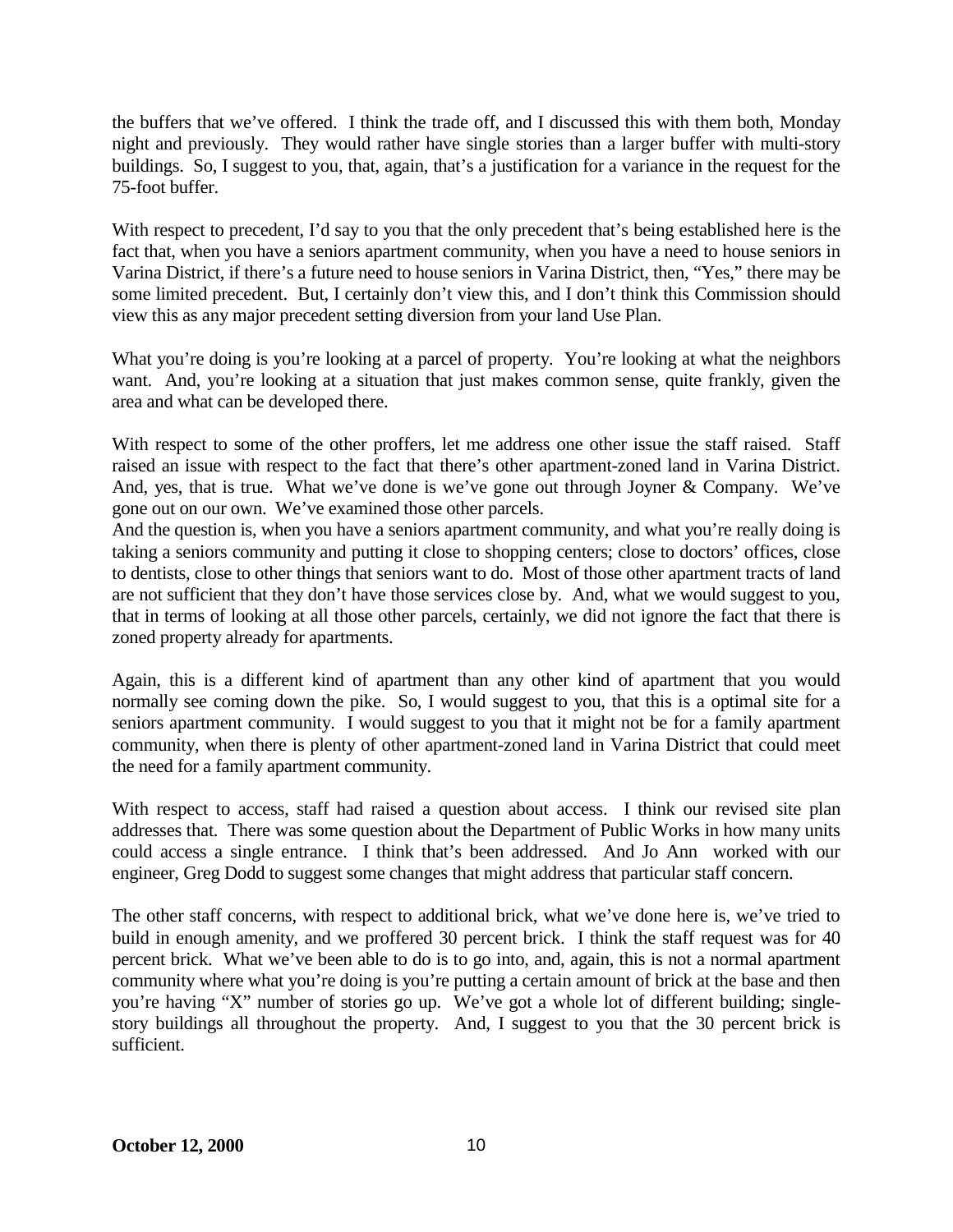We can work on the trash pick-up time. I wasn't aware that was a concern. Most of the other staff concerns; in fact, all of them, to my knowledge that have been raised, we have addressed.

The recreational amenities; what we do, and in the narrative we've supplied with the case, on the second page, we outline a number of different things that this particular apartment community provides. What we do is we have a community services manager. What that person does is to facilitate, basically, whatever our seniors need. That includes health and wellness screening, delivered meals, a physical fitness program, bus trips to The Pottery and this kind of stuff, volunteer and employment opportunities. We also help make referral services for counseling, and chores and errands. We find that a lot of our seniors are very physically capable; can do just about anything. Whereas, a number of seniors, if they have a medical condition or if they go through a tough time, they might want meals. They might want some help and nursing assistance. They might want some home cleaning and those kinds of things. And what we do is try to facilitate those things.

We coordinate legal and financial seminars. We do a whole lot of things for our folks. We have a tot lot for the grandchildren that come and visit.

Some question came up in one of the citizen meetings about how long could a grandchild visit? The Virginia Housing Development Authority has a policy which this company follows on this management side of, basically, no more than 14 days in a given year, as a visitor.

Obviously, if there was a problem with a particular child under age 18, then the landlord would have the ability to be able to require the tenant to remove the child and not have the child come and visit.

This is an apartment community that's proposed to be funded through the tax credit program. The Tax Credit Program is a very great program that is sponsored through the Internal Revenue Service. It's distinguished and we've had detailed discussions with citizens. But I want to make sure that you understand, it is not a Section 8 project. That its not a subsidized project. What happens is, it computes annual income. And, for example, a \$25,000 annual income would qualify somebody to be able to live in a one-bedroom unit.

And, what happens is, for example, my mother lives in a facility not dissimilar to this in Hagerstown, Maryland. And, you know, the house is paid for, basically, there. In this case, though, she actually owns this particular life estate. She has a car that's paid for. She has stocks. She has retirement. She has this, that, and the other, but her annual income, itself, doesn't reach \$25,000 a year, and she would be eligible. It doesn't include the assets the person has. Because many seniors, and, in fact, hopefully, most seniors will have some degree of assets when they reach their stage of their lives.

So, this is a very, very good proposal. It meets a critical need in Varina District. Our studies have shown that our residents are going to come within a 5-mile radius of this particular community.

We've had discussions with citizen groups about the fact that they would like to participate in some of our voluntary activities; some of our bus trips and some of our activities in our community center. As long as we have space available, we made commitments to the Lawndale Homeowners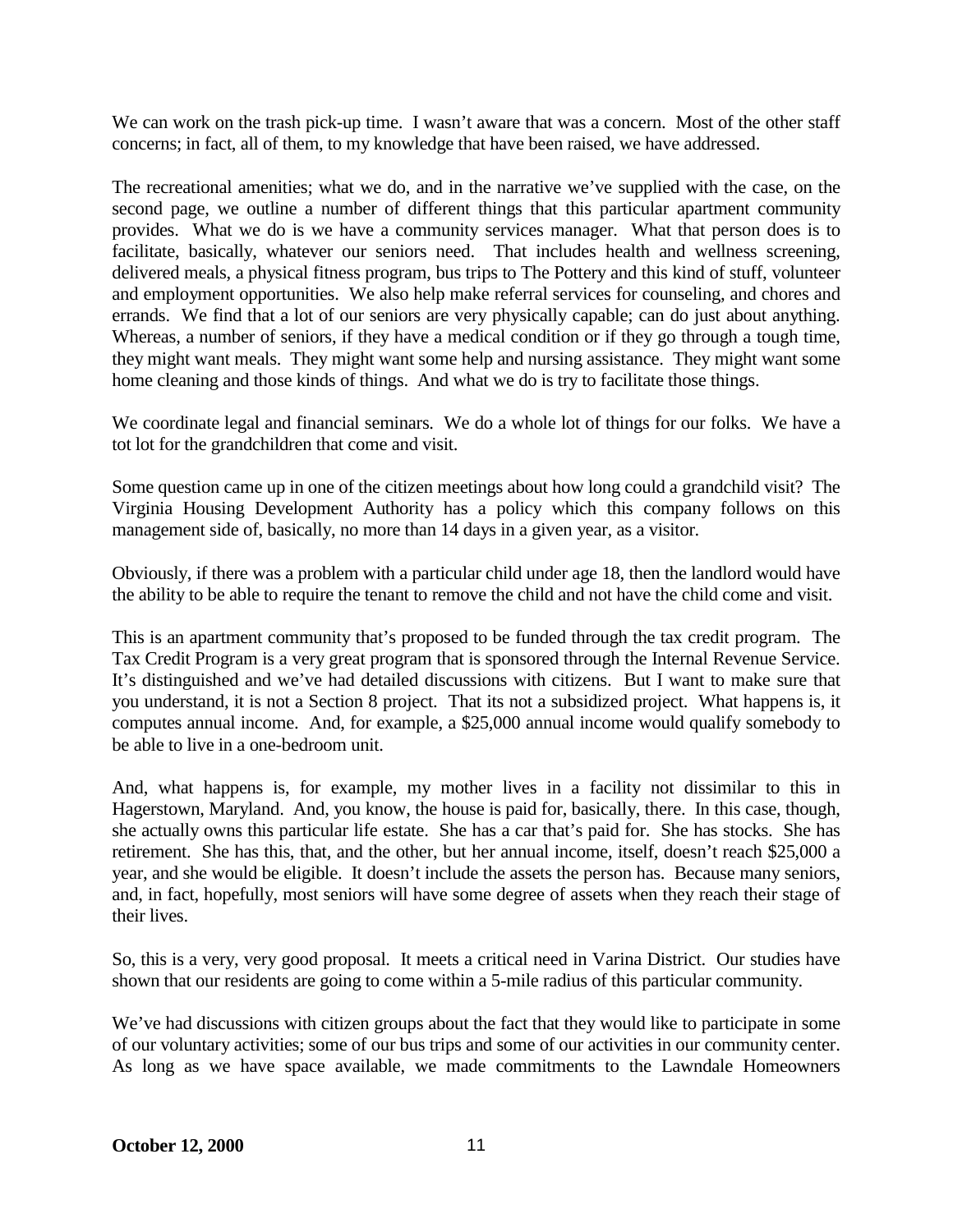Association we would make our facilities available on an excess basis for any of their seniors who would like to participate in our activities.

So, we think we can be a good neighbor. We think we've addressed the need that needs to be met in Varina District. We also think we've designed a product that fits well with the single-family neighborhood. And we think that we've met most, if not all, of the issues that have been raised by staff, which I think is very good. So, I would urge your approval of this case. I'm happy to answer any questions. I'm happy to elaborate on anything that anyone would like me to speak to.

Mr. Vanarsdall - Any questions for Mr. Dicks by Commission members?

Mrs. Quesinberry - Mr. Dicks, can you talk a little about the age restriction; Proffer No. 3, for the proffers that were just given out tonight? One person who resides in the household must be at least 55 years of age. I'm just kind of curious about the enforcement, and also, if there are any limitations on how many adults could live in one of those units. For example, some of these units are two-bedroom units. With one person just being 55, how do you prevent cases where one person happens to be 55, but all the others are clearly not 55. And the intention here is really to have a community that serves seniors with limited incomes. How do you prevent some of that?

Mr. Dicks - I appreciate your question. First of all, the Federal Fair Housing Act and the Virginia Fair Housing Law provide that if you have one person in the household 55 and older, and no persons in the household are age 18, that you met the test of seniors housing under the Federal and State law. So, what we've done is, we've tailored this project exactly what the Fair Housing Law tells us we're supposed to do.

The second thing is, its our experience that, as a general rule, what happens is, you might have a husband, let's say, whose 57 or 58 and a wife whose 53. What we find is, that most of the time, that husband and wife end up getting a two-bedroom unit. And they end up using the second bedroom as a guest room or whatever. And there's nobody really occupying it.

In fact, in the apartment communities that we have in other areas of the state, Norfolk and Virginia Beach, we find out that roughly 90 to 95 percent are exactly that situation. It's a husband and wife, or when there's a one-bedroom situation, its usually a widow whose over age 55 whose husband has died.

And so that's the demographics generally of the population. It is true that, for example, if you had a husband who was 58 and a wife that was 53, and they had a 22-year old son, they would be eligible to live in this apartment community.

Now, the question is, its not a very exciting place to live for the 22 year old. And they're not going to be there but so much. But, if they were to cause a problem, what we do is, we have; the nice thing about a tax credit; apartment community for seniors, is this: First of all, the developer has to submit to a minimum of 15 years. The proposal here, by the bonding authority, is 30 years for this particular owner. So, this owner would have to own this apartment community for 30 years. So, its not like they would develop it and just walk off and leave it, or sell it to somebody else who wouldn't fulfill commitments.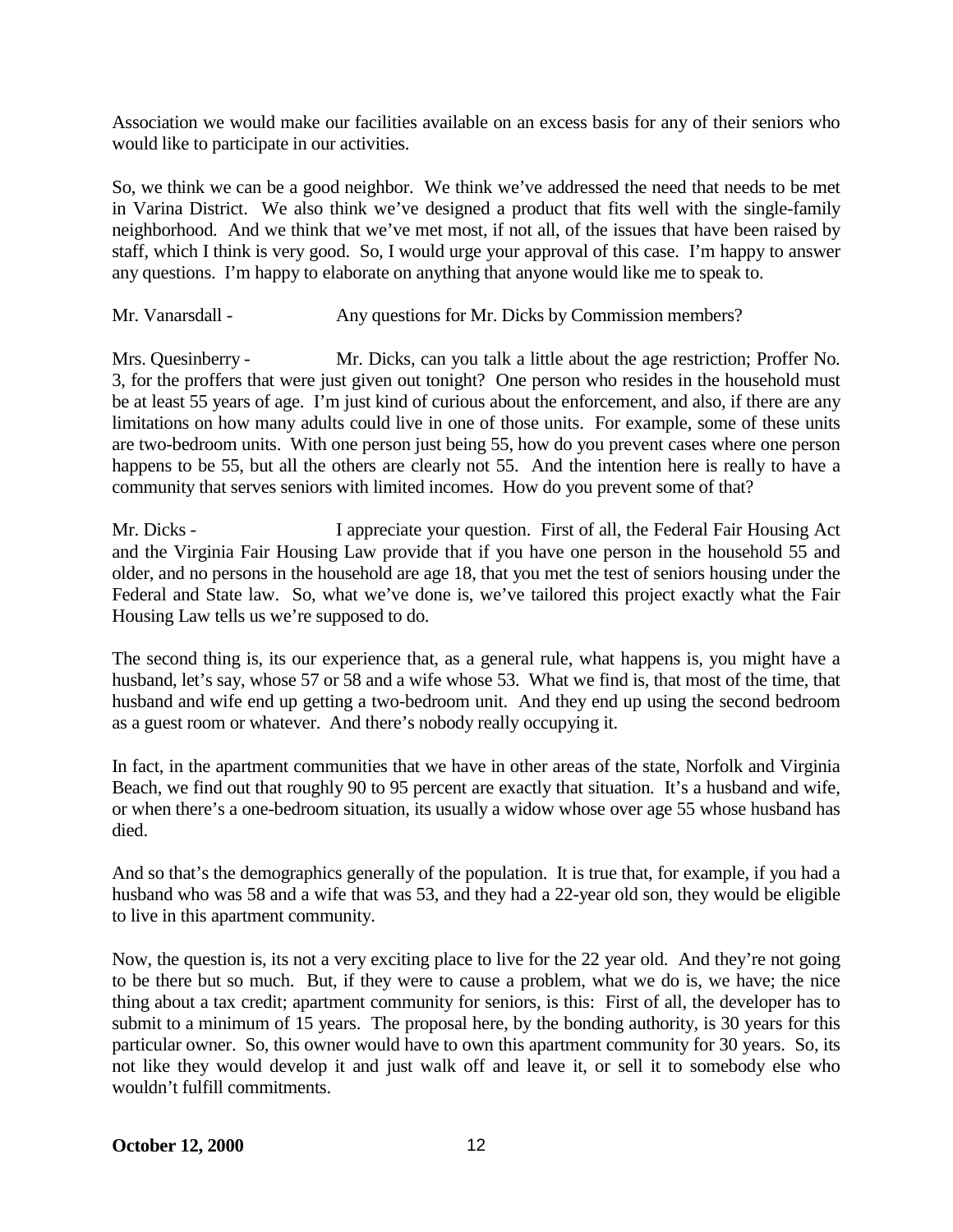The next thing is, that Ripley-Heatwole also has their own management company. And their management company manages over 1,000 units of housing. And, what they do, is they have professional managers. They know the Landlord/Tenant Act. They know the Fair Housing Act. And, you know, they've got a good lawyer, who wrote their leases. And, what they're able to do is they're able to enforce any provision, if it's a lease violation. We have quiet hours. We have supervision of grandchildren-type provisions. We have all kinds of provisions that the residents have to comply with, and they sign those leases when they move in. So, we have a much greater ability in a rental community to control the conduct of our residents and their guests or invitees than you do in a community where people own their homes; own their townhomes.

So, I hope I've been responsive to your question. But, we're able to enforce this provision. First of all, this is Federal and State law. Second of all, we're able to enforce this provision effectively through our on-site manager, who actually lives on the premises.

Mr. Vanarsdall - What you're saying is, the example you gave, they had a 22-year old son. Suppose they both died and left it to him?

Mr. Dicks - He's not eligible to stay there, because one person in the household has to be at least 55. Mr. Vanarsdall - Who would be policing that or monitoring that to know that he's not there?

Mr. Dicks - Mr. Chairman, the on-site manager is responsible. What happens is, there's also something called, "Tax Credit Compliance." And there's a whole series of compliance regulatory processes that the management is subjected to. And there's quarterly, semi-annual, and annual inspection, and there's audits. The audits are done by the Virginia Housing Development Authority. They're done by Sun America, or whoever the equity partner is in the transaction. They're done by HUD potentially, or by the Federal authorities. There's all kinds of compliance requirements that are in place to make sure that management does what its supposed to.

What's at risk here is, the tax credits are sold to investors. And they use the tax credits. It's usually companies, institutional investors or retirement funds like Fund America. And, as a result, if you are not in compliance with the Federal regulations for running this particular property, which includes compliance with Proffer No. 3, then you lose potentially your tax credit, which would put everything at risk. So, there's a whole series of compliance audits to make sure that that's done. But the onsite manager would be the one whose responsible for enforcing that.

Mr. Vanarsdall - If it's 62 years of age and over, I think 20 percent can occupy under that age. What is it on the 55?

Mr. Dicks - In 55 and older, it has to be all the units 55 and older; one person 55 and older. It's not the 20 percent exemption like it is for the 62 and older.

Mr. Vanarsdall - Thank you.

**October 12, 2000** 13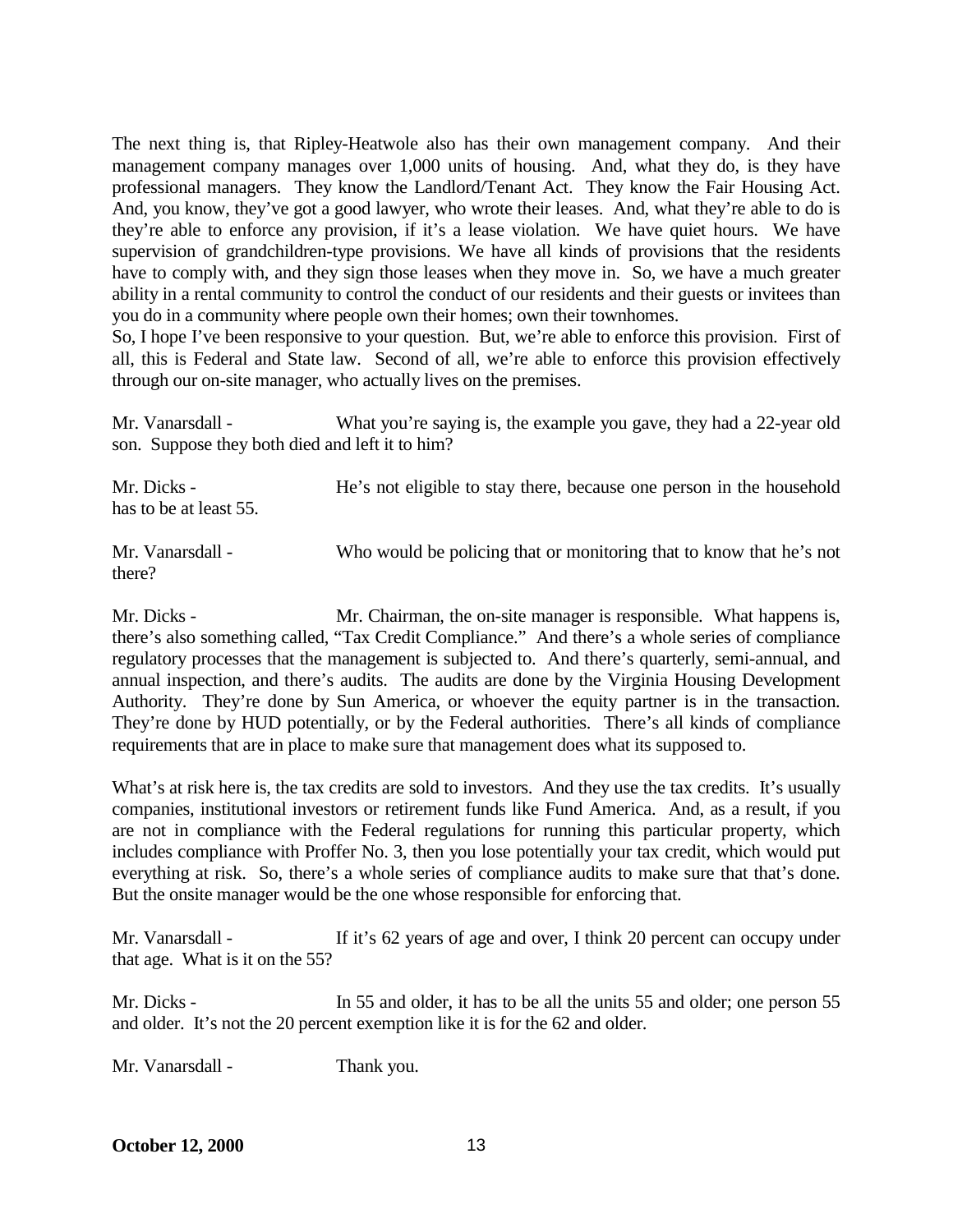| Mrs. O'Bannon -    | What other locations has your company done this type of project?                                                                                                                      |
|--------------------|---------------------------------------------------------------------------------------------------------------------------------------------------------------------------------------|
| Mr. Dicks -        | The company has done projects in Norfolk, and Virginia Beach, and<br>also, I believe, in Newport News. Is that correct? One under contract in Newport News.                           |
| Mrs. O'Bannon -    | You haven't done one in like Gloucester County or areas like that?                                                                                                                    |
| Mr. Dicks -        | No.                                                                                                                                                                                   |
| Mrs. O'Bannon -    | Okay. Thank you.                                                                                                                                                                      |
| Mr. Dicks -        | It must be one with a problem down there.                                                                                                                                             |
| Mrs. O'Bannon -    | No.                                                                                                                                                                                   |
| Mr. Dicks -        | Okay.                                                                                                                                                                                 |
| Mrs. Quesinberry - | The narrative attached to the staff report, is that considered a proffer<br>in this case as well? It's not. So, just, for example, looking at general services and referral services. |

Mr. Dicks - Yes.

Mrs. Quesinberry - Say that, those are the things that you generally provide and you've done in the past and that the management company is certainly interested in providing, there really isn't any guarantee that seniors would move into these apartments and have these services in place, or that these services would remain in place.

Mr. Dicks - The reason for that is, and let me just indicate to you why that is. Let's say that we attempt to have; well, I should pick an activity. We attempt to have an aerobics class, which is a wellness activity, and nobody comes. And we try to have a wellness activity again. And, this time we try Karate and nobody comes. And we try four or five different times, and, basically, we poll our residents and they tell us they're not interested in that activity. And, if we proffer that we will do that activity and for whatever reason our resident population doesn't chose to avail themselves of that opportunity, then, you know, where are we?

So, what we usually try to do is, you know, we're certainly willing to provide a proffer that says that we will provide a combination package of amenities that our residents request, including such services as these. But we're not prepared to make a commitment at this or any other community, quite frankly, that our residents will want us to do, you know, social activities, versus physical fitness versus, we may not have anybody that wants delivered meals.

One of the issues that came up at a seniors apartment community that I'm familiar with is, they said, "Well, we don't want this stuff. What we want is, we're active. We're 55, and we feel great. And what we want is we want a tennis court. Tear out that that tot lot and put in a tennis court." So, you know, it may be that, depending upon the actual residents that rent from us, we will tailor our program to what it is that our resident population tells us that they would like to have us provide.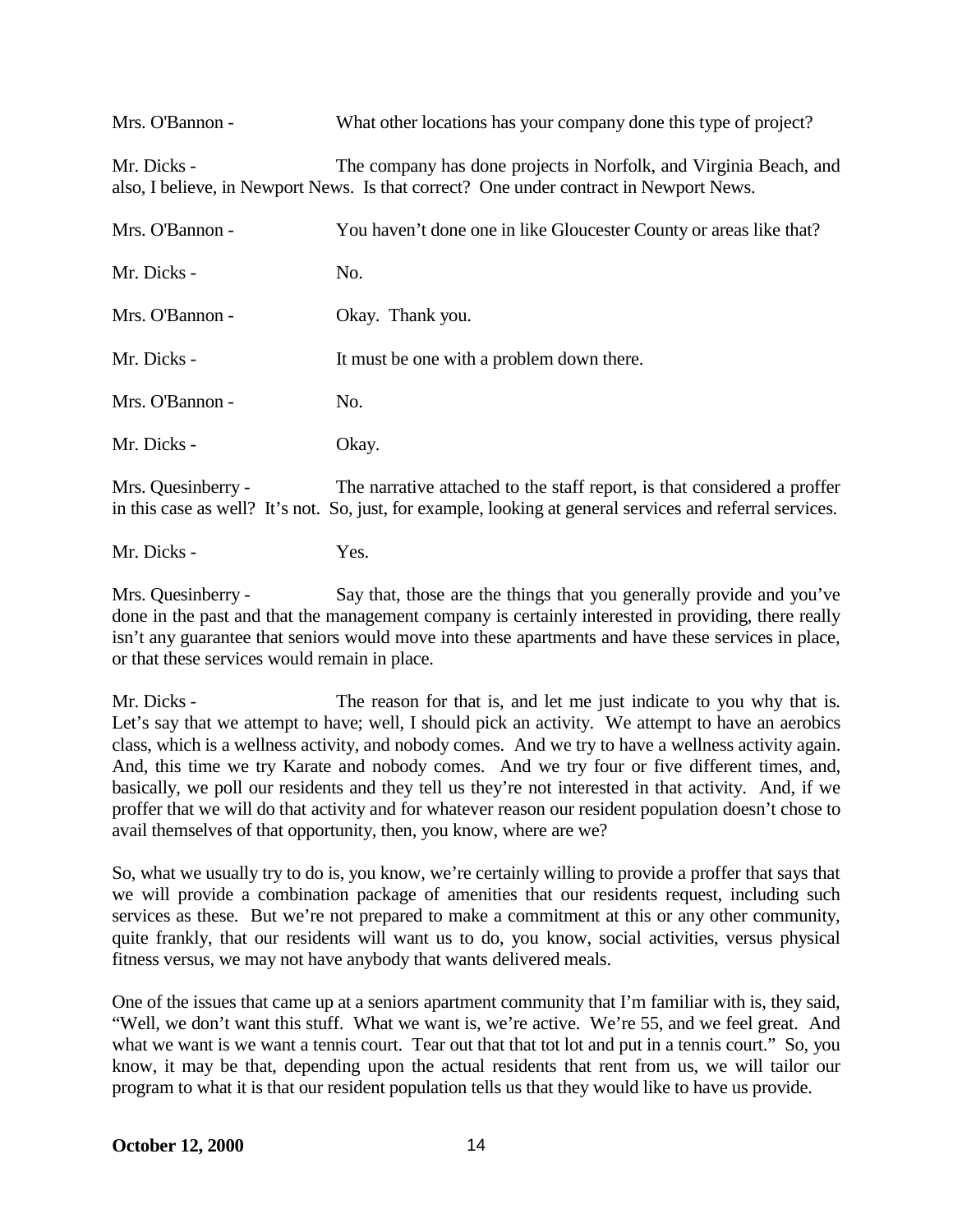But, I don't know how to make a commitment to you, you know, that we would do certain types of activities without putting ourselves in a box that, if somebody didn't want those activities in the future, we might be in non-compliance with the proffers with the zoning.

Mrs. Quesinberry - What kind of amenities do you have in this plan, aside from your meeting room?

Mr. Dicks - Well, what we have is, we have designed, and will design at time of Plan of Development, a system of sidewalks and walkways throughout the community. And, in addition, we have a community room. In the community room we usually have computers. We have other activities that are conducted in there. We have the types of things that our residents tell us that they want.

Usually, what happens is, we have, you know, coffee and drink machines and those kind of things that have become sort of a social center, because we have activities, the kind of activities that we've listed there on the narrative that we provide. So, those are the kinds of things that we provide.

In terms of amenities, I don't know whether you call patios. We have patios with landscaping on each of the units. The units, as I've described in the narrative, have living rooms, kitchens, walk-in closets, linen closets, handrails in the bathrooms, supplementary heat, emergency call system, large tilt out windows with screens, private entrance to each unit, generous storage and cabinet space. I mean, these are nice units; 758 square feet for one bedroom and 953 square feet for two bedrooms. So, they're nicely appointed units, and designed for people who have, quite frankly, a lot more than young people would have when they move into an apartment; people that have accumulated things over their lifetimes and need a place to store them.

| Ms. Dwyer -<br>the proffer.                            | You mentioned, sir, that there's a 30-percent brick commitment in |
|--------------------------------------------------------|-------------------------------------------------------------------|
| Mr. Dicks -                                            | That's correct.                                                   |
| Ms. Dwyer -<br>around the patio or some other fencing? | That includes foundations and fencing. Are you referring to walls |
| Mr. Dicks -<br>patio. That's correct.                  | That's the fencing that we're referring to. The walls around the  |
| Ms. Dwyer -                                            | And that would be the entrance to the unit through the patio?     |
| Mr. Dicks -                                            | Yes.                                                              |

Ms. Dwyer - I'm looking at the floor plan trying to find the front door. It looks like its coming through the patio and then…So, does that mean, then, that the wall or fencing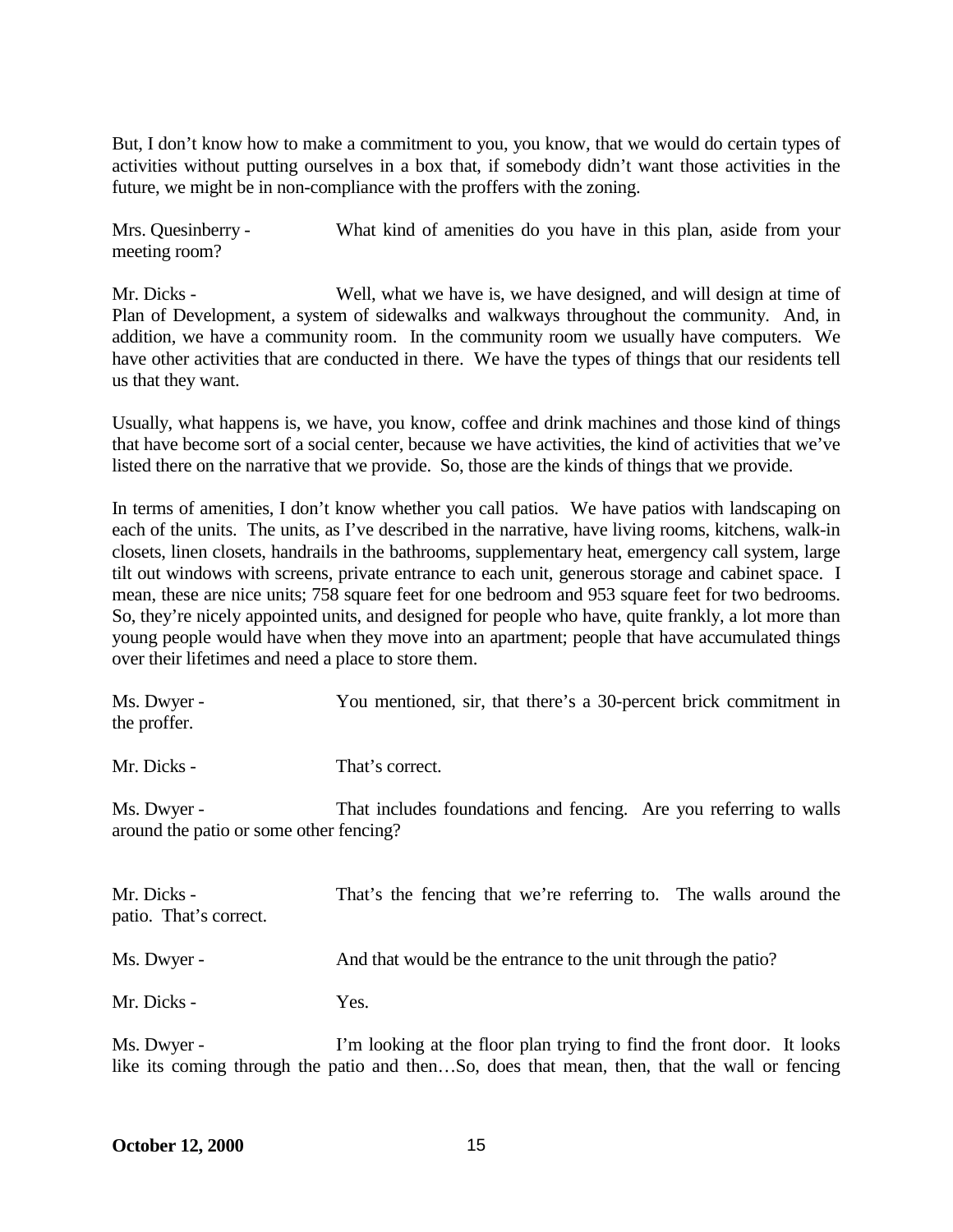around the patio would be brick, and the foundations will be brick, and that takes care of the 30 percent commitment?

| Mr. Dicks -                                       | That's exactly what we're saying.                                      |
|---------------------------------------------------|------------------------------------------------------------------------|
| Ms. Dwyer -                                       | Will it be a solid fence? A solid brick wall or                        |
| Mr. Dicks -                                       | Yes. That's what's planned.                                            |
| Ms. Dwyer -<br>you don't have a solid wall. Okay. | You know, ventilation holes or sometimes the brick, is offset so that  |
| Mr. Dicks -                                       | Solid wall.                                                            |
| Mr. Vanarsdall -                                  | Any other questions by Commission members for Mr. Dicks?               |
| Mrs. O'Bannon -                                   | I'd just like to mention, the one in Gloucester is exceptionally nice. |
| Mr. Dicks -                                       | Wonderful.                                                             |
|                                                   |                                                                        |

Mrs. O'Bannon - That's why I was asking. Some of the things that you have placed in here are some of the things that I learned about the one in Gloucester is when it says, "Transportation."

Mr. Dicks - Yes.

Mrs. O'Bannon - What type of transportation is there? Just curious.

Mr. Dicks - We have a large 18 person passenger van.

Mrs. O'Bannon - Ckay. And this is, in other words, for transportation to doctor's appointments, to the hospital, or to church and things like that. So, public transit isn't necessitated, necessarily?

Mr. Dicks - Public transit is not necessitated as a result. And what we try to do is organize as many group activities in that size group as we can, but we provide transportation to and from appointments and those kinds of things. On occasion, what we've done is rented a larger bus when we've made trips to The Pottery and that kind of stuff that some of the other apartment communities that the company has.

| Person from Audience - | (Comments unintelligible-not at microphone). |
|------------------------|----------------------------------------------|
|------------------------|----------------------------------------------|

Mrs. O'Bannon - I know that's not a part of your construction standards, but I was just interested to know about that.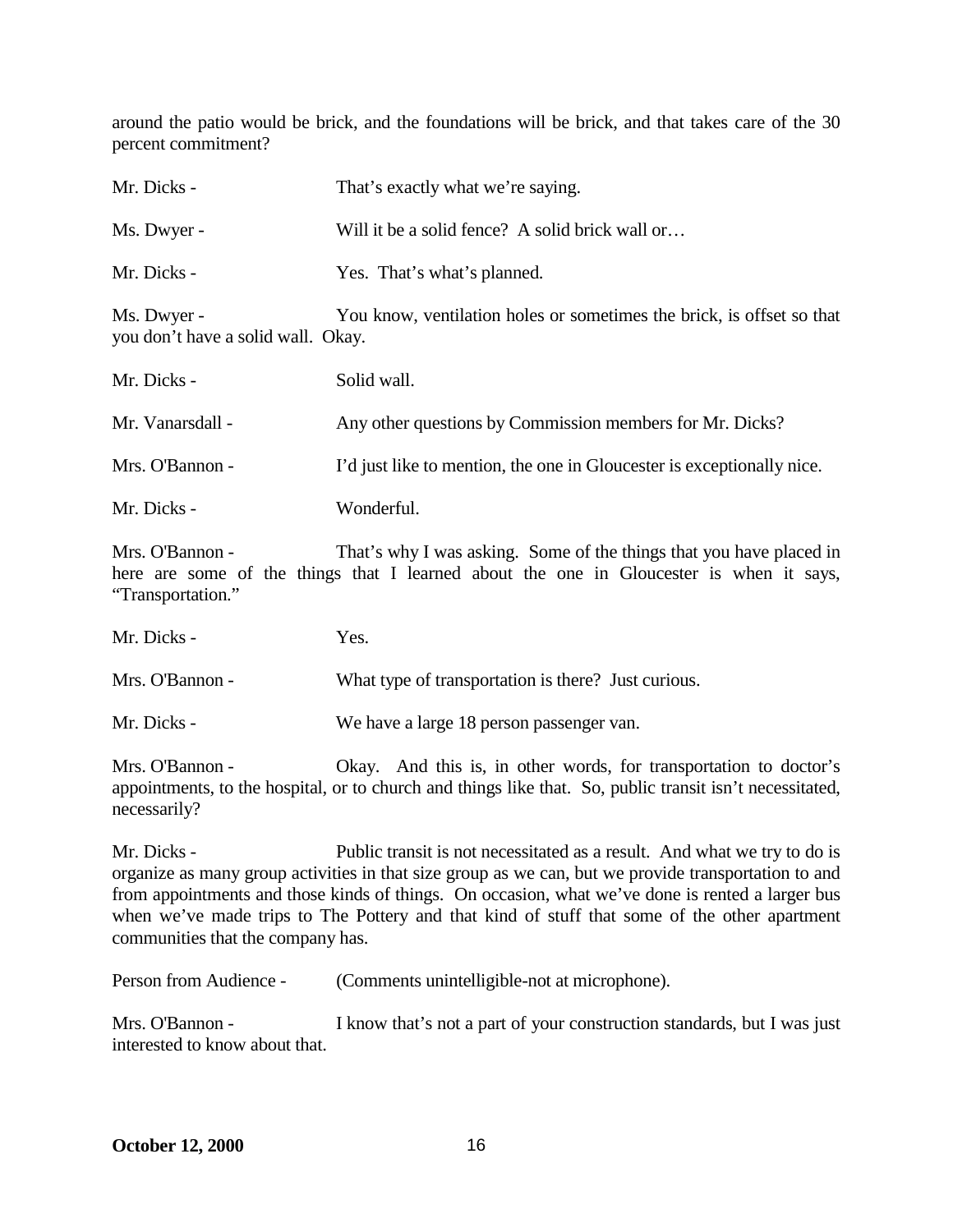Mr. Dicks - As Ms. Joyner from Ripley-Heatwole indicated, the van does have the handicap wheelchair lift.

Ms. Dwyer - I'm looking at the elevation that you provided in our packet.

Mr. Dicks - Yes.

Ms. Dwyer - And it doesn't seem to show the brick wall. Is that just added as a later commitment? It looks like its maybe board-on-board-type fencing. I'm thinking that was an additional commitment that you made in the worded proffer.

| Mr. Dicks -<br>prepared.                | That is an additional commitment after the time the rendering was |
|-----------------------------------------|-------------------------------------------------------------------|
| Ms. Dwyer -                             | I just wanted to clarify that.                                    |
| Mr. Dicks -                             | No problem. Thank you.                                            |
| Mrs. Quesinberry -                      | I want to go back to the buffers.                                 |
| Mr. Dicks -                             | Okay.                                                             |
| Mrs. Quesinberry -<br>along Gay Avenue. | Both the buffer adjacent to Lawndale Farms and also the buffers   |
| Mr. Dicks -                             | Yes.                                                              |

Mrs. Quesinberry - The new proffers, tonight, mention the buffers along Lawndale that it would be such a manner to provide a visually screened area of the single-family independent living residences along the property line adjacent to Lawndale Farms. And then the buffers along Gay Avenue, talk about landscaped to an enhanced standard. I was just wondering if you could just include some language. "Enhanced Standard" is kind of vague, and I know sometimes we run into "visually screened" also. But, if you had some language in there that referred back to the buffers meeting the approval of the Planning Commission at the time of review of the landscape and lighting plan?

Mr. Dicks - That would be fine. I tracked the language out of the staff report and used the words that were in the staff report, hoping we could capture exactly what we were talking about. And, staff had suggested, "enhanced landscaping," and a buffer measured from the ultimate right of way.

I've talked to our engineer tonight, and we can, on Proffer 8 (c), add that this 35 feet in width would be from the ultimate right of way, which I know was a concern that was raised by staff. And, if you'd like, we've tried to tie the buffers along Lawndale Farms property line and also Gay Avenue to the transitional buffer 25 foot requirements. So, we have some specificity of what we were talking about. But, if you'd like that reviewed at the time of Plan of Development, that's fine.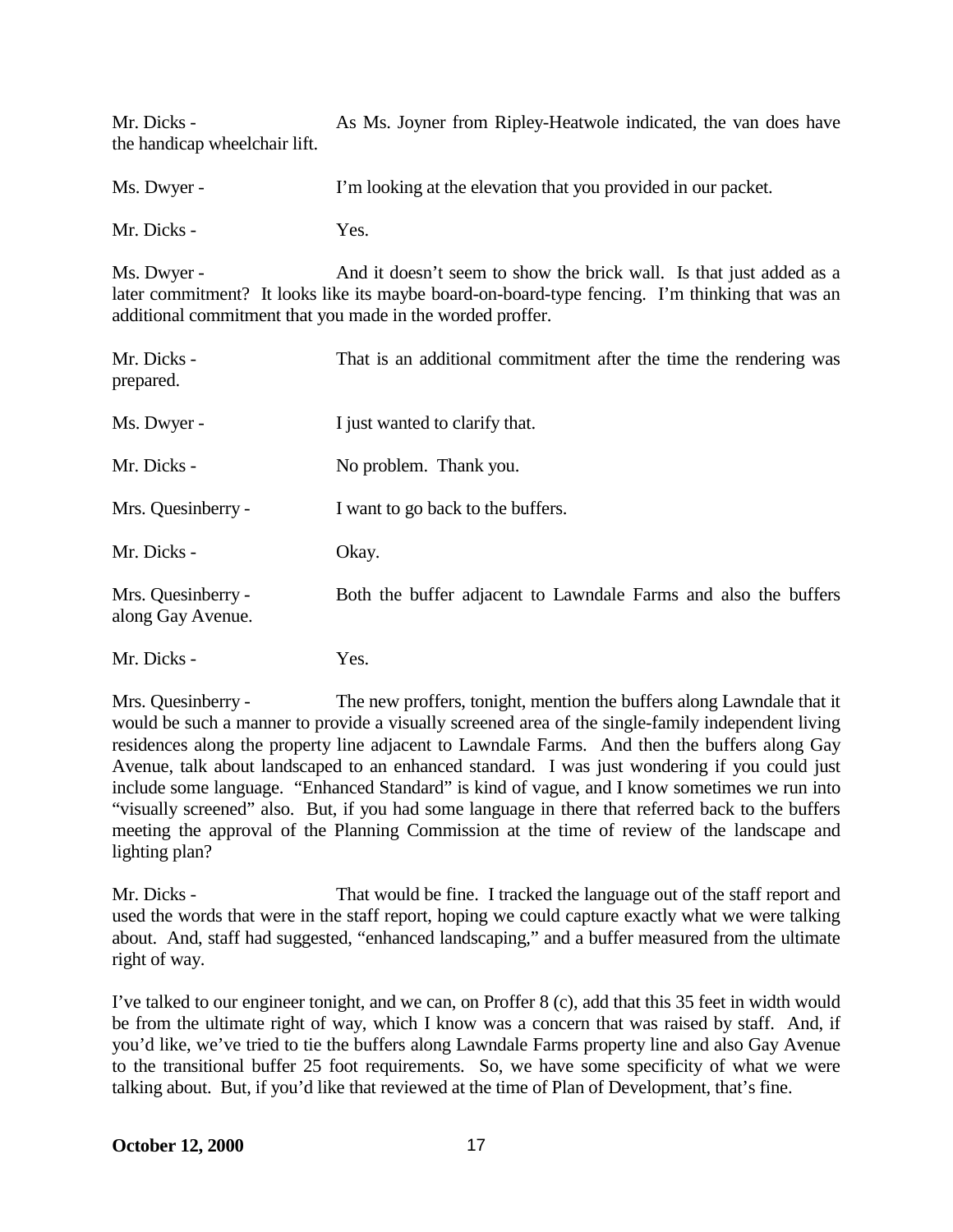Mrs. Quesinberry - And, the plan that you're showing tonight, I'm concerned that its such a dense development that you actually have room for adequate dumpsters in appropriate places. That's been a real tough issue with a lot of multi-family developments that we've looked at lately. Although that's something you would take up later, usually, not in a zoning case. What we're finding out is that, especially if you're asking for higher density than the Land Use Plan would support, that its probably a very appropriate question at a zoning meeting to ask, you know, "Are you too dense to really support the dumpsters and the locations of the dumpsters that you would need with this plan?"

Mr. Dicks - Our indication is that we can fit the dumpsters in. Greg Dot, our engineer is here. And, its our feeling that we can fit the dumpsters in. Obviously, what we've committed to in the proffers establishes a pretty high bar on design standards. And, it also requires screening and everything else that would be reviewed at the time of Plan of Development. And, we understand, that we cannot get all 116 units in there, and do the things that we've proffered to do. Then we're going to have to reduce the number of units that are in there, or not to do the project.

And, so we understand the high bar that we've committed to in the proffers. So, its our feeling and our understanding that we've got to plan to be able to do the trash enclosures and the HVAC units and mechanical equipment and to provide the appropriate screening as we've proffered to do.

| Mr. Vanarsdall -                                                    | How many apartments in there?                                         |
|---------------------------------------------------------------------|-----------------------------------------------------------------------|
| Mrs. Quesinberry -                                                  | 116 units.                                                            |
| Mr. Vanarsdall -                                                    | Any other questions for Mr. Dicks?                                    |
| Mr. Dicks -<br>the current zoning allows us to put on the property. | It's 116 units, Mr. Chairman, versus the 85 townhouses that, I guess, |
| Mr. Vanarsdall -                                                    | Thank you, Mr. Dicks. Mrs. Quesinberry.                               |
| Mrs. Quesinberry -                                                  | I need to ask Mrs. Hunter one more question.                          |

Mr. Vanarsdall - Help yourself.

Mrs. Quesinberry - Mrs. Hunter, one of the concerns I have with rezoning of a piece to a higher density in an area that otherwise we wouldn't consider doing that is, even if this plan looks good, and the developer is proposing a needed and quality project, what would happen if their plans fell through and they decided not to develop and this was rezoned to R-5C? What would we be in for, at that point?

Mrs. Hunter - They could then try to find a developer to develop exactly as they had proposed, or they could come in with an amendment of proffers. And then your density and issues are already in place except just looking at the quality of the project. But they would have to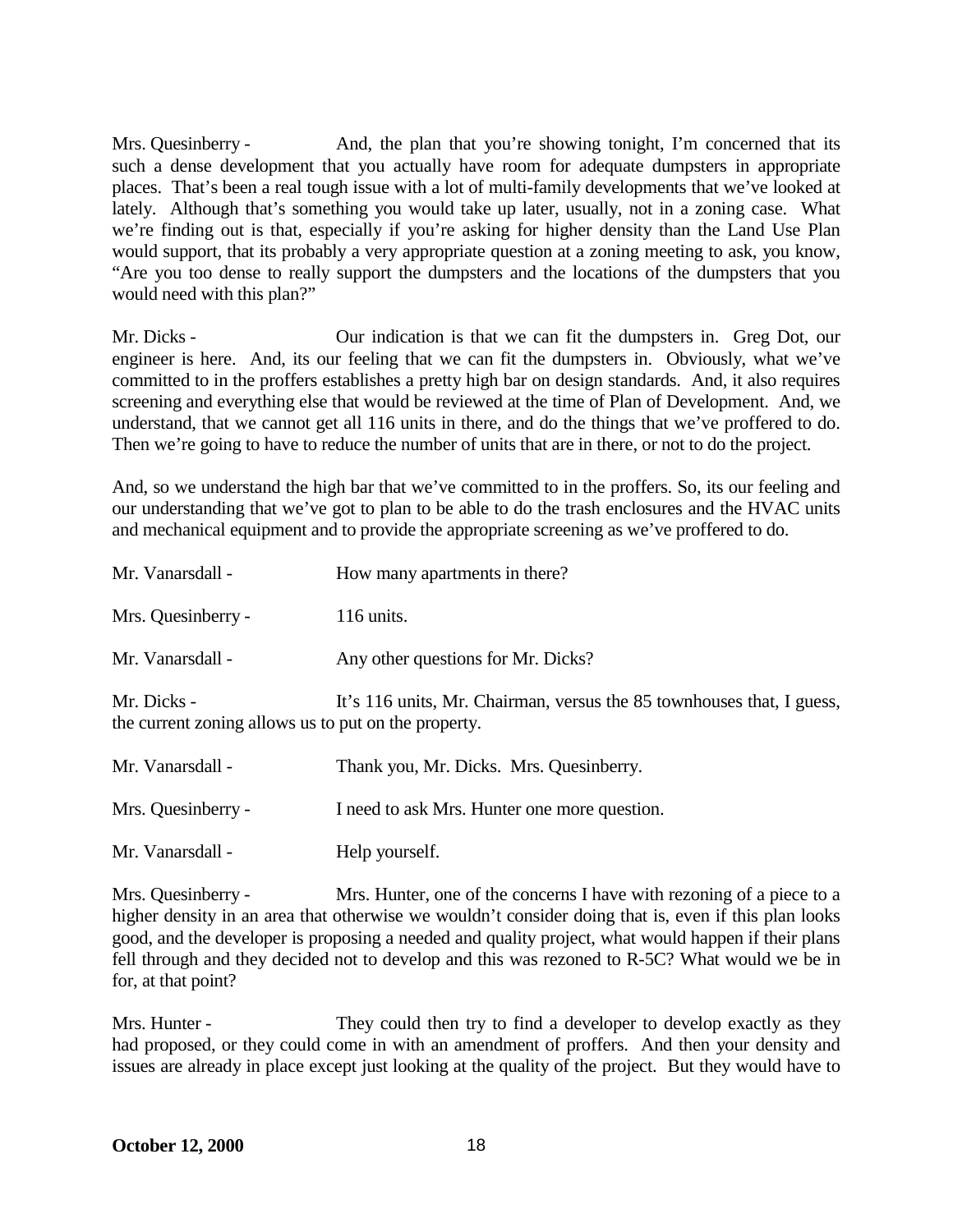come back through a public process if they wanted to change something that was committed to by this applicant.

Mrs. Quesinberry - So, even if this developer's plans fell through, the next applicant would have to do a senior project, regardless of what kind of funding they had, or where it came from.

| Mrs. Hunter -                             | The proffers run with the land.                                       |
|-------------------------------------------|-----------------------------------------------------------------------|
| Mrs. Quesinberry -<br>looking at tonight? | And they would be subject to at least the new proffers that we're     |
| Mrs. Hunter -                             | Right.                                                                |
| Mrs. Quesinberry -<br>report?             | But, not necessarily, to the narrative that's attached to the staff   |
| Mrs. Hunter -<br>proffers.                | The narrative has no legal standing, just the accepted written        |
| Ms. Dwyer -                               | Mrs. Hunter, are you finished? Mrs. Quesinberry.                      |
| Mrs. Quesinberry -                        | Yes.                                                                  |
| Ms. Dwyer -                               | This is zoned R-4. That must be single-family, not townhouses?        |
| Mrs. Hunter -                             | Yes.                                                                  |
| Ms. Dwyer -                               | So, the townhouse enters into the discussion how?                     |
| Mrs. Hunter -                             | I believe he's picking that up from the Urban Residential designation |

of the Land Use Plan. You have townhouses in that designation. But, R-4 zoning just allows single family.

Mrs. Quesinberry - Mrs. Hunter, do you have any idea, currently, what this current zoning; how many single-family homes would go in there?

Mrs. Hunter - I can pull that out of the other file while you're discussing that. The floodplain on the property reduces the density considerably. I haven't calculated the number of townhouses, but, I believe, in the old case, they did list the number of single-family homes. While you're discussing the case, I can pull that for you.

|  | Mrs. Quesinberry - | Okay. |
|--|--------------------|-------|
|--|--------------------|-------|

| Mr. Vanarsdall - | Do you want to wait a few minutes? |
|------------------|------------------------------------|
|------------------|------------------------------------|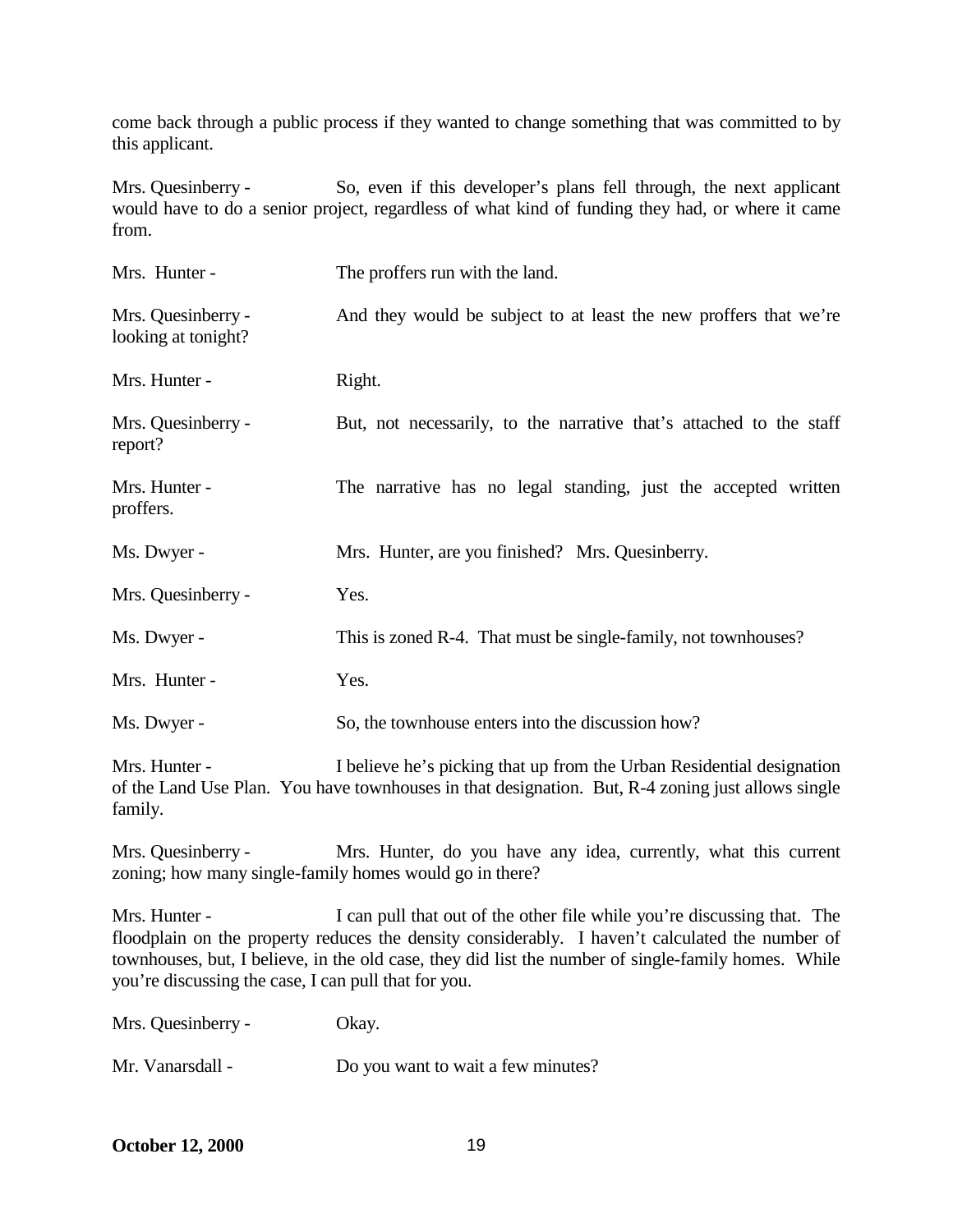Mrs. Quesinberry - Yes. Let's just give her a few minutes to pull that.

Mrs. Hunter - We're estimating that the floodplain area is about three acres. With that, the R-4 zoning would allow about 35 single-family homes on that property.

Mrs. Quesinberry - Okay. Mr. Dicks, are you absolutely firm on 116 units for this project?

Mr. Dicks - We're interested in doing the project, and 116 units makes the project viable. If you said it had to be 110 units, we could probably reconfigure it and do it, but we couldn't reduce it by much and do that. You know, I guess, I went back and looked at the Land Use Plan. The Land Use Plan, you know, projects Urban Residential, and that's townhouses. And our calculation for 12 acres was 85 units.

And, so, we figured that because of the reduced number of daily trips, because of the lower impact on schools, because of the fact it was single story, all those different things, that we sort of met in some ways the spirit of the Land Use Plan. But, I mean, if there's a concern about; what number of units are you thinking about?

Mrs. Quesinberry - Well, I'm considering that, you know, with the zoning case where the zoning would allow for 35 single-family homes, and we're looking at actually zoning higher for multi-family in this case that the density and the number of units for what are we looking at here, 12 acres? Yes. A little over 12 acres is a lot higher than it otherwise would be. And, granted, if, in fact, it ends up seniors, for the most part, they reduce trips and they don't use schools and so forth. But 35 homes are not greatly impactful on schools either. So.

Mr. Dicks - Well, my thought is, again, Urban Residential, I think is a land use designation for this parcel. And, if I'm not mistaken, that means we could build townhomes there. And, in fact, the staff report makes reference to townhomes or whatever. Am I incorrect in that respect?

Ms. Dwyer - My understanding, the Land Use Plan sets a category, a very broad category that may include several zoning classifications.

Mr. Dicks - Right.

Ms. Dwyer - And its kind of a guide for future rezoning. So, what that would mean is that the most that the Land Use Plan would recommend that the property be rezoned for would be townhouses. But, currently, all that's permitted with the existing zoning is single-family homes.

Mr. Dicks - I understand. I mean, when I look at the Urban Residential designation, and I see the staff report and it talks about encouraging single-family homes, townhouses, condominiums, and zero lot line homes, what that means to me is, I've got 12 acres, and I can do townhomes; can put roughly 85 on this tract of land.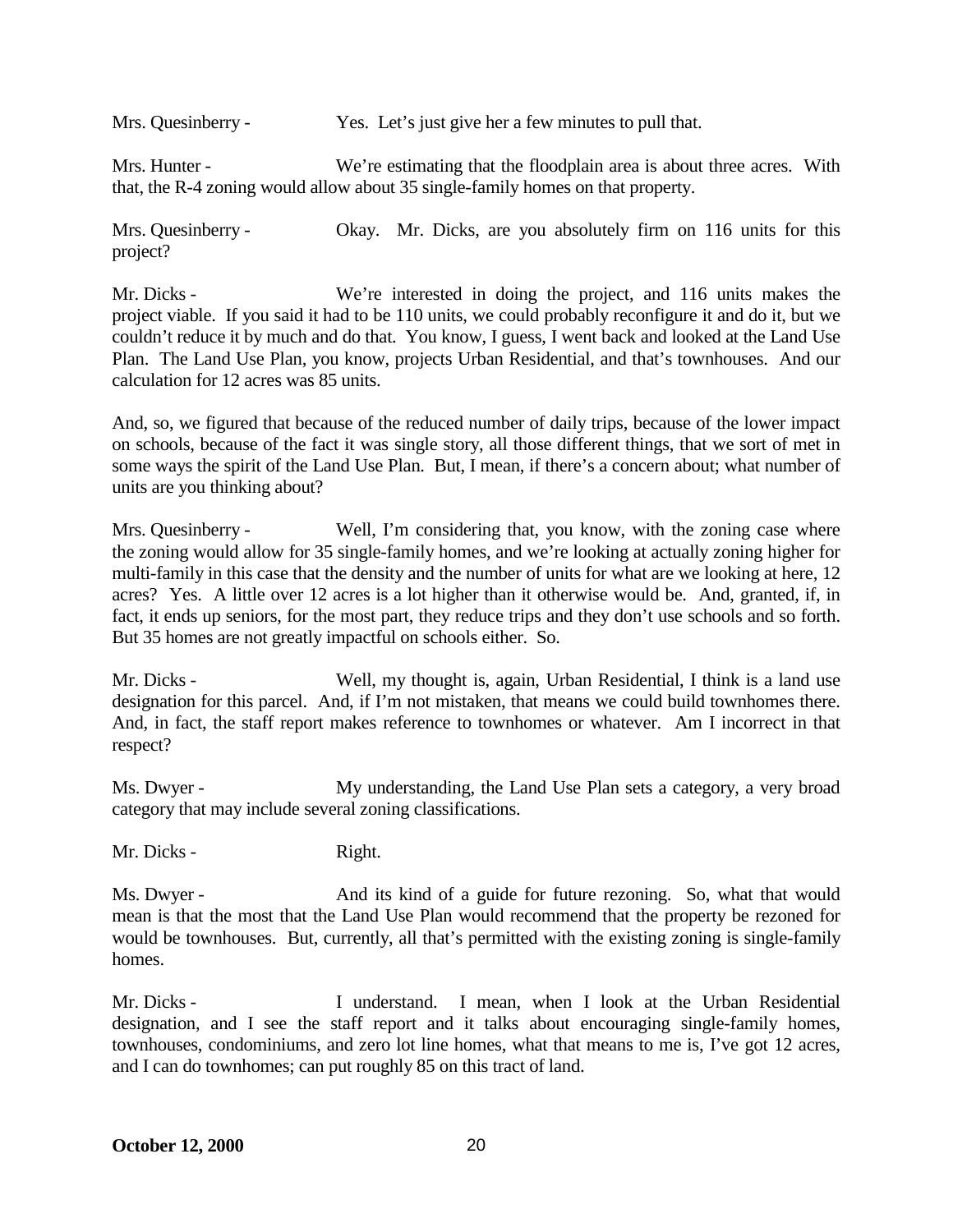Mr. Marlles - Mr. Dicks, just a point of clarification. Because you have approximately three acres of floodplain on this property, for the purposes of calculating the density for townhomes, you would not be able to use the full 12 acres. You would use approximately nine acres. It would be less than the 85 units.

Mr. Dicks - Sixty to sixty-five. Something in that range, potentially. So, I guess the question is, if the Land Use Plan contemplates 60 to 65 potential townhomes, and I guess you're talking about single family, you know, regular, "box" kind of houses, 35 of them, and the impact, what is an appropriate number of low impact, seniors rental units that fit this single-story-type profile?

Mrs. Quesinberry - Well, I think that's open for discussion because we're looking to rezone to a higher level here. You know, considering that there already exists a lot of multi-family zoning in the Varina area, and that this area probably would develop single family because that's what the current zoning allows for, and considering that there's already more than sufficient amount of multi-family zoning in Varina, its unlikely that this would be rezoned for multi-family housing or townhouses, other than the fact that we're discussing that the particular project, and the only reason I'm even interested in the project…

Mr. Dicks - I understand.

Mrs. Quesinberry - ...that you're looking at, is because its for seniors. And that we do recognize that we have a need to provide some housing for seniors, and provide it in some ways and in some areas that actually benefit seniors, as opposed to any other demographic group. And, that's what makes the project interesting and that's what brings us to this discussion. But, aside from that, I can tell you, we wouldn't even think about putting multi-family housing in that spot.

Mr. Dicks - I understand.

Mrs. Quesinberry - So.

Mr. Dicks - Is it a desire then, to defer the case and talk about, you know, the size of units, the number of units that you want to have and do that, or do you want to have a discussion here? How would you like to do it?

Mrs. Quesinberry - Well, what I'm asking you is, is that something that we can look and discuss further, because if 116 is the "make it or break it" for you. I understand the economics of it. If you absolutely cannot do this project unless you get 116 units on this property, then we just have to say, you know, "It's nice knowing you." But, if there's some negotiation room in there and you can make a project go for less than that, that's something I'd like to explore further at another time and place.

Mr. Dicks - Well, I would say to you that we'd be happy to have the discussion. I'm just a lawyer for the Company, and the company would, obviously, have to make the final decision on whether the economics would still work at whatever level you were contemplating. I would suggest to you that there's not much margin by the time you pay the land costs and do the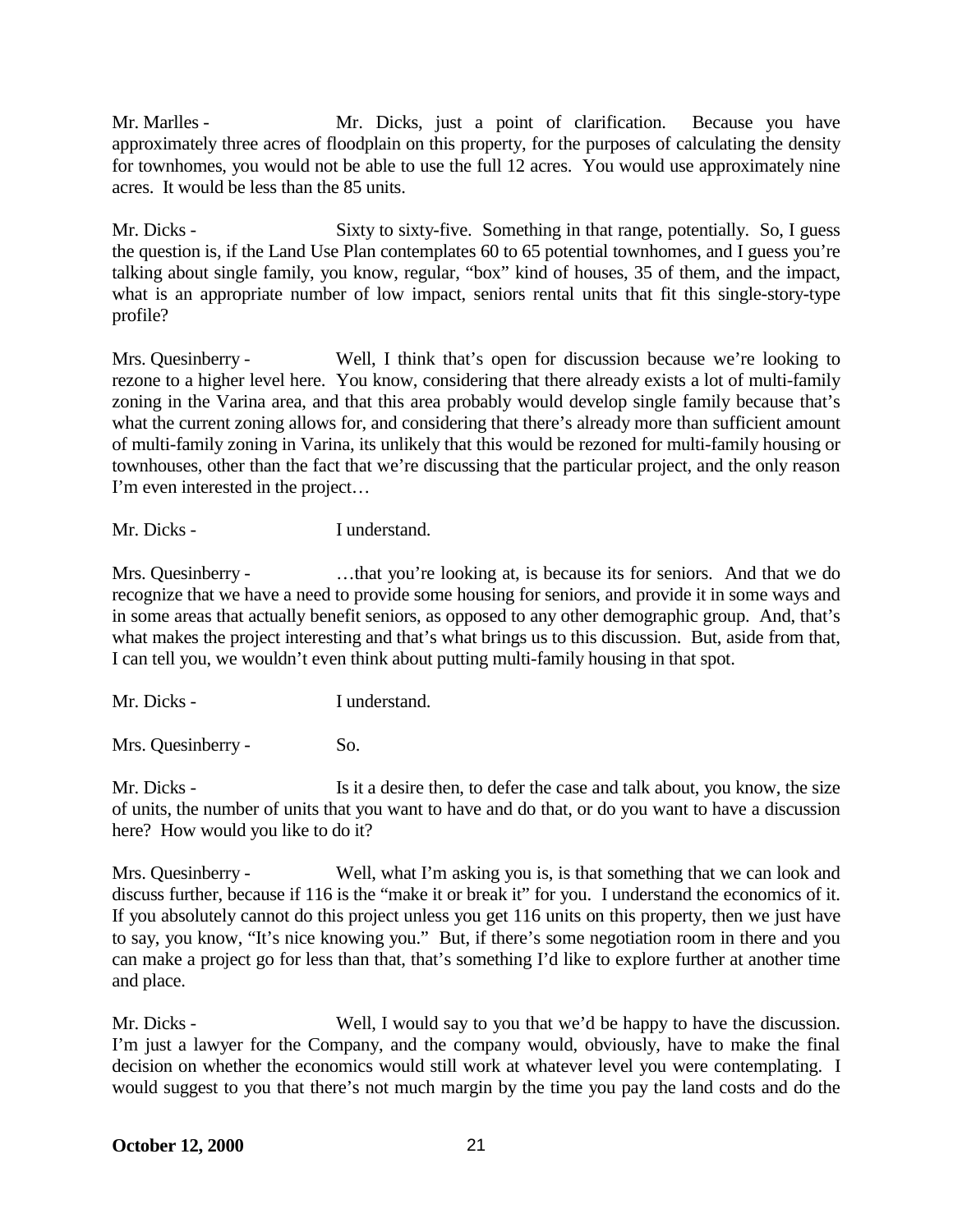development and go through the bond transactions and so on, there's not that much margin to be able to reduce the number very much.

As I indicated, if you said it had to be 110, or, you know, whatever, something just short of 116, I think the company could probably address that. But, if its significantly lower than that, I think the answer is, it kills the deal.

Mrs. Quesinberry - Okay. Would you be willing to defer this case so that we could look at that, and see if we could come up with a density that would still allow your deal to go, but would assure some of the questions and quality that we're concerned with, with rezoning to a multi-family housing zoning district here?

Mr. Dicks - I'd be happy to do that. I think the Commission and you have certainly been very generous with your time, tonight, and we appreciate the full hearing of this project that we've had. And, what we'd like to be able to do, I guess, is to sit down with you and the staff and to finalize the proffers in a way that addresses every single issue that we could possibly address. We want you to be comfortable. Because, again, the whole idea is, this is a community that we feel fits in well with the neighborhood. The surrounding neighbors feel that way. And, what I'd like to try to do is to work with you and the staff, and with the Company to reach a consensus on how to proceed.

Mrs. Quesinberry - Okay. I'd like to make a motion that we defer this case to the next meeting at the applicant's request. And that's November  $9<sup>th</sup>$ .

Ms. Dwyer seconded the motion.

Mr. Vanarsdall - Motion made by Mrs. Quesinberry, seconded by Ms. Dwyer. All those in favor say aye—all those opposed by saying nay. The vote is 5-0 (Mrs. O'Bannon abstained). Thank you, Mr. Dicks.

Mr. Dicks - Thank you very much. Mr. Secretary.

Mr. Marlles - Mr. Chairman, the next case is in the Fairfield District.

#### **Deferred from the September 14, 2000 Meeting:**

**C-58C-00 Garry Gallagher for Edge Development, L. L. C.:** Request to conditionally rezone from R-2A One Family Residence District to M-1C Light Industrial District (Conditional), Parcels 33-A-53 and 54, described as follows:

Tract 1

Beginning at a point on the northern boundary of the right of way line of Virginia Center Parkway, said point being 553.15 feet east of the intersection of the western boundary of the right of way line of U.S. Route No. 1 (Brook Road) and the northern boundary of the right of way of line of Virginia Center Parkway. Thence leaving the northern boundary of the right of way line of Virginia Center Parkway in a northerly direction with five (5) courses and distances: (1) N 05°49'35" W 377.09 feet to a point; (2) Thence N 88°09'08" E144.23 feet to a point; (3) Thence N 05°49'35" W 267.23 feet-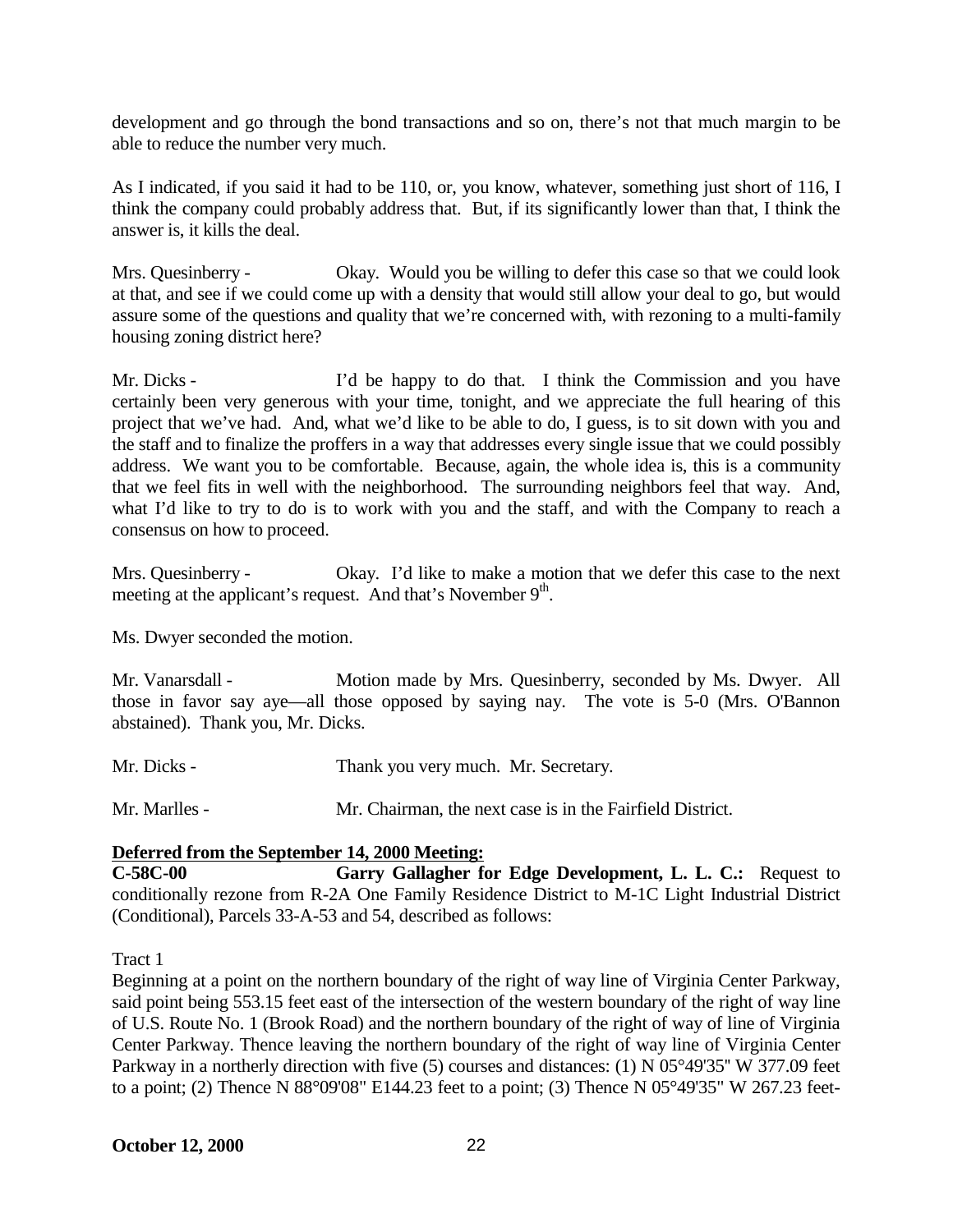to a point; (4) Thence N 75°56'00" E 145.45 feet to a point; (5) Thence S  $05^{\circ}49'35''$  E 772.73 feet to a point on the northern boundary of the right of way line of Virginia Center Parkway. Thence with the northern boundary of the right of way line of Virginia Center Park-way in an westerly direction with four (4) courses and distances: (1) N  $65^{\circ}16'25''$  W 151.80 feet to a point; {2) Thence N 84°21'45'' W 13.49 feet to a point; (3) Thence N 05°49'35" W 11.13 feet to a point; (4) Thence N 85°21'09" W 146.32 feet to a point, said point being the Point and Place of Beginning for Tract 1 and containing 3.652 acres.

Mr. Marlles - Mr. Mark Bittner will be giving the staff report.

Mr. Vanarsdall - Is there any one in the audience in opposition to this case? All right, thank you. We do have opposition, Mr. Gallagher. Mr. Bittner, good evening.

Mr. Mark Bittner, County Planner - Good evening. Thank you, Mr. Vanarsdall. The applicant intends on combining this site with the adjacent property to the west zoned M-1 and M-1C. The 2010 Plan recommends Office/Service on this site, which is inconsistent with the planned commercial development.

Because of this inconsistency, staff cannot fully support this proposal. Staff would prefer that this site develop as offices or Office/Service-type uses to maintain consistency with the Plan, and with adjacent property to the east; that being Technology Park. The preferred development pattern is to bring office-type uses forward toward Brook Road, instead of expanding retail uses eastward along Virginia Center Parkway. The applicant has amended the proffers to try and address this issue, and we just passed those out to you. They were handed in today, so you will need to waive the time limit, if you want to accept them.

The total building square footage devoted to retail use would be limited to 50 percent of the overall project. The fundamental issue of retail versus Office/Service development remains. But, the applicant has taken a positive step to limit the amount of retail development on this site.

Even though staff cannot fully recommend approval of this application, staff does support the action taken by the applicant to scale back the amount of retail development along Virginia Center Parkway.

That concludes my presentation. I'd be happy to answer any questions you may have.

Mr. Vanarsdall - Any questions for Mr. Bittner by Commission members? Thank you, Mr. Bittner. Mr. Gallagher.

| Mr. Garry Gallagher - | Mr. Chairman, members of the Commission, Garry Gallagher.                                                                                                         |
|-----------------------|-------------------------------------------------------------------------------------------------------------------------------------------------------------------|
| Mr. Vanarsdall -      | You have some opposition. Do you want to save some rebuttal time?                                                                                                 |
| Mr. Gallagher -       | Yes. I'll make my presentation brief. We left the last meeting with<br>some unexpected opposition, if you will. We've had two meetings with the neighborhood. Mr. |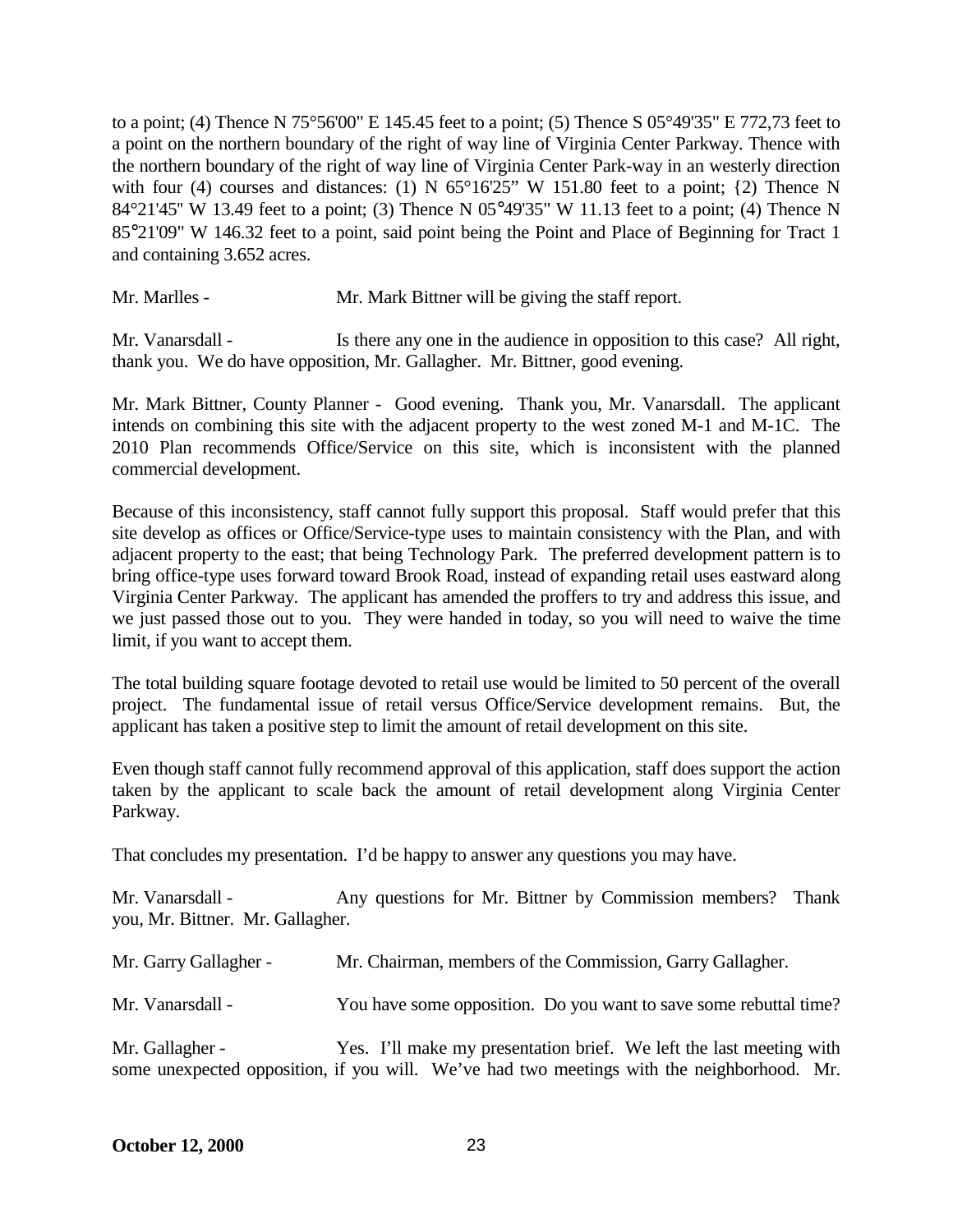DeMartino, who represents Stonewall Glen, has been very helpful in handing out 200 fliers to as many houses as we could find in Stonewall Glen and the adjacent neighborhoods.

We've had 14 people show up at the first meeting, and 8 people show up at the second meeting. And, to my knowledge, with the exception of one or two folks who may be represented here this evening, we're not aware of a lot of opposition in the neighborhood at large.

We believe that the case is well proffered. It's well designed and well conceived, integrated project. It should be an asset to the overall community. We would welcome hearing from the folks and answering any questions that come out of the discussion.

| Mr. Vanarsdall -                      | Any questions for Mr. Gallagher by Commission members?              |
|---------------------------------------|---------------------------------------------------------------------|
| Mr. Archer -<br>the opposition first. | Mr. Gallagher, I may have some questions, but I'd like to hear from |
| Mr. Gallagher -                       | All right, sir.                                                     |
| Mr. Vanarsdall -                      | Mr. Secretary, do you want to explain the rules?                    |

Mr. Marlles - Yes sir. Ladies and gentlemen, it's the policy of the Commission when there is opposition on a rezoning case to give 10 minutes to the applicant to present his case, minus time saved for rebuttal, and also 10 minutes for the opposition. Generally, it's a good idea to have a spokesperson to make the most effective use of that 10 minutes. The 10 minutes does not include time responding to questions from the Commission. So, the opposition, at this point, has 10 minutes to voice their concerns.

Mr. Vanarsdall - Thank you. Who wants to be first? Good evening.

Mr. Bill McCadden - Good evening, sir. My name is Bill McCadden. I'm a homeowner in the Woodcliff Subdivision. I would like to extend my appreciation first to the Commission for the 30-day deferral, which you all granted on September  $14<sup>th</sup>$ , thus allowing the homeowners in and around the Woodcliff Subdivision ample time to study the proposed rezoning of 3.652 acres on Virginia Center Parkway by its development and STI Properties, Inc.

We do appreciate the opportunity granted by Edge and STI on two occasions to brief a few homeowners. And, while Mr. Gallagher and Mrs. Shifflett were completely courteous and professional, our neighborhood cannot agree with any proposal to add any additional commercial business complex.

If, as previously stated, the one-family needs for housing are not feasible at this time, then why clutter our neighborhoods with light industrial. Just across U.S. 1 right now, a strip shopping center is under construction.

I understand that the proposed gasoline station service center is what you would say is a "done deal." I found this out this evening. It's in your master plan. That's ignorance on my part for not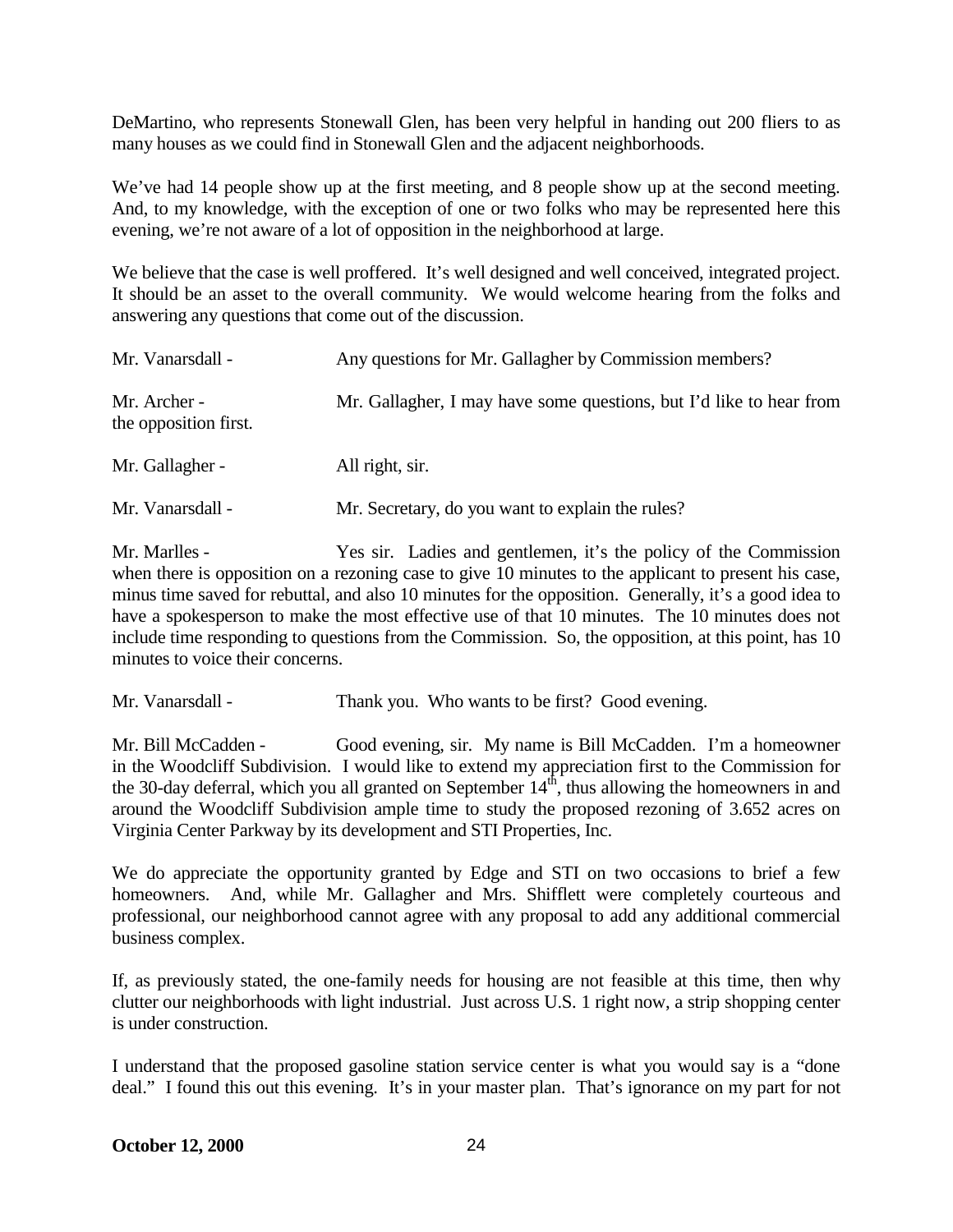doing my homework on that. But it still causes a traffic jam, as far as we're concerned. This area being only a .1 of mile off of U.S. 1 when you turn headed north and you turn east, you're .1 of a mile before a left turn that same .1 of a mile, a right turn into the Marriott property.

We are informed that U.S. 1 will be widened to six lanes with a traffic signal. This will only increase gridlock trying to enter or exit Virginia Center Parkway and U.S. 1 now at peak travel periods. Just this morning, in talking to a homeowner, he told me he waits at traffic signals sometimes 8 to 12 minutes, and, on one occasion, even 20 minutes because of the gridlock.

By being surrounded, our homeowners feel victimized by corporations, big business, and urban sprawl. We seem to be forgotten as real estate tax paying homeowners whose dreams of a livable quality built home were shattered by major highways to our east, to our south, to our west, and as proposed, more traffic north at Virginia Center Parkway.

In addition, we will have the traffic congestion, the noise, the pollution to our environment. We're getting to the point where we will not be living. We will be just existing back there in the corner of what we refer to as "Cobb's Corner."

Our real estate taxes will increase. Our home values will decrease, and where does this leave homeowners; frustrated, angered, and being on the financial edge in the minus edge of our retirement. We fear that the envelopment of our cherished Woodcliff Subdivision jeopardizes our property. What will happen to the property surrounding Technology Park east? I don't know. Will rezoning be requested again? And will this be affected as far as homeowners are concerned? Will the owner of the recently purchased lots on the south side of Virginia Center Parkway just west of I-95 request a change in rezoning? We don't know.

Do we really need additional retail shops in this area? What happens when developers sell and pull up stakes? We just don't need to commercialize this area with the proposal before you. We are proud to be citizens of Henrico County. It's one of the best managed counties in the United States, including the tops in Virginia. We feel that we don't want to destroy this by completely commercializing our areas, enveloping our homes.

In conclusion, members of this Board (sic), I present the list, which contains 30 signatures of our homeowners of Woodcliff and homes adjacent who are opposed to this rezoning. We hope that their signatures of opposition will suffice in their absence. On behalf of the concerned citizens of homeowners, I thank you for allowing me to briefly explain our plight.

| Mr. Vanarsdall - | Any questions for Commission members?                    |
|------------------|----------------------------------------------------------|
| Mr. Archer -     | Can you point out to us where your residence is, sir?    |
| Mr. McCadden -   | Yes sir. I'm in the Woodcliff Subdivision.               |
| Mr. Archer -     | Can someone help him with doing that on the map, please? |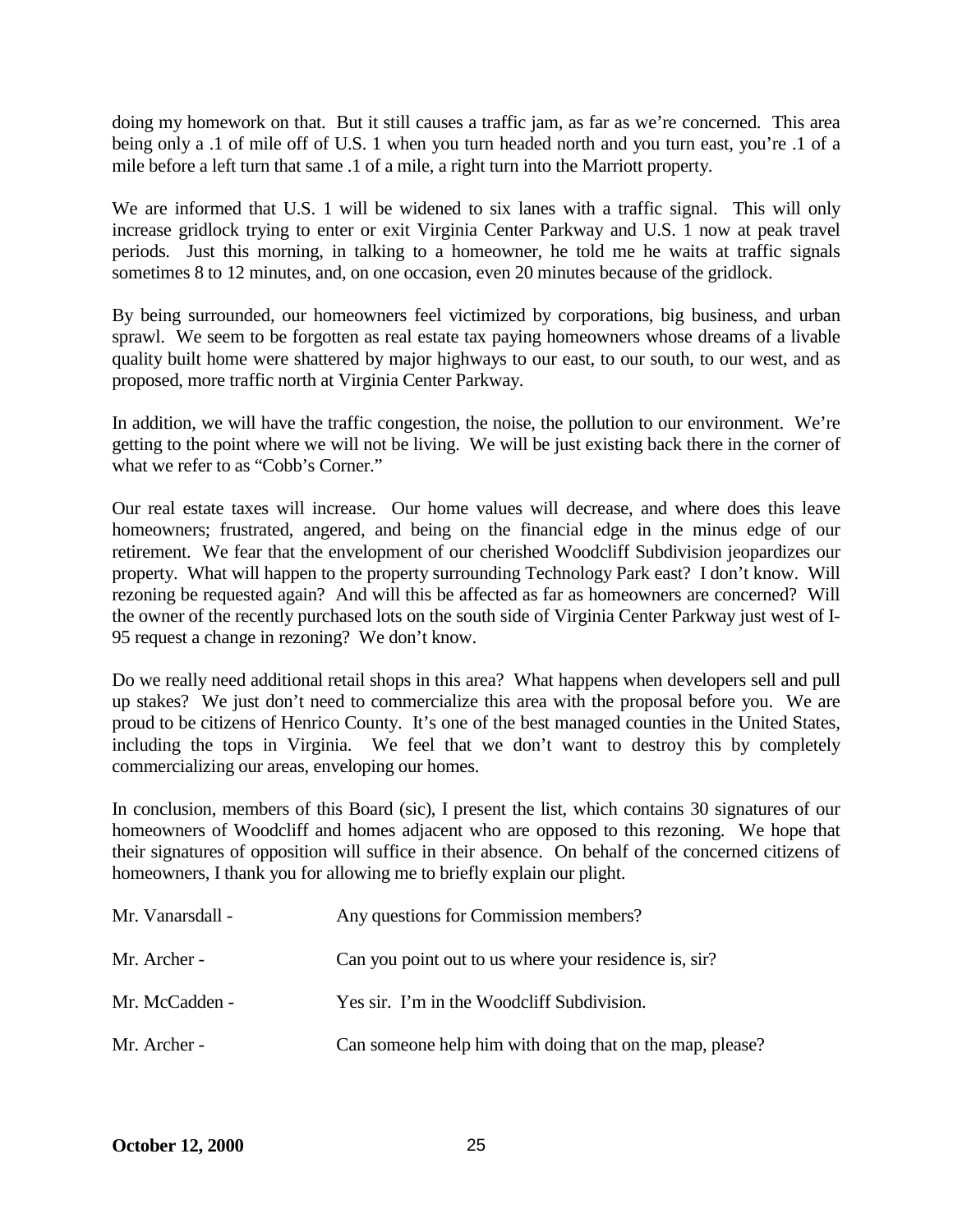Mr. McCadden - I should be able to read a map, after 38 years in the military, but I'm trying to get my bearings here.

Person from Audience - (Comments unintelligible-not at microphone).

Mr. McCadden - I don't believe it is. We are located, if you turn right on Telegraph Road, or you turn south on Telegraph Road, sir, before you hit the bridge crossing I-95, you go down to a dead end. You make a left on Harmony Road, and I'm the last house in the corner. The ramp from I-95/295 going to Charlottesville, and we have I-95 and I-295, and this surrounds our complete area.

What we are really trying to say is, we would like some consideration as homeowners. I might add, we did not contact all of the homeowners on the adjacent property west of us, but we have talked to several of them who feel the way that we do.

| Mr. Vanarsdall -                                                 | What did you say about the homeowners yesterday?                                                                                                                        |
|------------------------------------------------------------------|-------------------------------------------------------------------------------------------------------------------------------------------------------------------------|
| Mr. McCadden -                                                   | Sir?                                                                                                                                                                    |
| Mr. Vanarsdall -                                                 | You said something about the homeowners yesterday.                                                                                                                      |
| Mr. McCadden -                                                   | I discussed it with homeowners yesterday and today.                                                                                                                     |
| Mr. Vanarsdall -                                                 | All right.                                                                                                                                                              |
| Mr. McCadden -                                                   | As has my contemporary who is assisting us with this.                                                                                                                   |
| Mr. Vanarsdall -                                                 | Thank you.                                                                                                                                                              |
| Mr. Archer -<br>here on this petition?                           | So, I take it, then, Mr. McCadden, you say there are 38 signatures                                                                                                      |
| Mr. McCadden -                                                   | Yes sir.                                                                                                                                                                |
| Mr. Archer -<br>the people did not attend?                       | And 8 people attended the meeting. So, that means the majority of                                                                                                       |
| Mr. McCadden -<br>just to the west of the Woodcliff Subdivision. | That's affirmative, sir. They did not. I prepared a packet, and<br>circilized it to all of our members in our 22 or 24 homes within the area which includes a few homes |
| Mr. Vanarsdall -                                                 | Any other questions? Thank you.                                                                                                                                         |
| Mr. McCadden -                                                   | Thank you. Thank you, gentlemen.                                                                                                                                        |

Mr. Archer - Thank you, Mr. McCadden.

**October 12, 2000** 26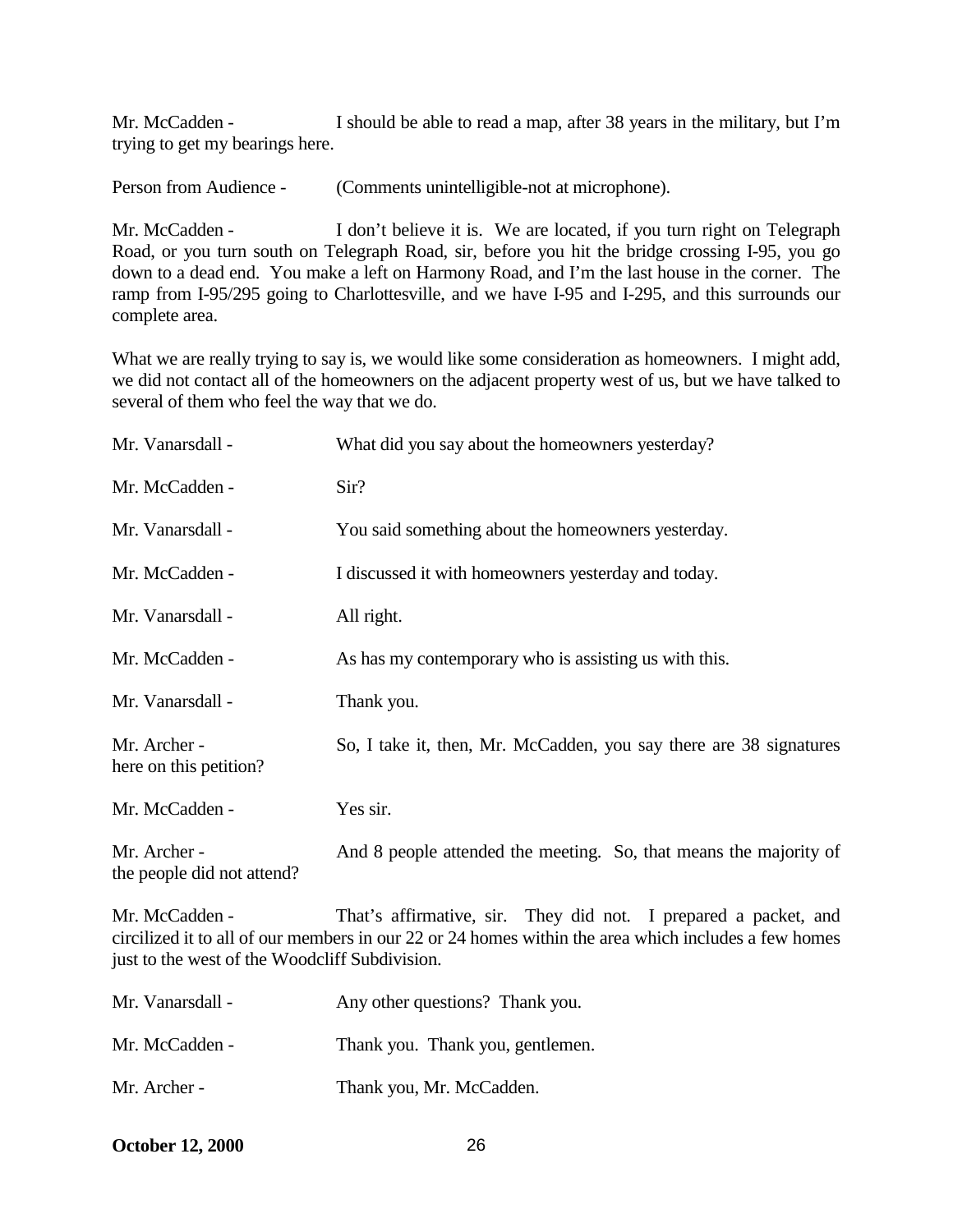Mr. Vanarsdall - Who wants to be next? Yes sir. Come on down.

Mr. Ronald Lowery - Thank you, Mr. Chairman, members of the Commission. My name is Ronald Lowery. I was here last month in opposition to this.

Mr. Vanarsdall - Yes sir. Good evening to you.

Mr. Lowery - Since approximately a month ago, nothing has really much changed as far as my opposition. I still contend that the use of this easement that goes to my home has been strictly for the homeowners located on the south side of the drive. The north side of this drive was owned by Mr. Burhman, who owned a business there years ago. He was in agreement that they did not have use of this easement. Mrs. Haynes who lived on Route 1 running into the easement, a long time resident of Henrico, also knows that it was for the homeowners only. The people that I bought the home from, and the people who used to live beyond me where Technology Park currently is located all knew that the easement was for homeowners on the south side of the drive.

Since the last meeting, since it was deferred, is partly because of my opposition and that y'all had indicated maybe Mr. Gallagher would contact me and discuss our differences. He did contact me maybe about 24 hours ago. He called me yesterday evening. We have about a five-minute conversation, and really did not be able to agree on much. I would have thought he would have come to me sooner, and tried to, you know, spend some time. I appreciate him talking to other people who not even live jointly to the property, but I've had very little, less than probably a five minute conversation with him since the last meeting. I don't oppose construction per se. I think its fair, though, that if they are going to build, that they proffer in writing to not use the easement which leads to my driveway.

Each of you, I'm sure, have a home, and if you could place your home or your driveway back to maybe what it is, it might not be as long as mine. But imagine a service station or a bank, a McDonalds being developed out on the highway in front of you, and then office buildings behind that, and you had to contend with this coming down your drive every day, and not just seeing all of this traffic. That doesn't bother me, but sharing it, trying to just get to your home. As a resident of 50 years, I feel I should have some use as far as not everybody and their bother coming down the driveway everyday. It's never put there for a road. It's a private driveway leading to several residences on that side.

Mr. Archer - Mr. Lowery, you mentioned this at the last meeting. Have you been able to come up with any document or anything to substantiate the fact that this is "For Residential Use Only," and not an easement that just gives access to property?

Mr. Lowery - Since I didn't seem like I'd have any communication, I have talked to an attorney and he said, when he has time, he's going to look into the matter. I can produce people who have lived there. I've been there 25 years. I can have people sign sworn affidavits or maybe even appear stating the same that I say. It all originated out of a farm and over a period of time pieces were all sold as residential pieces. It was, I guess, a prescriptive-type easement over the years. The homeowners along that road over the years have shared property, let's say, maintenance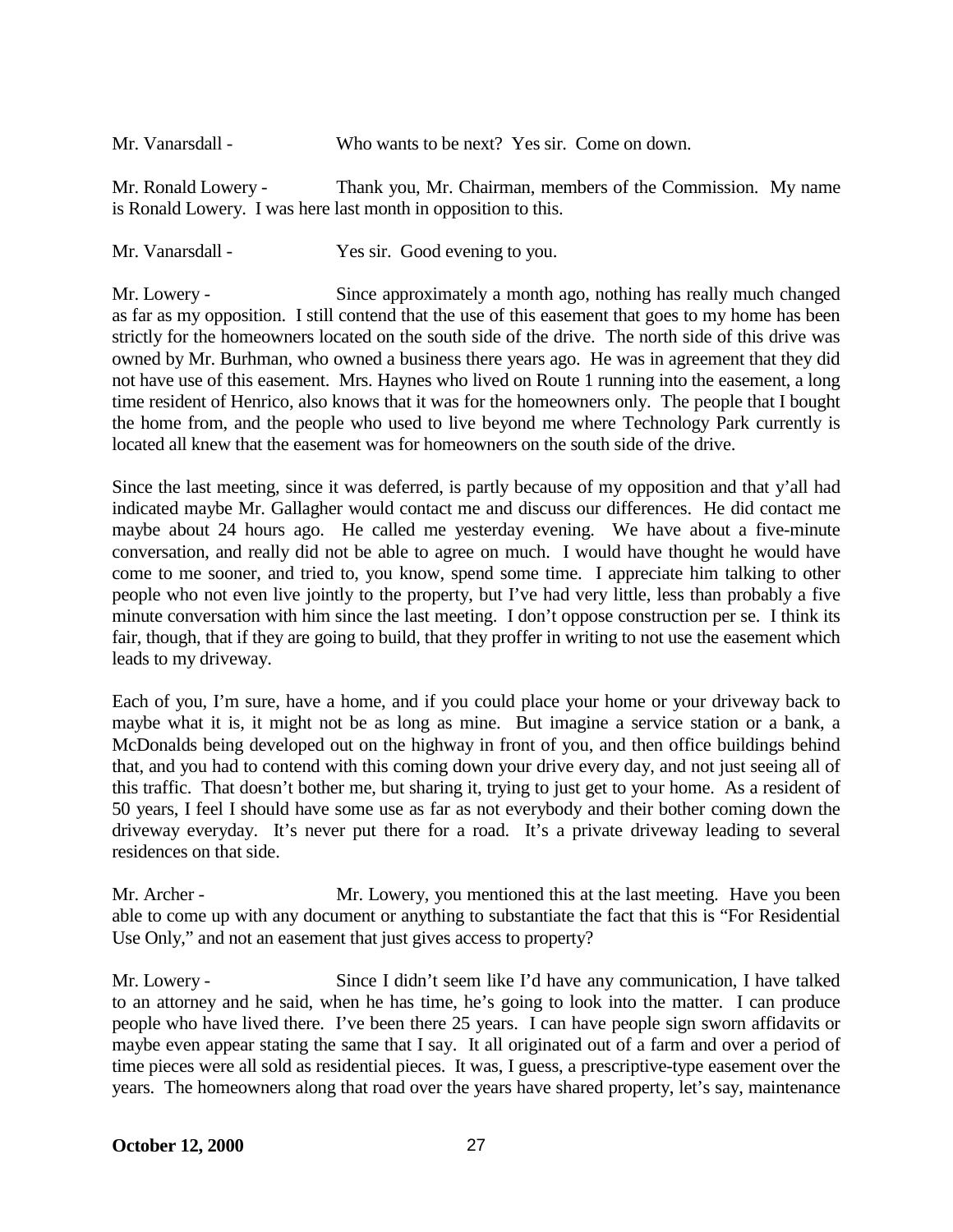agreements as far as maintaining that road. The only ones that maintained it were the residents who lived on it.

Mr. Archer - Well, I'm asking the question.

Mr. Lowery - No. I don't have it.

Mr. Archer - Other than just the word of folks who live there, you know, I just wonder if there's anything that you could substantiate that with? If it's a private drive, it's a private drive. But if its an easement, its an easement.

Mr. Lowery - I'm stating this easement didn't derive from commercial property. It derived from agricultural and residential use. This is what it has been zoned forever, and that's what it is still zoned along through there is residential.

Mr. Archer - I understand that, but it doesn't really speak to the easement. Mr. Gallagher, do you have anything along that line? I'm not cutting you off, sir. I'm just trying to find out here.

Mr. Gallagher - I've had a legal opinion done by our attorneys which states that the easement runs in favor of the adjacent lands. The title company that had done the title work for Virginia Center has ensured that the access and the use of that easement. So, to the best of our knowledge, its to be construed as much an alleyway as it is anything else. We don't intend to block Mr. Lowery's access. We would reserve the easement as long as Mr. Lowery is there as a driveway. As you can see on the plan, we've done everything we can to separate it and keep it separate and apart from the rest of the activities. But we do have the full legal right to use the easement for any use that can be put on the land. The land is zoned for commercial-type activities.

In rebuttal to Mr. Lowery, there has been a lot of zoning actions that have gone on. This land is a remnant from the original farm that is now Virginia Center which is a 1,200 acre commercial development. And, from everything we can tell, it's a little snafu that this strip didn't get transferred with the parent tract to Virginia Center in the very beginning. That's our position on it.

Mr. Taylor - Mr. Gallagher, could you show on that map where that easement is, since we don't have another map available to us?

Mr. Gallagher - The easement runs up here to Mr. Lowery's house…runs right down that line to here (referring to slide).

Mr. Taylor - Con that plan, that's going to remain some kind of road or a corridor?

Mr. Gallagher - We would reconstruct it as tantamount to a private road that would run back through our property. We would access it to the side. We show the parking spaces here that the engineer got a little carried away with. We won't have those on there.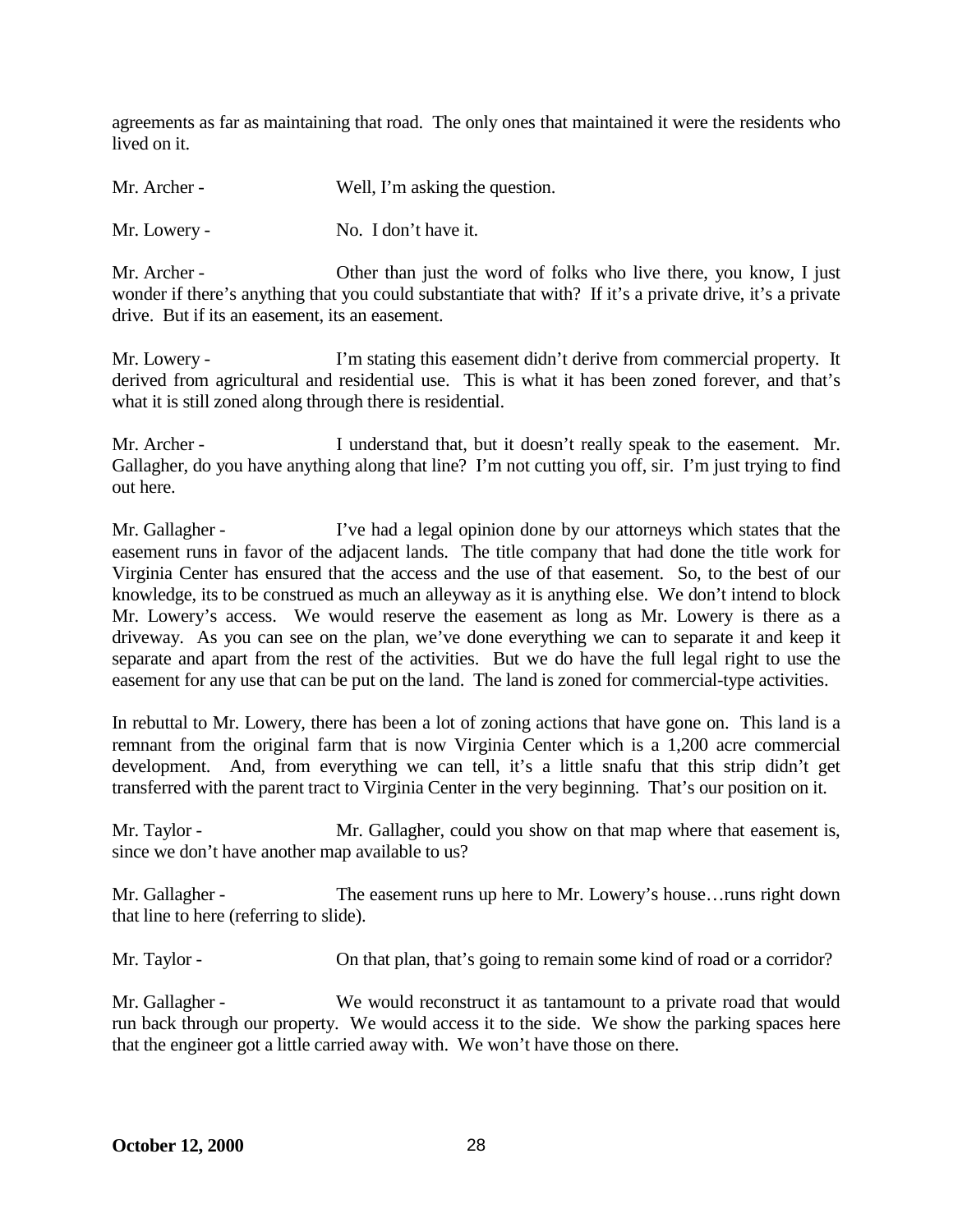Mr. Taylor - But that would be available to Mr. Lowery's use as well as for incidental use for properties in that area?

Mr. Gallagher - Right. Mr. Lowery has full easement rights and full rights under the law to keep that easement open for his use, and we don't intend to impede that. Thank you.

Mr. Archer - Thank you, Mr. Gallagher. Mr. Lowery, you can continue, sir. Mr. Lowery - The only thing as far as my privacy and my protection and potential of problems of people coming to see family members and so forth, I can only ask that they proffer not to use the easement for commercial things and so forth. I'd like a written proffer stating that. I don't want to come home every day fighting, you know, I've seen the type of traffic this type of project can project, believe me. It's not going to be pretty as far as me being a homeowner situated in here without the privacy of that easement going to my home.

| Mr. Vanarsdall -                             | All right.                                                         |
|----------------------------------------------|--------------------------------------------------------------------|
| Mr. Gallagher -                              | Thank you very much.                                               |
| Mr. Archer -                                 | Thank you, Mr. Lowery.                                             |
| Mr. Vanarsdall -                             | We are out of time, aren't we, Mr. Secretary?                      |
| Mr. Marlles -                                | Yes sir.                                                           |
| Mr. Archer -<br>questions.                   | Was there someone else who wanted to speak? I did ask some         |
| Mr. Vanarsdall -<br>case? No one else, okay. | I thought he was the last one. Any one else wants to speak on this |

Mr. Gallagher - There are some folks in favor that live in Stonewall Glen, including the lady that lives on the corner of Battlefield Drive which is the closest house to the property that are here to speak in favor.

| Mr. Vanarsdall -                                | All right.                                                           |
|-------------------------------------------------|----------------------------------------------------------------------|
| Mr. Gallagher -<br>representation.              | Not necessarily speak, but I think, by a show of hands, they'll show |
| Mr. Vanarsdall -                                | Good. Okay.                                                          |
| Mr. Archer -<br>meetings? You had two meetings? | Mr. Gallagher, while you're at the microphone, you had how many      |
| Mr. Gallagher -                                 | We've had two meetings to date. Yes sir.                             |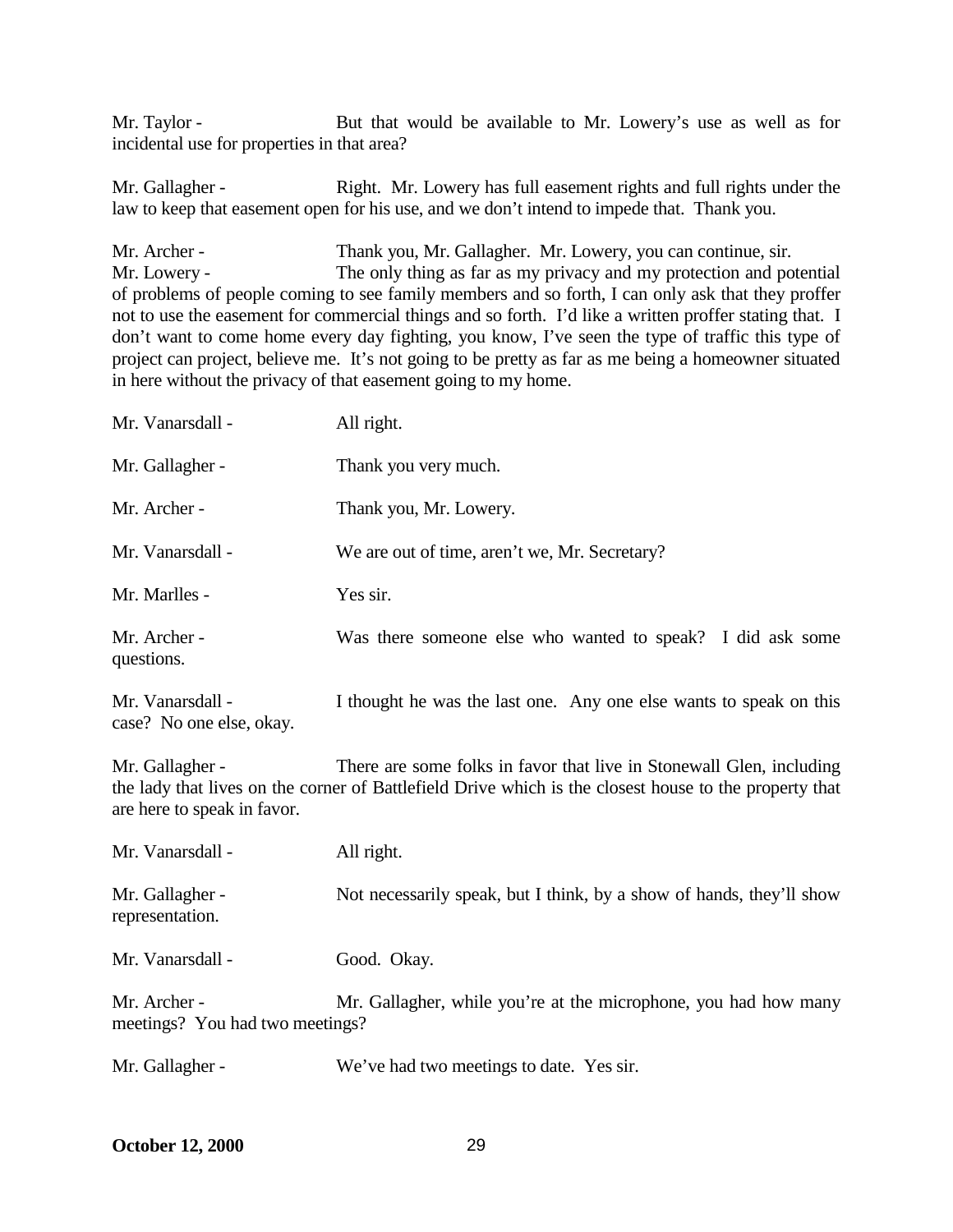Mr. Archer - And the folks who were opposed to it, did they attend either one of these two meetings?

Mr. Gallagher - We had some people who showed. The one lady, that's sitting beside of Mr. (unintelligible). I forget her name. I apologize. Mrs. Apple was there at the last meeting. We had some people that showed up opposed at the first meeting, and showed up at the second meeting and after we explained where we were, they changed a little bit, and have come out in favor.

Out of 100 fliers that we sent out and hand dropped in mailboxes, in all the subdivisions, we have about 24 homes that haven't directly contacted me to voice their opposition or have one-on-one discussions. So, we canvassed 100 homes that we're aware of, and we hear about 24 just at the last moment that are in opposition really to what I see is just overall growth and not necessarily this development.

Mr. Archer - Okay. Thank you, sir. Mr. Chairman, and Mr. Secretary, I really don't have any idea what to do with this, to be honest with you. And, I want to try and make sure Mr. McCadden, and the folks who are opposed to this, understand. Look at the map here (referring to slide). We're looking at a piece of property that is completely surrounded by M-1 property, which means that it is doubtful that it would ever develop as R-2, as residential property.

And, at the same time, I'm sensitive to what you're concerned about, as it pertains to your being there first. And you know what they say, "The guy that get there first, gets to make the rules." But, at the same time, I think Mr. Gallagher has made some steps in the right direction to try and at least bring this to the point that staff can see it has some positive aspects to it.

I was going to suggest, at one time, to maybe defer this and see if he could maybe change your way of thinking. Do you think that would be possible?

Mr. McCadden - Sir, I appreciate your comments. I think we could discuss it. I might add, sir, that some of those names on that list that I furnished you are from Stonewall Glen. Okay.

| Mr. Archer -<br>one way or the other.     | Do you understand what I'm saying. We really need to move this     |
|-------------------------------------------|--------------------------------------------------------------------|
| Mr. Marlles -<br>purposes of the minutes? | Would you come to the microphone just so we can pick it up for the |
| Mr. Archer -                              | I apologize. I should have asked you to.                           |

Mr. McCadden - Yes sir. I think we can meet. I'm speaking for homeowners. This is not Bill McCadden. I'm speaking for homeowners. The feeling is very strong in our neighborhood. We're plank owners in Henrico County in that area. And we've been completely enveloped. We've got to put a stop to it, particularly from the traffic and the noise. And, I think if I go back to the homeowners, I'll get their consensus on this, and we'd be more than glad to meet with Mr. Gallagher and this Board.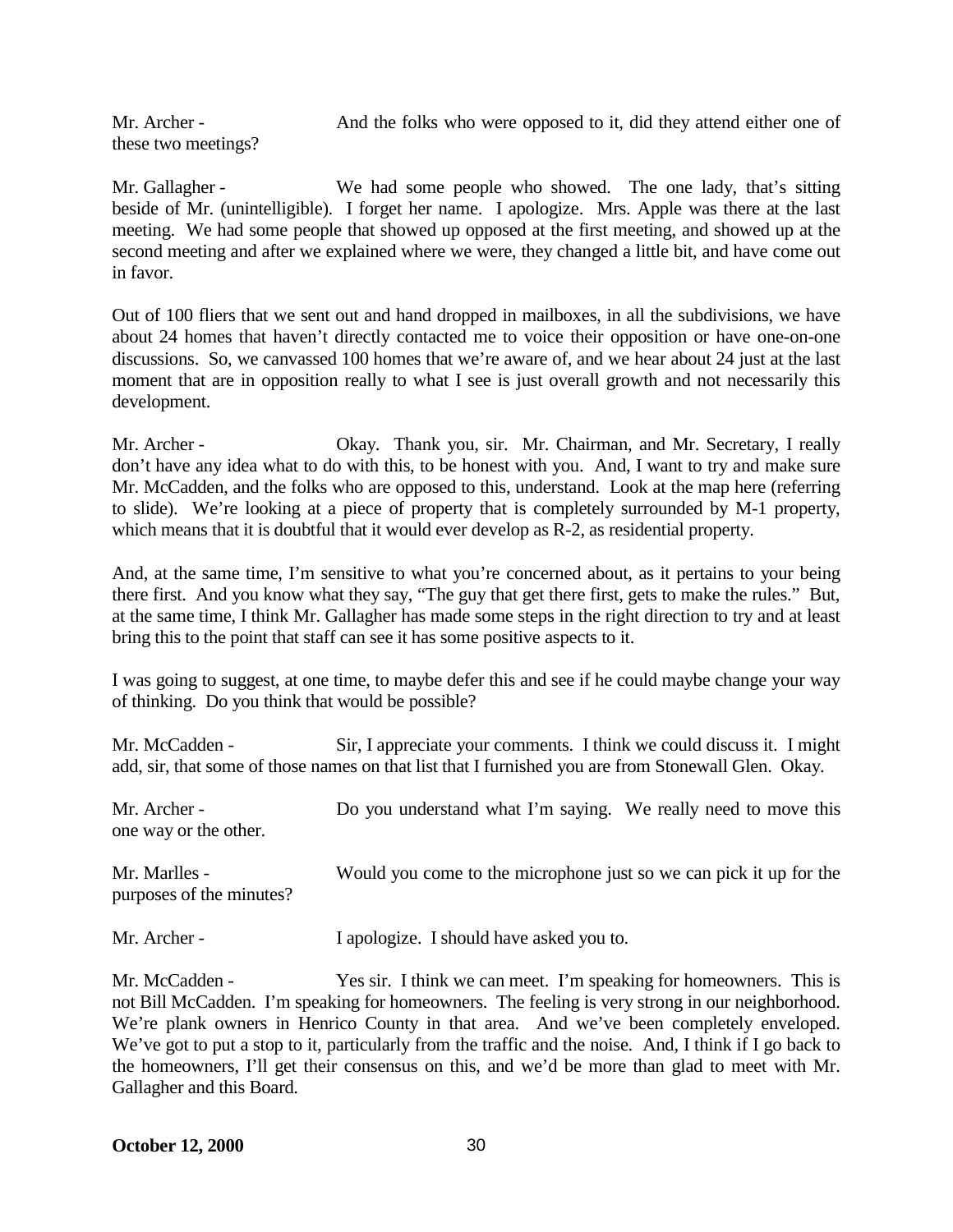Mr. Archer - Well, you know, I don't want to just have a meeting with you if the meeting is going to be totally fruitless. At the same time, you know, he has made a diligent effort to try and improve this to at least the standards that staff would like to see.

Mr. McCadden - I understand you, sir.

Mr. Archer - And, you know, I'm just looking at the map and all the surrounding properties here. There's not much else you can do with property that is enveloped by commercial property, except to develop it commercially. And I'm trying to be sensitive to Mr. Lowery's needs, and yours and also the applicant's, and it's difficult to be honest with you.

Mr. McCadden - May I add, Mr. Archer, that what is going to happen to the area that runs due east from the Technology Park all the way to the highway or all the way to where the real estate people are located? Things like that is what bothers us. Otherwise, we feel this cancer surrounding us and what are we're going to end up is being a little neighborhood down in the corner surrounded by highways and noise and commercial ventures? That's our concern, sir.

Mr. Archer - And I do understand that. I guess when I look at what's already here, the highways, and most of the commercial development is already here.

Mr. McCadden - Yes sir.

Mr. Archer - This is another parcel that's relative small that, in just looking at it on the map, it seems to fit in the place that it is. There's not much else that can be done there, except just to leave it as is. And, I realize that the entire world does not have to be developed, and I'm sure you understand that.

But, at the same time, you know, there are a lot of people here who did not attend the meeting. And, obviously, those people may not have had benefit of what Mr. Gallagher and Mrs. Shifflett had to say in terms of what they propose to develop. Go ahead.

Mr. McCadden - I circularized every member of our 22 homes in our area with the complete packet showing exactly what was to take place and what has taken place.

Mr. Archer - Ch, I understand. I'm saying Mr. Gallagher didn't have that opportunity to tell them, though. Do you feel that the people that you contacted, these 38 people would come to a meeting if he scheduled another one, in fairness to him?

Mr. McCadden - No sir, not 38.

Mr. Archer - Half?

Mr. McCadden - Give ample time, I could probably get half of them there. It's difficult on a weeknight. In fact, I had four or five people said they'd be here tonight. But for some reason, I don't know if there was a ballgame or what, but I don't know, they didn't show.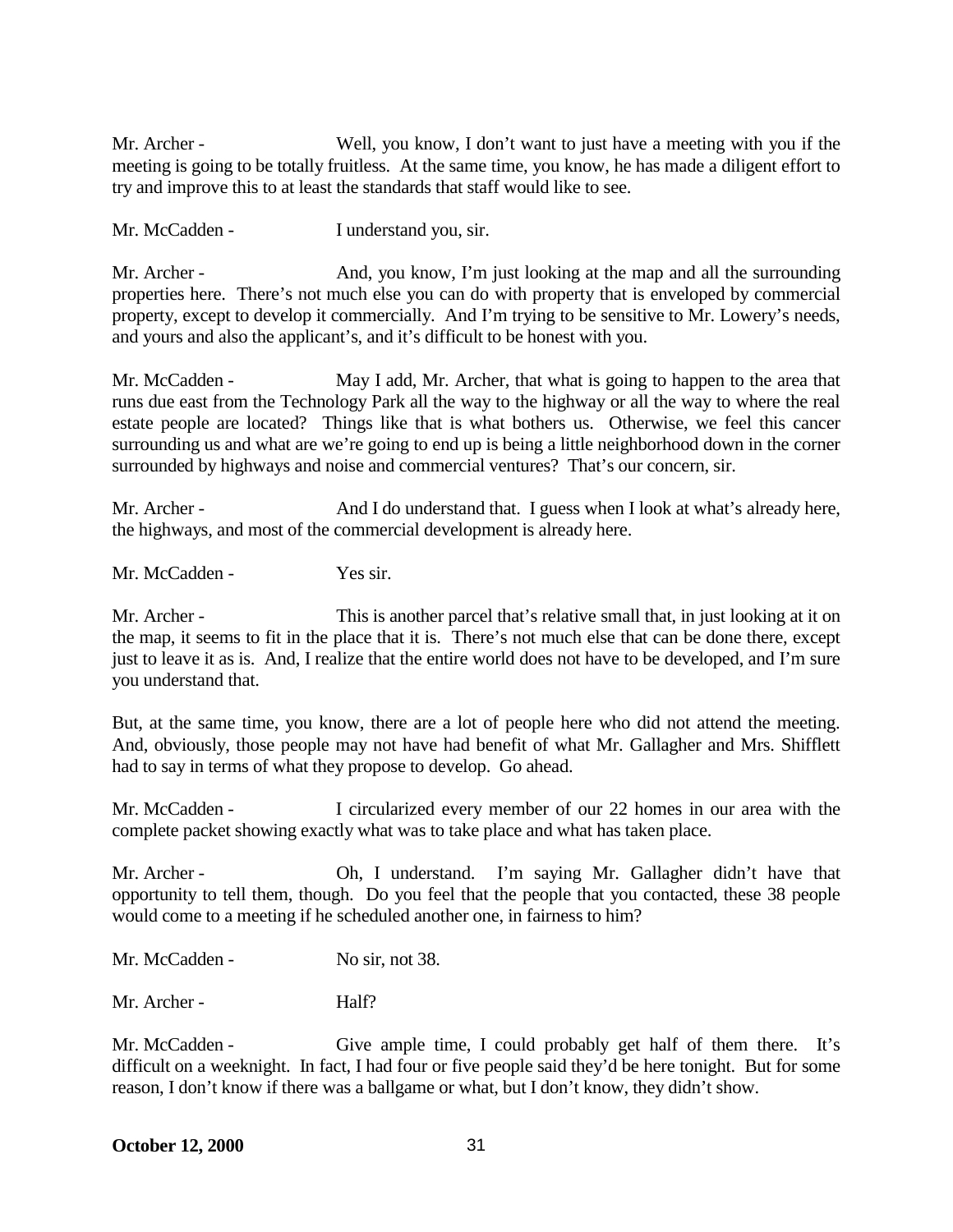Mr. Archer - Mr. Gallagher, do you think an opportunity would afford you in any way in trying to resolve this?

Mr. Gallagher - The read I get, with all due respect, the read I get from Mr. McCadden is that they're just opposed to this owner developing at all. I'd like to point out, its zoned M-1. I mean, there could be warehousing. There could be bookstores. There could be tire manufacturing. There's a myriad of uses that can go on this corner with or without me standing here tonight. And, I'd like to believe that this about the softness use on this corner you could imagine out of all the uses that can go on M-1. And with as mercenary as the market seems to be these days, you know, there's an Alliance Equipment Building sitting out there vacant. We've had calls coming out of our ears for everything from trailer repair places to boat sales places, that kind of stuff.

And, I'd like just to suggest to these neighbors that this is what they could have gotten, versus what we're proposing. Maybe there's some room to convince them of that. I wish they had shown up at the first two meetings, because I think we were successful with a lot of the folks that did show up.

Mr. Archer - Well, I kind of think so, too. You know, I owe that to the fact that you converted some people.

Mr. Gallagher - And we are only talking about, as you mentioned, 3.6 acres. I mean the incremental difference in what this is going to mean in the scheme of what Mr. McCadden is talking about, which is a global issue out in that area. We're going to be a "drop in the bucket" technically. The Comp Plan here calls for O/S. I could have brought in a pure O/S proposal, which would have light industrial component to it; trucks, trailers, and so on, and probably wouldn't have had a whole lot of room for them to argue at all against that, because the Comp Plan calls for it. So, I don't mean to be argumentative, sir.

Mr. Archer - Well, you're not.

Mr. Gallagher - I'd be happy to have another meeting. But I think, in the scheme of things, you pointed out, it's a very small piece of infill property that, in and of itself, can't create a huge impact for these folks.

Mr. Archer - Well, let me also point out for the rest of the Commission members, I've also had phone calls from others who chose not to speak, but who also indicate the same thing. They feel that, given the quality of development that Mrs. Shifflett has intended here so far, and owning to the fact that something much worse could be here, they support what it is you want to do. And, you know, I'm caught between trying to be sensitive to everybody who feels a need to speak on this one way or the other, including Mr. Lowery. But, you know, we've deferred this thing since August, September, and now we're hearing it the third time. And, it appears as though we are at least trying to move in the right direction as far as staff is concerned in overcoming their objections.

I also would like to point out to Mr. McCadden, that there is another opportunity to discuss this because it has to come to the Board for approval. We only would be making a recommendation,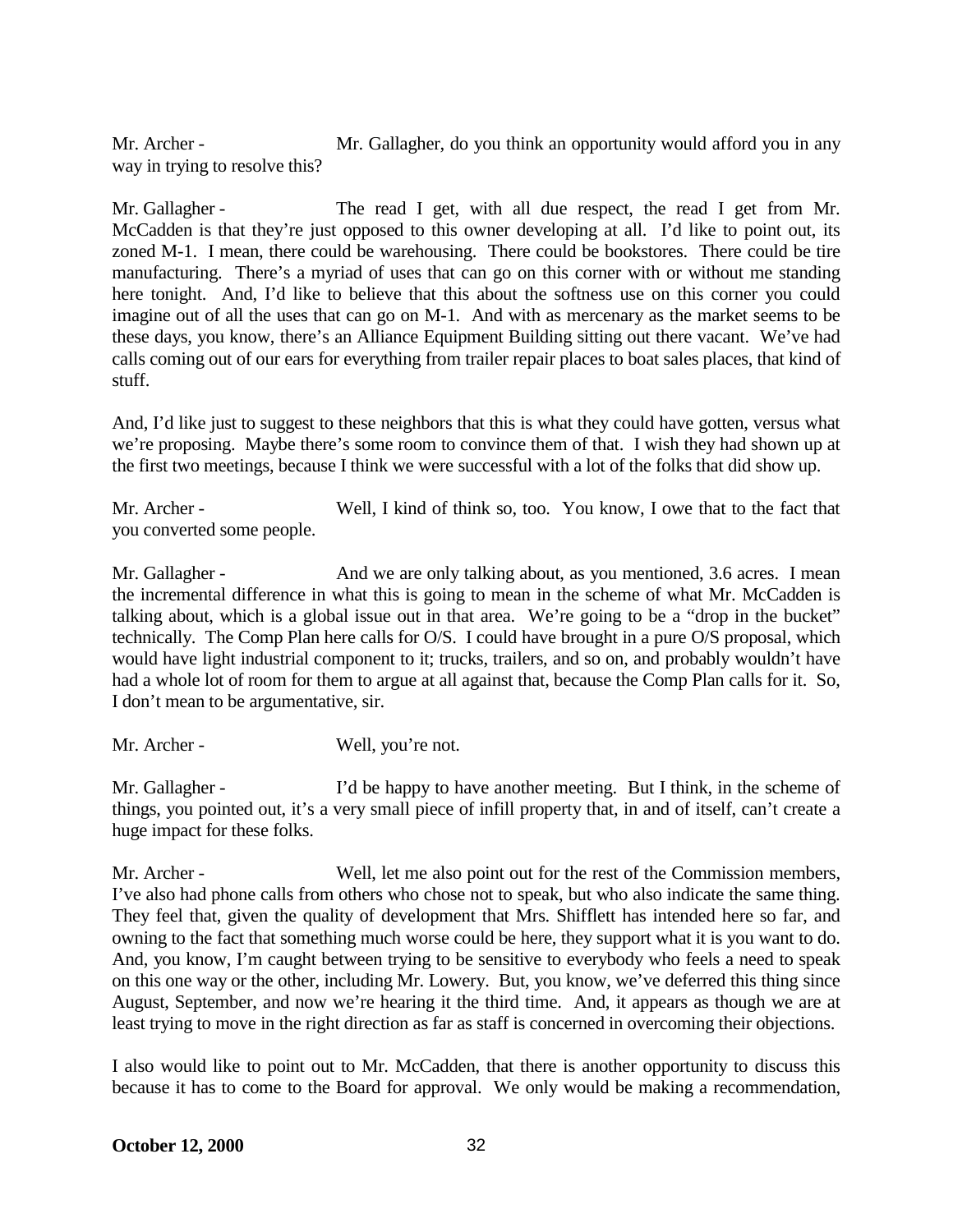tonight, as to what we feel should occur. And, of course, I have the opportunity to talk with Mr. Thornton between now and then, also, to let him know how you feel about it and the folks who are opposed to it. But, there are folks who are opposed to it and there are folks who are for it. And, it appears, again, that some who chose not to come out and speak in opposition, but there are some who chose not to come out and speak for it either, but they are in favor of it.

So, with that, if I can get a second, I am going to somewhat reluctantly recommend that we approve this to the Board and you'll have another opportunity…

Mr. Marlles - Mr. Archer, it is necessary to waive the time limit on the proffers first.

Mr. Archer - I had that written down, and I forgot to say it. My first motion is to waive the time limit on the new proffers.

Mrs. Quesinberry seconded the motion.

Mr. Vanarsdall - Motion made by Mr. Archer, seconded by Mrs. Quesinberry. All those in favor say aye—all those opposed by saying nay. The vote is 5-0 (Mrs. O'Bannon abstained).

Mr. Archer - My second motion is to recommend approval of C-58C-00 to the Board. Mrs. Quesinberry seconded the motion.

Mr. Vanarsdall - Motion made by Mr. Archer, seconded by Mrs. Quesinberry. All those in favor say aye—all those opposed by saying nay. The vote is 5-0 (Mrs. O'Bannon abstained). Thank you.

Mr. Gallagher - Thank you, Mr. Chairman. Thank you members of the Board (sic). I might add, I'll be happy to have a meeting between now and the Supervisors also.

Mr. McCadden - Thank you, ladies and gentlemen, very much.

REASON: Acting on a motion by Mr. Archer, seconded by Mrs. Quesinberry, the Planning Commission voted to recommend that the Board of Supervisors **grant** the request because the proffered conditions will assure a level of development otherwise not possible; and it would provide for appropriate development.

Mr. Vanarsdall - Mr. Secretary, will you call the next case, please?

Mr. Marlles - Yes sir. The next case is also in the Fairfield District. It is Case C-66C-00.

#### **Deferred from the September 14, 2000 Meeting:**

**C-66C-00 Roy B. Amason:** Request to conditionally rezone from A-1 Agricultural District and R-2C One Family Residence District (Conditional) to RTHC Residential Townhouse District (Conditional), Parcels 32-A-102N, 114A, 117, and 122, containing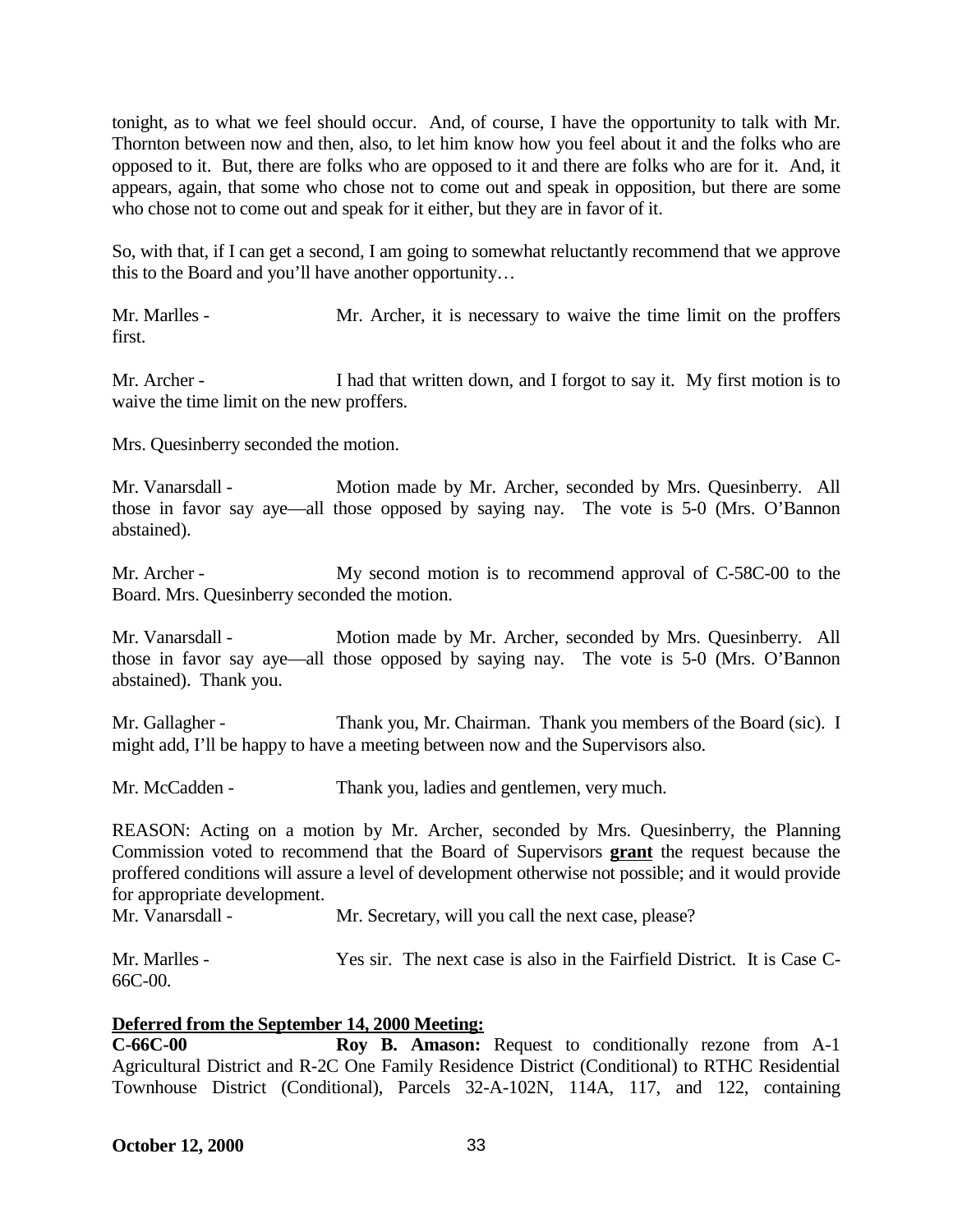approximately 11.44 acres, located at the northeast intersection of Francis Road and Old Francis Road and along the south line of Francis Road at its intersection with Virginia Center Parkway. Residential townhomes for sale are proposed. The applicant proffers no more than sixty-six (66) residences to be constructed on the property. The Land Use Plan recommends Suburban Residential 2, 2.4 to 3.4 units net density per acre. **Staff – Jo Ann Hunter.**

## Parcel A

Beginning at a point located on the South Right of Way line of Virginia Center Parkway on the eastern comer of the parcel running South 74° 20' 00 W, 162.62 feet to a point; thence along a nontangent curve to the north with a radius of 330.00 feet a distance of 45.64'; thence North 24°09'54" East 33.04 feet to a point; thence along a curve to the east with a radius of 30.00 feet a distance of 44.97 feet; thence along a reverse curve to the East with a radius of 770.00 feet a distance of 130.86 feet to the Point of Beginning.

### Parcel C

Beginning at a point located on the South Right of Way line of Virginia Center Parkway on the eastern comer of the parcel running South 00°49'28" East 580.63 feet to a point; thence South 89° 11'41" West 705.32 feet to a point thence; South 00°49'29" East 25.00 feet to a point thence; South 89° 10'31" West 320.00 feet to a point thence; South 00°49'29" East 168.36 feet to a point thence; South 88°59'31" West 185.07 feet to a point thence; North 29°51'40" East 219.64 feet to a point thence; South 58°51'17" East 13.00 feet to a point thence; North 31 °08'43" East 98.47 feet to a point thence; along a curve to the East with a radius of 929.43 feet a distance of 497.31' thence; North 74°34'25" East 21.77 feet to a point thence; North 74°34'25" East 606.14 feet to a point thence; North 74°34'25'' East 68.56 feet to the Point of Beginning.

The staff report will be given by Mrs. Jo Ann Hunter.

Mr. Vanarsdall - Is there any opposition to this case in the audience? No opposition. Mrs. Hunter.

Mrs. Hunter - Thank you, Mr. Chairman. This application would rezone approximately 11.5 acres to RTHC Residential Townhouse District. The applicant is proposing 66 townhouse units for sale. There was considerable discussion of this case at the September Commission meeting. Since that time, the applicant has made a number of revisions to improve this case.

Staff originally had concerns about the layout of the site. And the applicant revised it so that there would be less backs of the units facing Virginia Center Parkway and Francis Road. Now, due to the number of side units facing those roads, we asked the applicant to look at that.

He has proffered that the end units would have windows, or other architectural features to break up the visual mass. The applicant has also revised their proffers to include landscaped buffers along Francis and Virginia Center Parkway, which would be measured from the ultimate right of way. They would also meet the transitional buffer 25-foot planting requirements. The applicant is proposing to keep the existing three-rail white fence along the road and to provide a berm behind the fence.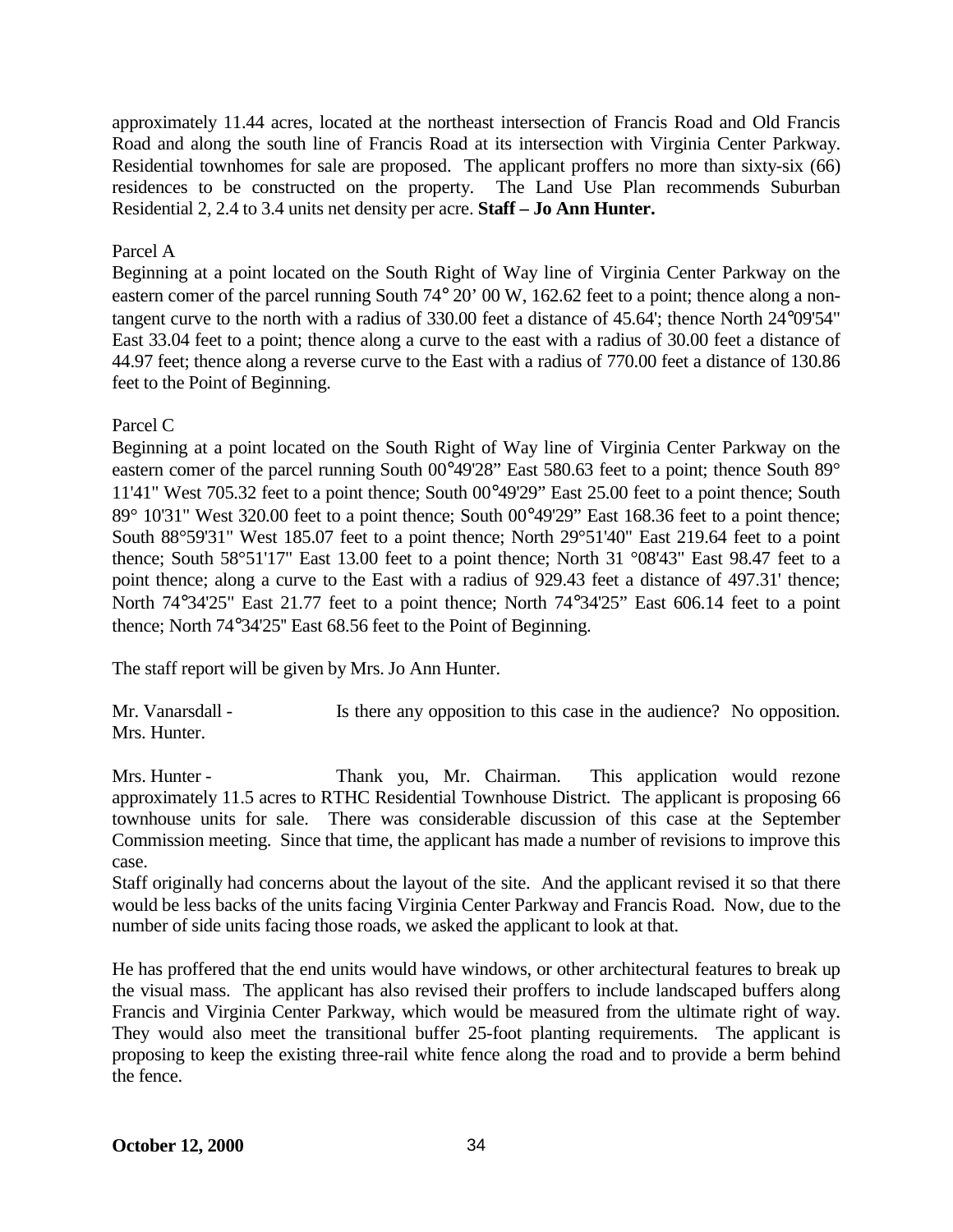The applicant has also addressed staff's concerns regarding lighting, pavement quality, and parking. The applicant has shown on the site plan sidewalks and pathways. And staff has asked the applicant to include the pedestrian access in the written proffers. That's the only change that is on the proffers that have been handed out to you this evening, and the time limit would need to be waived, but I would recommend that, since it was something that staff requested.

The only remaining outstanding issue is building materials. In most high density projects, the applicant proffers a minimum of 40 percent of the principle buildings be brick. The applicant has proffered 40 percent of the fronts and 40 percent of the sides to be brick. Staff would recommend 40 percent for the entire project.

In summary, the requested zoning is not consistent with the Land Use Plan. However, townhouses could be a reasonable transitional use. The density of 5.8 is consistent with our concept of having higher density along Route 1, and densities decrease as you move to the west.

The applicant has significantly improved the case from the original submittal, and staff is now in a position to support this case.

Mr. Vanarsdall - Any questions for Mrs. Hunter by Commission members?

Mr. Archer - Mrs. Hunter, did we resolve the issue about pedestrian circulation, I believe is the way you worded it?

Mrs. Hunter - Yes. If you could look on the conceptual plan. The applicant is showing; its kind of hard to see, but they're showing a pedestrian pathway here that connects up to the road here, (referring to slide) and goes down into their gazebo area here. And then along the road here, you'll see a darker line, that that's where they're proposing sidewalks. So, they are providing a very good pedestrian circulation system.

| Mr. Archer -                     | Okay.                                                                   |
|----------------------------------|-------------------------------------------------------------------------|
| Mr. Vanarsdall -                 | I believe you said we have to waive the time limits?                    |
| Mrs. Hunter -                    | We do. Yes.                                                             |
| Mr. Vanarsdall -                 | Mr. Archer, do you want to hear from the applicant?                     |
| Mr. Archer -<br>just has to add. | I don't think its necessary, unless he feels there is something that he |
| Mr. Vanarsdall -                 | I think he's been asked all the questions we could possibly ask         |

throughout this, hadn't he?

Mr. Archer - Mr. Chairman, I think we're finally moving in the right direction on this. I think this is the third zoning case we've had here in the last four years concerning this. One of the major concerns we've had…making sure we were consistent in decreasing the density as we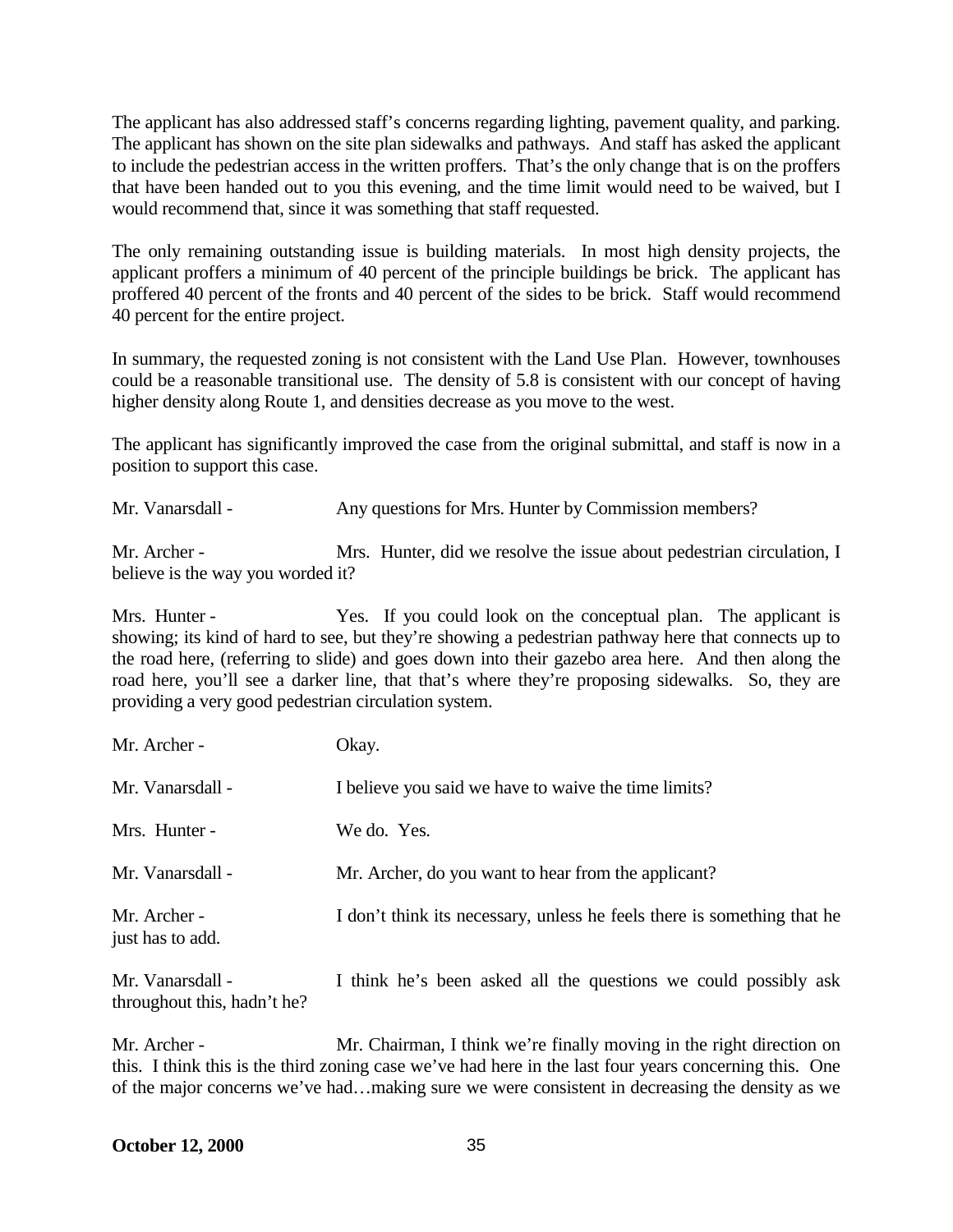move westward away from Brook Road. I think we finally addressed that issue. And, with the new proffers, I believe it is probably…So, with that, I move we waive the time limits on the proffers received today.

Mrs. Quesinberry seconded the motion.

Mr. Vanarsdall - Motion made by Mr. Archer, seconded by Mrs. Quesinberry. All those in favor say aye—all those opposed by saying nay. The vote is 5-0 (Mrs. Quesinberry absent, Mrs. O'Bannon abstained).

Mr. Archer - The neighborhood was here at the last meeting and they spoke in favor of this case. So, with that, I move approval of C-66C-00 and recommend approval to the Board.

Mr. Vanarsdall - Motion made by Mr. Archer, seconded by Mrs. Quesinberry. All those in favor say aye—all those opposed by saying nay. The vote is 5-0 (Mrs. O'Bannon abstained). Next case, Mr. Secretary.

REASON: Acting on a motion by Mr. Archer, seconded by Mrs. Quesinberry, the Planning Commission voted to recommend that the Board of Supervisors **grant** the request because it is appropriate residential zoning at this location; and the proffered conditions will provide appropriate quality assurances not otherwise available.

Mr. Marlles - The next case is in the Three Chopt District. It was deferred from the September  $14<sup>th</sup>$  meeting. It's Case C-60C-00.

# **Deferred from the September 14, 2000 Meeting:**

**C-60C-00 Andrew Condlin or Patrick Sanderson for MCI WorldCom:** Request to amend proffered conditions accepted with rezoning case C-30C-93 (zoned R-3C) on Parcel 29-A-50, containing 1.584 acres, located on the west line of Francistown Road approximately 150 feet north of its intersection with Castle Point Drive. The amendment is related to the front yard setback and non clearing area on the property. The Land Use Plan recommends Suburban Residential 1, 1.0 to 2.4 units net density per acre.

Mr. Marlles - The staff report will be given by Mr. Lee Householder.

Mr. Vanarsdall - Is any one in the audience in opposition to this case? All right. Thank you. Mr. Householder, good evening.

Mr. Lee Householder, County Planner - Good evening, Mr. Chairman, members of the Commission. The subject request would amend the proffers, accepted with rezoning Case C-30C-93 to allow for the expansion of MCI Worldcom telecommunications facility.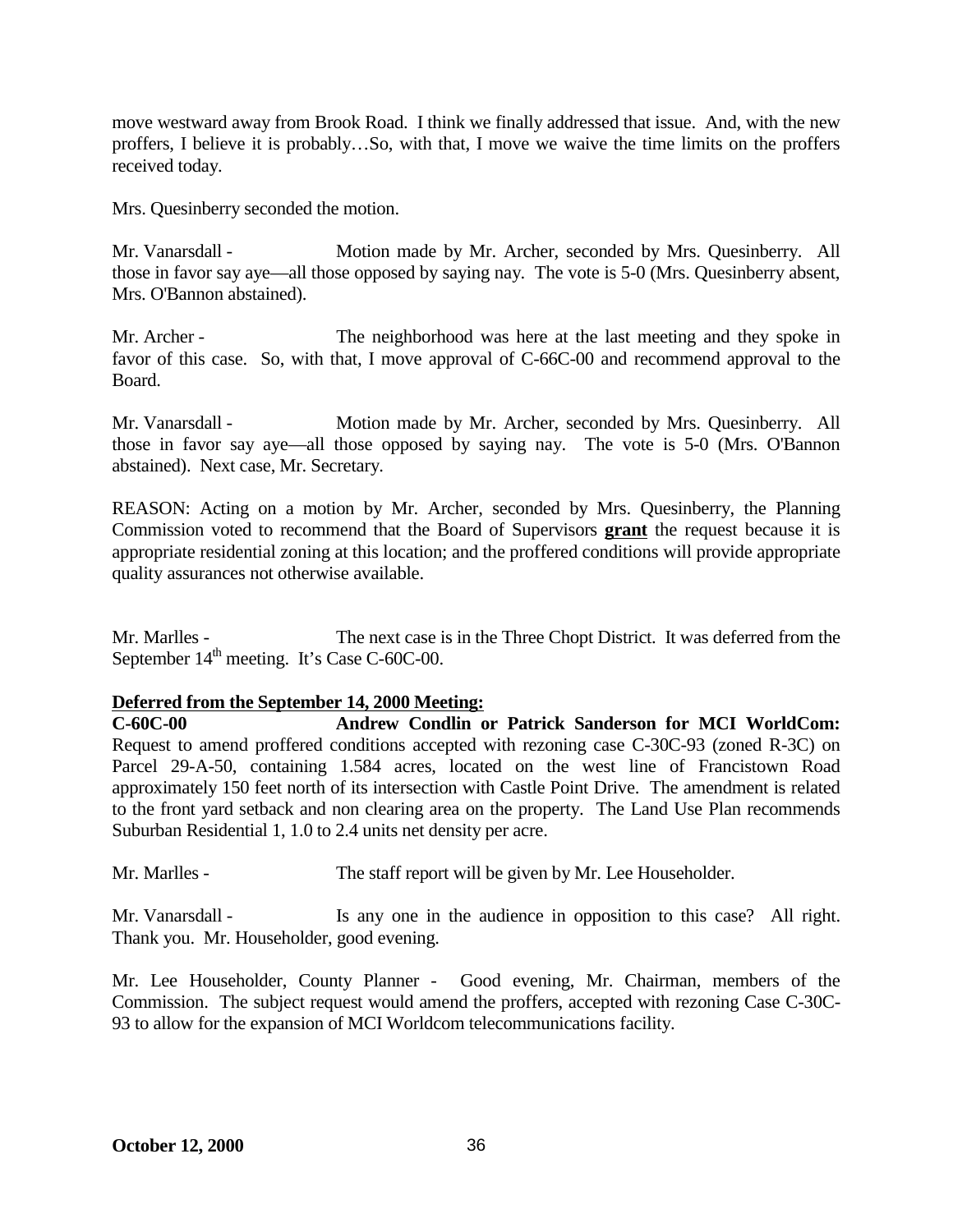The subject property is zoned R-3, but the existing proffers prevent the adjacent facility from developing or encroaching onto the subject property. The property lies on the west line of Francistown Road.

The zoning of the surrounding property to the north is A-1, with a Suburban Residential 1 land use designation. To the south is the Mount Vernon Baptist Church, also zoned A-1. To the west is the existing Worldcom facility zoned A-1, and to the east, across Francistown Road, is the Coal Pit Community Center and the CastlePointe Subdivision, a combination of A-1 and R-3.

MCI telecommunications switching facility is currently located on this adjacent parcel, right there (referring to slide). It's considered a public utility facility, which is a conditional use in the A-1 and R-3 Districts. The Conditional Use Permit will have to be granted by the Board of Zoning Appeals before this site could be expanded onto the adjacent site.

The applicant is requesting this amendment to allow them to expand. It's necessary, because voice data and other telecommunications demand that have come up in the past few years has really increased the role of this facility. And it serves long distance for not only the Richmond area, but for most of the State of Virginia and some of the mid-Atlantic area.

Staff has worked closely with the applicant and members of the surrounding community before to resolve concerns with the original conditional use permits and the original expansions on this property. Most of the concerns at that time were noise that was produced by generators on the site. As a result of working with community and staff, the generators were moved indoors and sound suppression system, like sound suppression walls were installed.

Staff did tour the facility with the applicant, and was pleased to see that many of these suppression measures were really working well. We feel that sound generated by this facility is adequately contained and no longer an issue.

The applicant in this case, in order to expand, must revise Proffers 3 and 4 of Case C-30C-93. The proposed amendments were designed to ensure public utility facilities and other structures can encroach front yard setbacks, which is mentioned in Proffer 3, and non-clearing area, which is Proffer 4. The applicant has indicated that the facility will need to be 74 feet from the existing right of way in Proffer 3. This change is reflected in the new proffers that were handed out to you this evening. The mention of residential dwellings were changed to merely buildings to accommodate for the expansion.

Presently, this parcel does act as a buffer to distance the facility from Francistown Road. Staff was concerned that this expansion would eliminate this buffer and the non-clearing area would be disturbed by the proposal. Staff recommended heavy landscaping along Francistown Road to enhance the appearance of the development. The applicant has addressed these concerns also in Proffer 3, which includes that heavy landscaping that would require a landscaping plan to be reviewed by the Planning Commission.

Staff had additional concerns about the appearance of the building when viewed from Francistown, the applicant has addressed this by providing that a 10-foot berm will be provided on a 4 to 1 slope,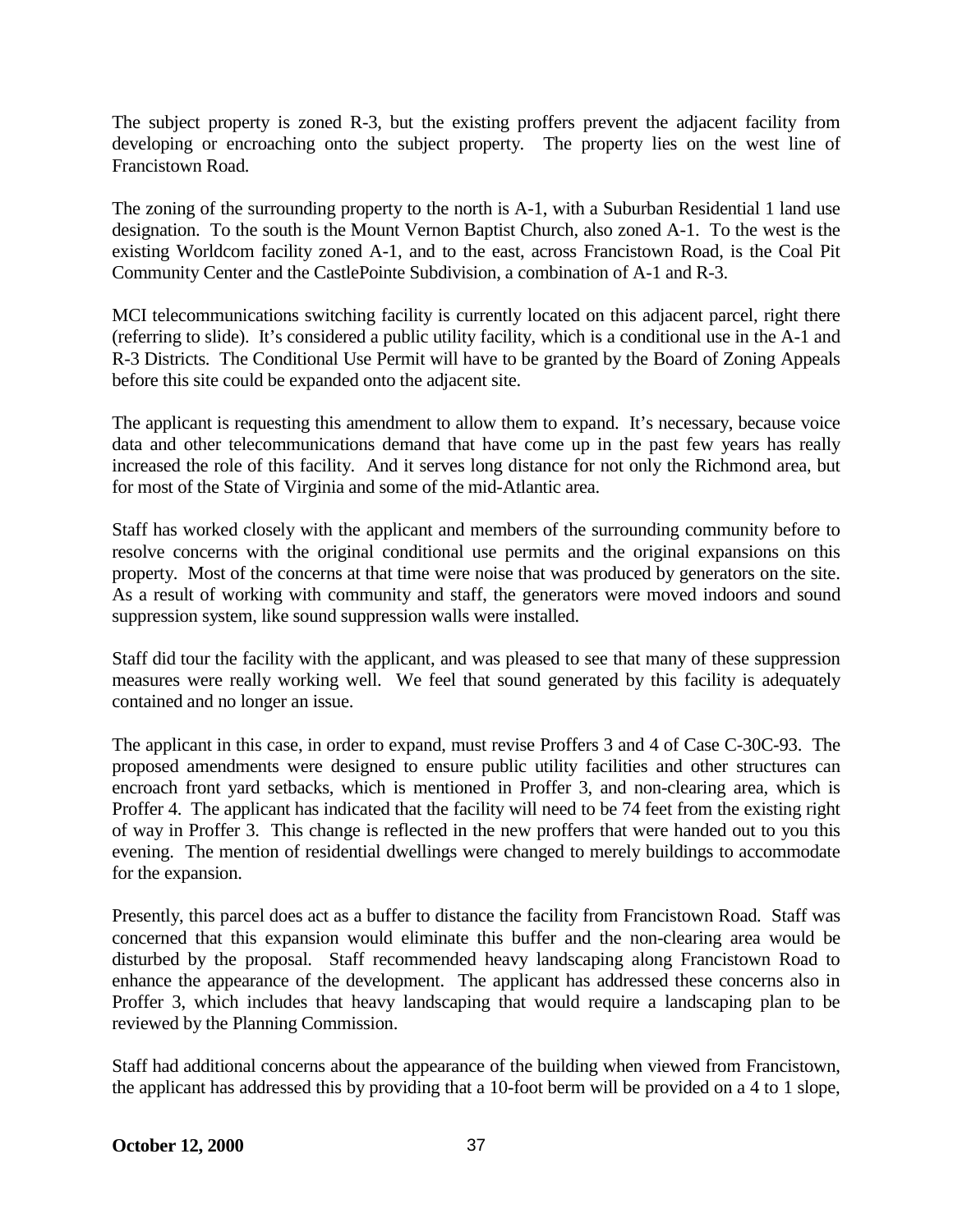and that any fencing in this area will be at least 53 feet from Francistown Road, and will be of a dark, either green or black color to try and blend in with the landscaping that is proposed.

The proffers submitted to you this evening reflect a great deal of work between staff and the applicant that we did to ensure the quality of this development on this site.

Originally, in our meetings, we did express concerns that the exterior materials and architectural treatment would be a necessary way to make the expansion blend in with the existing community. But, as our discussions progressed, we thought it more necessary that landscaping and a 10-foot berm would, in fact, hide the structure and would be more appropriate. As a result Proffer 8 was deleted in the proffers that were handed out to you this evening.

The site is designated on the 2010 Land Use Plan for Suburban Residential 1. Staff feels that residential uses at this location would not be appropriate, considering it is a very small tract that fronts on a collector road. Therefore, staff feels that a telecommunications switching facility is a reasonable use for this site.

The proffers submitted will ensure development on this site will not detract from surrounding residential communities and, therefore, we recommend approval of this request. I'll take any questions that you may have. I'll also add that these proffers were received today, so the time limit would need to be waived in this case.

Mr. Vanarsdall - Any questions for Mr. Householder?

Mr. Taylor - Mr. Householder, in the proffer, Proffer 3, (b)(4), the wording is, "Any chain link fence located within 100 feet of Francistown Road shall not be galvanized and shall be dark green or black in color." I have had some discussion on the nature of that fence, and I would like to broaden that so that the fence can consider other methodologies of chain link. Can we amend the proffers that way?

Mr. Householder - We can, if the applicant is willing to accept that. He just indicated that he will address that in his presentation.

Mr. Taylor - For the moment to give us a little bit of architectural freedom, I would ask that we just eliminate "chain-link" at the moment, and leave the fence to be defined.

Mr. Householder - Okay.

Mr. Taylor - Thank you.

Mr. Vanarsdall - Any other questions? All right, we'll hear from the applicant. Thank you, Mr. Householder. Good evening, Mr. Condlin.

Mr. Andrew Condlin - Good evening, Mr. Chairman, members of the Commission. My name is Andrew Condlin. I have with me Sarah Baldwin from my office. Also Claire Cunningham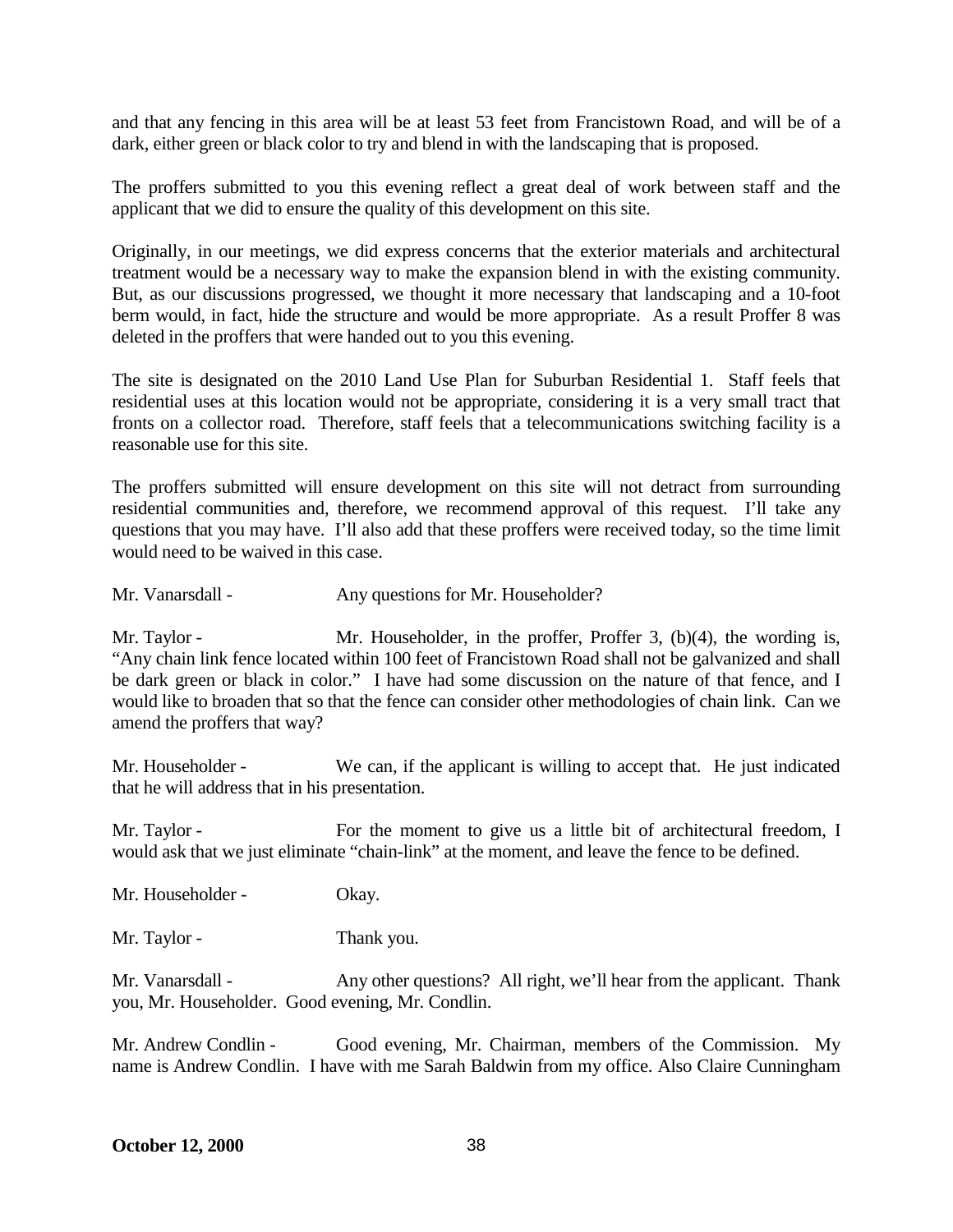from MCI; Frank Cutchens from the architectural firm; Jimmy Dutra, from the contractor, and from Timmons, locally, we have Monty Loving, Roger Rodriquez and Lugigi Marnardi.

MCI, as Mr. Householder has explained, operates a telephone switching station at this site, serving all of Virginia and parts of West Virginia. In other words, all long distance calls made, not just by telephone, but also internet, pager from the MCI service come through this facility. They handle approximately a million calls a day, and its only getting larger, because as the population increases, and people have more lines into their homes to cover faxes, to cover internet, and to cover telephones, the demand for these services increases. And this handles everything in Virginia and parts of West Virginia.

This property, to give you a little history, was first developed in early 1980's. This location; the second phase part there that you see there (referring to slide) was finally finished. It began in 1998 and finished last year. The proposed building that we're looking at is at this area right here, (referring to slide), this darker area that we've shown on there.

What we've done in the past, and as Mr. Householder explained, you can see the existing chilling towers that are located at these two locations (referring to slide). They were moved from the rear of the property over to this location, and a number of sound suppression systems. In excess of \$900,000 was spent in this area, to reduce the sound which was really unbearable for the residents, at the request of and part of the expansion, to a level that has to be 50 decibels or below.

We are now requesting, as part of our final Plan of Development, because this is zoned R-3C, and it has existing proffers, we wanted to actually put our buildings together, in other words, touch our buildings. The existing proffers require a 25-foot area behind on the property that's located that starts right here and runs across there (referring to slide).

To put the buildings together, we can then take advantage of the existing cooling towers that are located outside in the existing infrastructure in the area. If they were separated, in order to put the same facility, we'd have to build them again, that new infrastructure. It would be doubling or redundant for that purpose.

With respect to the proffers, what we've presented; and we did submit proffers. And, then given some of the requests made in the last few days, we tried to respond as follows:

We asked for a, first there's a 75-foot setback from residential. We've proffered to put in a 74-foot building setback. Technically, our building sets 74.6 something feet. For the second provision, and correct me, and this applies for any non-residential development. In other words if any residential ever came on here, this particular provision wouldn't apply.

I wanted to show you, and I think it's a little important, that we're proposing a 10-foot berm running from the existing grade of Francistown Road at a 4 to 1 or flatter slope. This is the existing, if you're sitting in a car going along Francistown Road, this is what the facility would look like without the berm.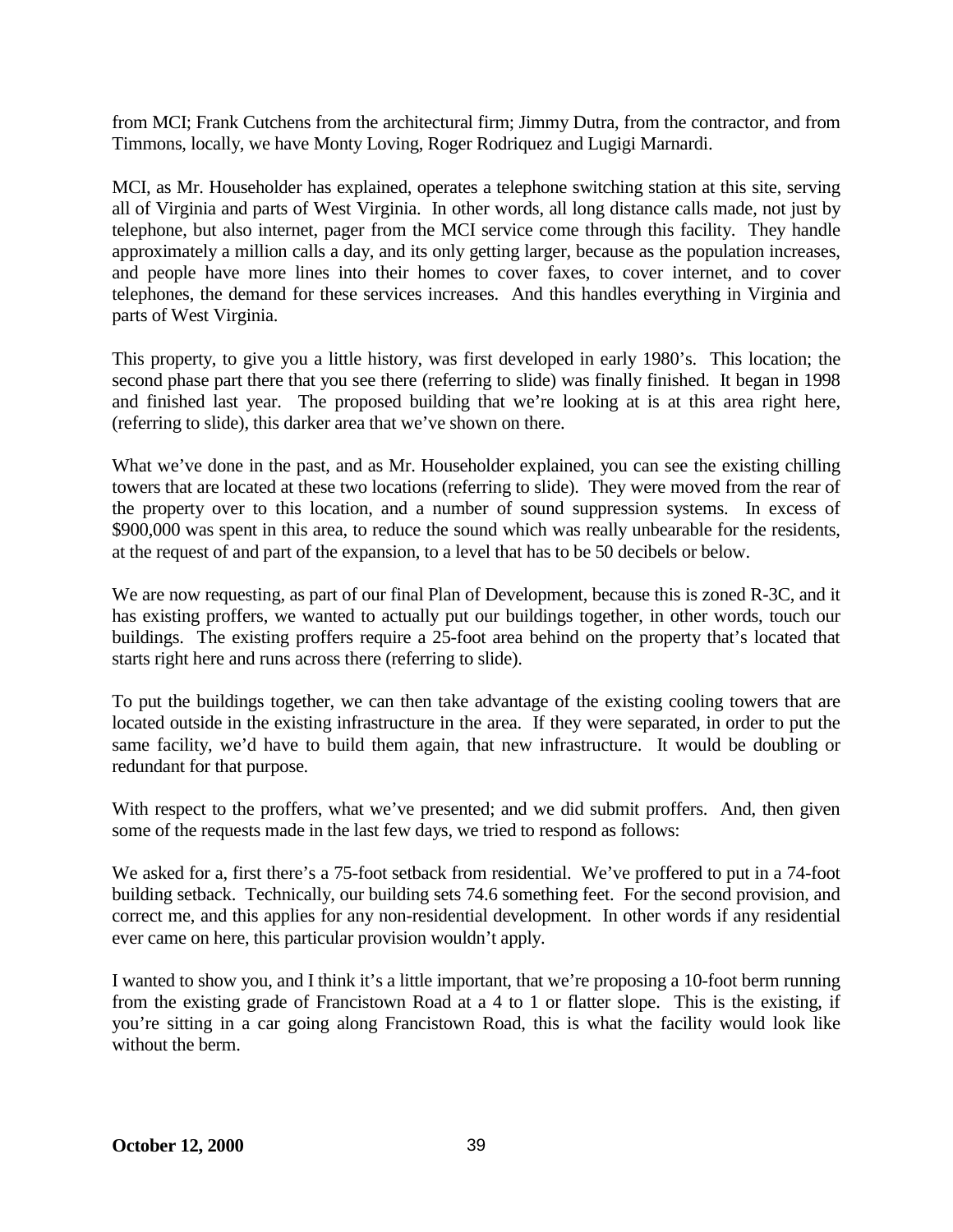The foot of the building or the floor level of the building is approximately seven to eight feet below road level existing. The building is about 20 feet tall. As you look here at the second picture down below, by adding a 10-foot berm; increasing to a 10-foot berm, with the 7-foot below, there's about 3 to 4 feet of the actual building showing behind the berm, and then, of course, landscaping and plantings will be placed on top of the berm on top of that.

The landscaping that we're proposing in 3-B(ii), that provides for, we have to come back before the Planning Commission for approval of our landscaping plan. We're kind of in an unusual situation in that we have to go before the BZA for their Conditional Use Permit, which they will approve and look at, and approve the engineering issues with respect to, and similar to what a POD is being required, as they did in the other phases. But, we would have to come back to you for the landscaping plan. And, that landscaping would have to be installed prior to any final Certificate of Occupancy. My concern was, not just limiting it to a Certificate of Occupancy, because, as you know, sometimes the weather is not correct for planting. It's not the right time of the year. This way, we can get a temporary CO, condition upon plantings during the appropriate time period.

Again, that would have to be put in before we received a final CO and could be made a condition of a temporary CO. We would also have to put in underground irrigation.

If I would, Mr. Taylor, to answer your question. The Item 4 has been crossed out. We actually replaced that Item 4 with, if you flip over to the second page, Item D which is on the second page. It says, "Any fence must be located…" And its' a little bit hard to see, but "located 53 feet from Francistown Road." That line is right here (referring to slide). We wanted to be able to place a security fence right directly behind this landscaping right here, which is 53 feet from Francistown Road. Our concern is, with a building that houses some critical, including 911 calls, and critical to business facility. We don't want people walking up on top of the berm, pulling themselves up about three feet, and walking on our roof. We don't want them up there. And that's why we feel like we have to have a security fence around there.

And the type of fencing has not been specified. I think, by this proffer, we're saying that any fence on the property must be located 53 feet from Francistown Road. It's Item D on Page 2. And then is says, "If it is a chain-link fence, for that chain-link fence between 53 and 100 feet from Francistown Road, it must be the dark green, or the black, it can't be galvanized in color." So, that's not tying us into a chain-link fence. And, again, I think we will be able to show, with the landscaping renderings at the time of the landscaping plan to again be approved by you, at the time by the Planning Commission. We can show how that will look with different types of fencing, and work with you at that time.

Item C, which I skipped over to address the fencing with you, has to do with the side of the property that addresses the residential site. Again, it would be consistent with landscaping that's currently along that southern property line, and, again, as part of that landscaping plan to be approved by the Planning Commission.

We have placed within that Proffer 4 the non-clearing area for the 25 feet. That last sentence says that the proffers shall not apply to any non-residential development, including this, which is a public utility structure.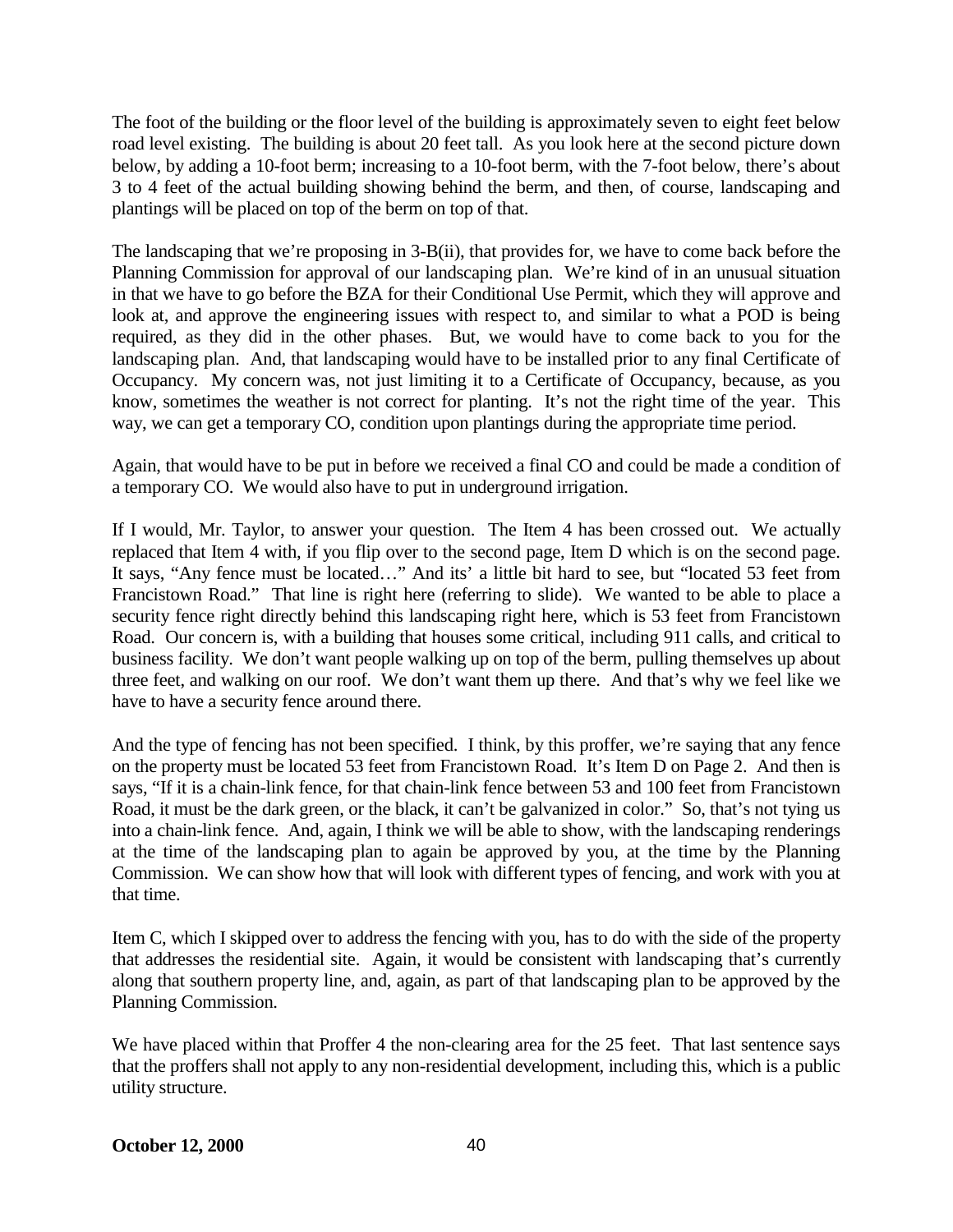And, finally, given that we're only three to four feet above a berm which is hidden by landscaping, and some sort of fencing, we didn't want to get into, and didn't feel we needed to, and I think staff agrees to proffer exterior materials.

We've worked very closely with Mr. Vanarsdall and Mr. Taylor, and Mr. Glover in this case and we believe its appropriate at this time. We request that you follow staff's recommendation and recommend this to the Board of Supervisors. I'll be happy to answer any questions. Of course, we have the folks here to answer any questions at this time.

Mr. Vanarsdall - Any questions for Mr. Condlin by Commission members? I had a question, but I don't know what it was. I forgot it.

| Mr. Condlin -                     | I can answer that one. I'm good at those.                                                  |
|-----------------------------------|--------------------------------------------------------------------------------------------|
| Mr. Vanarsdall -                  | That was an easy one.                                                                      |
| Mr. Condlin -                     | That's a given.                                                                            |
| Mr. Vanarsdall -<br>Mr. Condlin - | Do you want some rebuttal time?<br>Whatever I have left. I don't think I'll need too much. |
| Mr. Vanarsdall -<br>Good evening. | Thank you, Mr. Condlin. Do you want to come on down, please.                               |

Mrs. Peggy Callin - Good evening. My name is Peggy Callin. I live at 5228 Timberhollow Place which my back yard is adjacent to the end of MCI's property. Well, specifically, one concern I have is I'd like to see sidewalks built on that side of Francistown. Right now, they're on the other side, but they're not on our side. And, I want to be sure that there is enough space available for sidewalks to be built if and when that does occur, I'd like to be. And, also, I'm concerned if the road ever needs to be widened, will there be enough room. With so many new subdivisions going up, I'm not sure that they're leaving space for that.

So, those are my specific concerns. In general, I'm opposed to it for many reasons. We've lived in that house for 9 years now. We thoroughly enjoyed the neighborhood and all of our friends. And it's a great family place to live, with the exception of MCI. It's been an extreme nuisance to us since we have lived there.

Originally, on that other plan, there were the two beige buildings and then that brick colored building that's proposed to be built. Originally, when we moved there, there was the one beige building. You know, two years ago, they doubled their building in size and now they're again trying to add a third more on. And, it is a residential area. You know, many, many young children.

We've had to fight MCI about the noise for years. My children are now four and five. At that time, they were one and two. They were having nightmares about the noise. And I had to move them out of their bedroom, to a bedroom further away from the chillers. And, I understand, that's over now,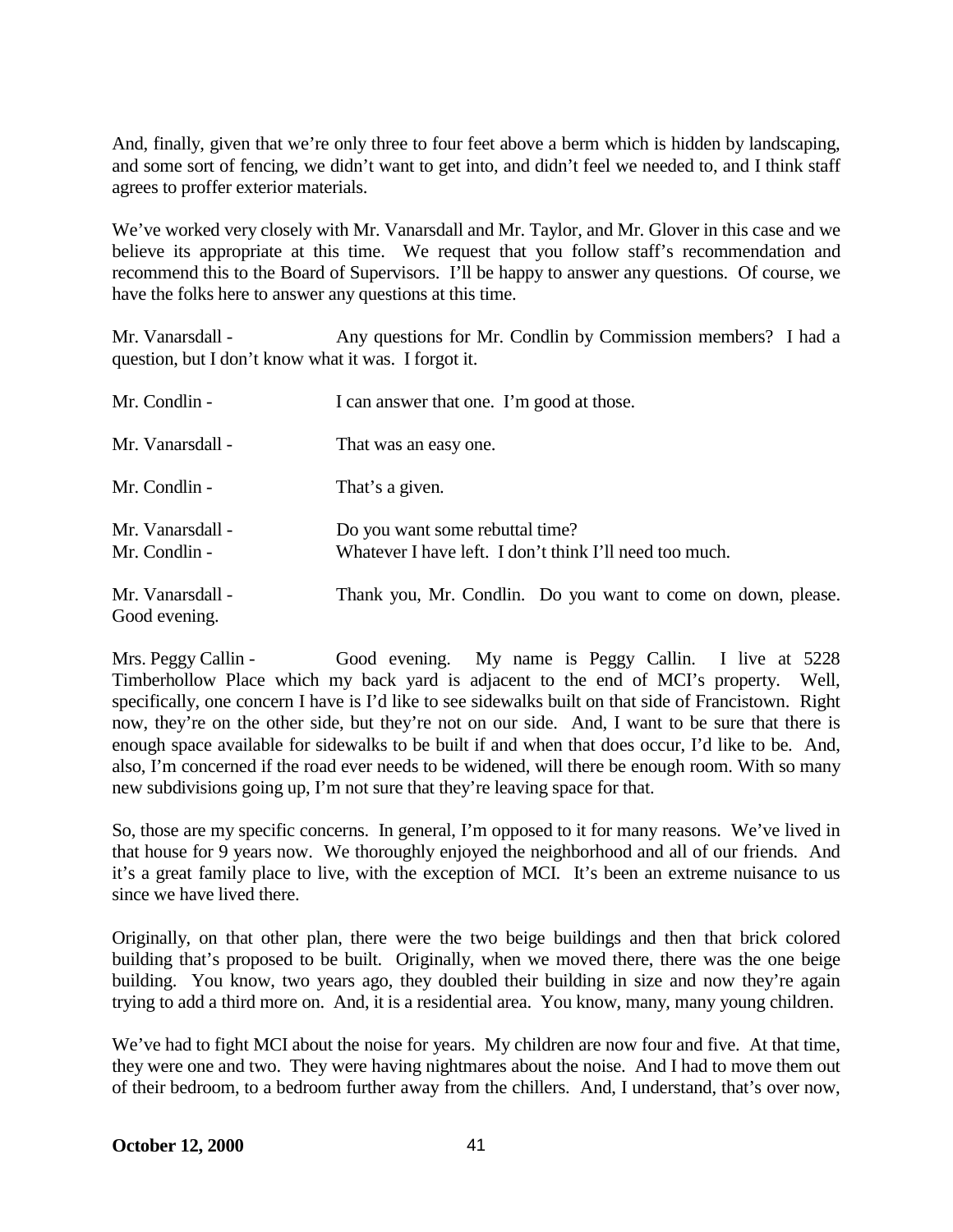but I just don't trust that this won't led to more problems; more noise, more traffic, more, you know, inability to walk in the road, or inability to put sidewalks up.

It just seems like its an increasing problem. You know we get one battle solved and then we get another letter saying, "Oh, we want to do this." You know, like I said, it's a residential area, and I think all of the residents need to be considered.

I spoke to several neighbors today who also feel the way I do. They didn't receive any letter, and weren't aware of this meeting tonight and were unable to come on the spur of the moment. But I know there is opposition in The Timbers. These people came in late, but I assume they came in opposition to the MCI plans.

| Mr. Vanarsdall -                                               | They had a community meeting I think.                                                                                                                                                                                                                         |
|----------------------------------------------------------------|---------------------------------------------------------------------------------------------------------------------------------------------------------------------------------------------------------------------------------------------------------------|
| Mrs. Callin -                                                  | Yes. And my husband was there.                                                                                                                                                                                                                                |
| Mr. Vanarsdall -<br>Mrs. Callin -<br>and he is home with them. | I thought you were there, too.<br>No. I wasn't. I was at home with the kids. Now, its my turn tonight,                                                                                                                                                        |
| Mr. Vanarsdall -                                               | Hardly, no one was there.                                                                                                                                                                                                                                     |
| Mrs. Callin -                                                  | Well, you know, a lot of people, the letters are only going out to the<br>homeowners that are adjacent to the MCI property. But, there's a whole subdivision of people who<br>are, like one property away, two properties away who aren't even aware of this. |
| Mr. Vanarsdall -                                               | Every home across the street got a notice, and none of them came.                                                                                                                                                                                             |
| Mrs. Callin-                                                   | Okay. Well, that's not my subdivision.                                                                                                                                                                                                                        |
| Mr. Vanarsdall -                                               | It was very disappointing that no one did show up.                                                                                                                                                                                                            |
| Mrs. Callin -                                                  | We're directly behind on the same side of the street.                                                                                                                                                                                                         |
| Mr. Vanarsdall -                                               | Right.                                                                                                                                                                                                                                                        |
| Mrs. Callin -                                                  | I know the letter only went out to the adjacent property owners. So,<br>there are a lot of property owners who aren't adjacent, but it does directly affect them.                                                                                             |
| Mr. Vanarsdall -                                               | We'll let Mr. Condlin address your issues and appreciate it.                                                                                                                                                                                                  |
| Mrs. Callin -                                                  | Thank you.                                                                                                                                                                                                                                                    |
| Mr. Taylor -                                                   | Thank you, Mrs. Callin.                                                                                                                                                                                                                                       |
| Mr. Vanarsdall -                                               | Any questions by Commission members? I'm sorry.                                                                                                                                                                                                               |

**October 12, 2000** 42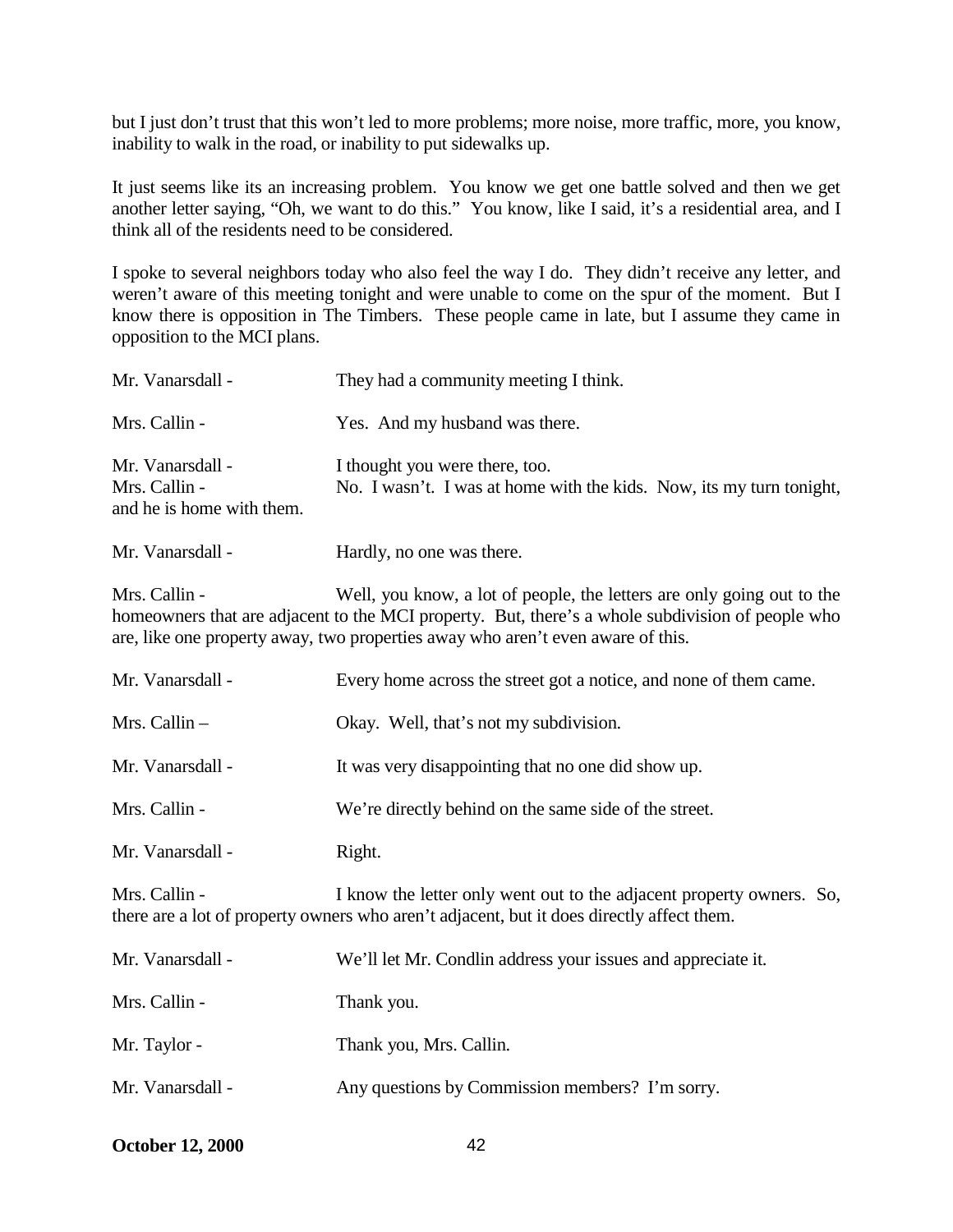Mr. Taylor - I had a question, but I think I'll wait until after Mr. Condlin speaks.

Mr. Vanarsdall - All right.

Mr. Condlin - I didn't know if any other opposition wanted to speak. That's what they're whispering to be back here.

Mr. Taylor - That is a good point. Is there anybody else in opposition? Then, I think, Mr. Condlin, you're free to speak?

Mr. Condlin - If you could put that lose map up there, I could address it. As you said, Mr. Vanarsdall, we actually had two meetings. The first one we notified folks adjacent to and across the street. We sent out about 40 notices, and we had two people show up at the facility. At the second meeting that we had, and we're looking for the map now. But, we sent out over 225 notices by mail by ourselves. Across the street, along the sides, and if we could show it to you, we could show, that, you know, we drew a big circle and hit all the subdivisions and went back in all the subdivisions pretty far. Do you have it? You can see, these are all the folks that we notified with our facility located right there, and we did have attendance by these folks. The family was represented there with our facility right here. And, so we notified, you can see where we marked. We did a pretty extensive notification of folks at the request of Mr. Glover, Mr. Vanarsdall, and Mr. Taylor.

But, beyond that, I do want to answer some of the questions. You can see this is kind of a blow-up of our area (referring to slide). And you can see this area, I'm told there's 10 feet of County property before our berm starts and goes up. We've been requested, and we've agreed to put within that 75-foot area, a 10-foot high berm at 4 to 1. We're using a lot of our area, as a matter of fact, we will be able to discuss this, bringing it right up to the building and using the building wall as a retaining wall for that 10-foot high berm to accentuate and to help, I guess, what, essentially, is a commercial building in a residential area. I can't disagree with that.

But, I think by the landscaping plan that we've proposed, that will be approved by you. But there is room for the sidewalk along the right of way. There's a 10-foot right of way. And there isn't, according to our review of the six-year plan from the County, any plans for the road widening in this area. But, certainly, there's that 10-foot area, and more could be taken. But, this doesn't show the berm (referring to slide), but you can see some of the landscaping. It will, in essence, hide the facility which you don't achieve under the current plan, and this can accentuate the area.

I appreciate, and I agree, that the noise, I think, has been taken care of. There may be some instances where there could be a low hum, but I've gone out there on a number of occasions. I think we've agreed, the noise in the past, was unbearable. MCI recognized that fact, and MCI, in order to expand, made, as part of their expansion, putting in these new facilities with the sound barrier systems.

As for the traffic, the facility will have no more employees than it currently has. It's the beauty of it. It's amazing to see the old facility that was built in the early eighties, versus the new facility.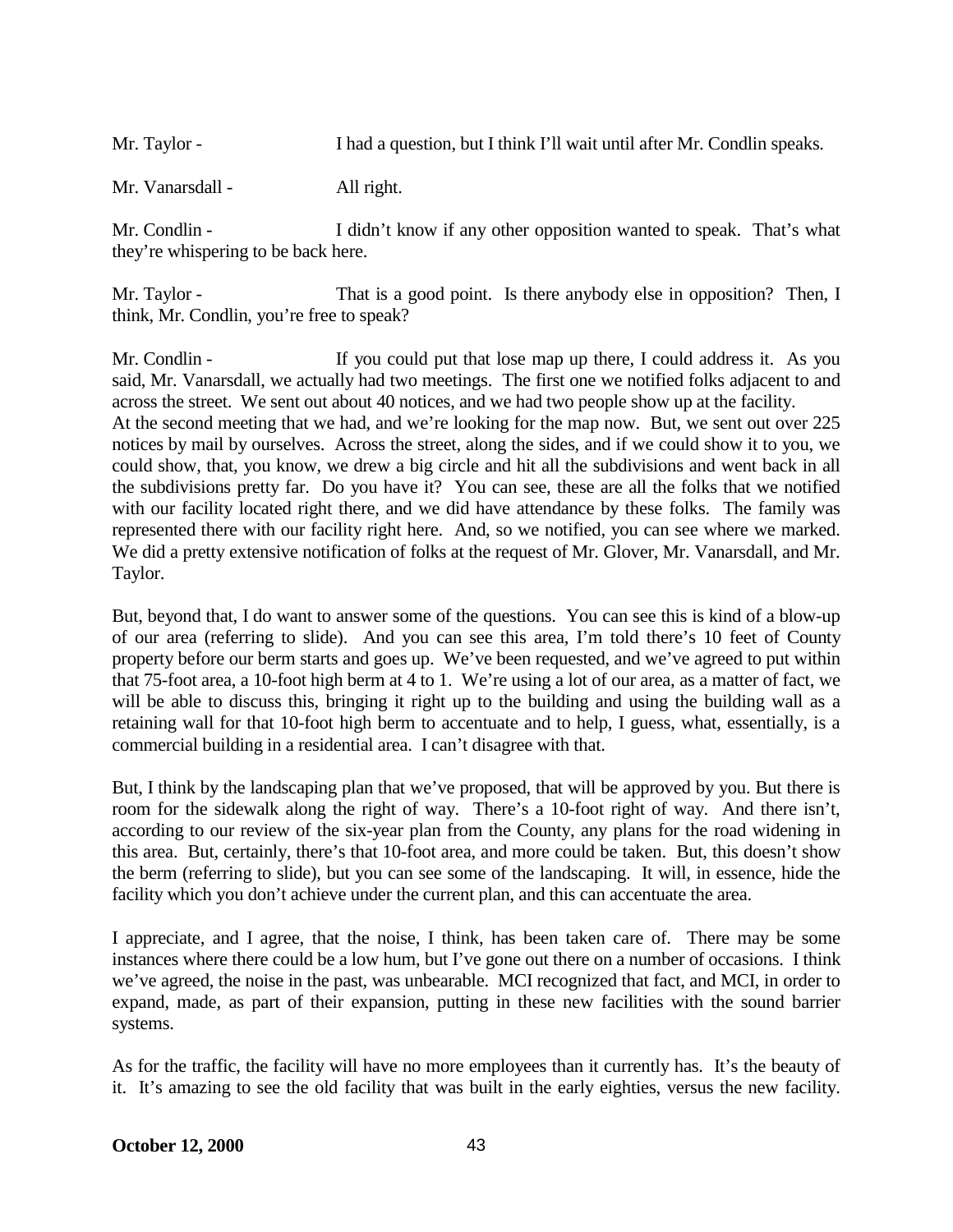The same amount can be handled in a third of less room with a third of a less people. It is amazing. They've got about any given shift, have as much as 15 people there. The facility has employees there 24 hours a day, 7 days a week, every day of the year. Sometimes its as small as two or three during the late hours. Sometimes its as much as up to 15. Again, this won't impact traffic. I would dare say, if this would develop residential, probably would have. And I didn't do an analysis, but given a quick take of the amount of area in this whole property, would have less traffic than if it were developed residentially within this area and on Francistown Road.

This property is part of the phasing that was planned and was upgraded or speeded up because of the demand, and the huge increase in demand for the telephone lines and the services and the voice data that goes over the telephone lines. I was trying to respond to that.

This property services the entire areas we've described, and there isn't any more room to expand. This is it. This is the last phase. This is the last plan of the phase, of the phasing plans that they have. They bought this property with the understanding that they may have to pop and build this particular facility. Again, I'll be happy to answer any specific questions at this time that I might not have addressed.

| In reference to the questions, is it Collins? |
|-----------------------------------------------|
| Callen.                                       |
| Callen.                                       |
|                                               |

Mr. Archer - Mrs. Callen raised, one, I think you addressed having to do with noise abatement. Will this facility tend to take the noise away from or move it closer to her or what?

Mr. Condlin - I won't do anything to the noise for or against, from what I understand at this point. What I understand how the facility, and I know the engineers hate it when I try to be an engineer. But, the way I understand the facility, these telephone switching devices run so hot that they have to have some really impressive cooling units underneath. And what the water does is, after it goes through the units, it goes into those towers that were on that beige layout; those towers that are out there. That cools it down. And I'm going to say, and I know I'm not right, like 10 degrees, and then it goes down inside the facility. There's yet another, what they called a "chiller," which cools it down another 10 degrees and then the water runs back through the system. The system is so extensive that, you know, it has every other floor panel has an air-conditioning grate for it to come up and to help cool the units.

In addition to the other noise generation, there was a back-up generator that had to actually be employed this last January during the Super Bowl during our ice storm. I keep time by sporting events, and I apologize for that. I think we all remember that storm, a snow storm that came through. They, actually, had to employ a generator in the back up battery system.

Again, all of those facilities have been placed, and they spent close to a million dollars; little over \$900,000. And I would say that the Planning Commission, we checked before the last hearing. I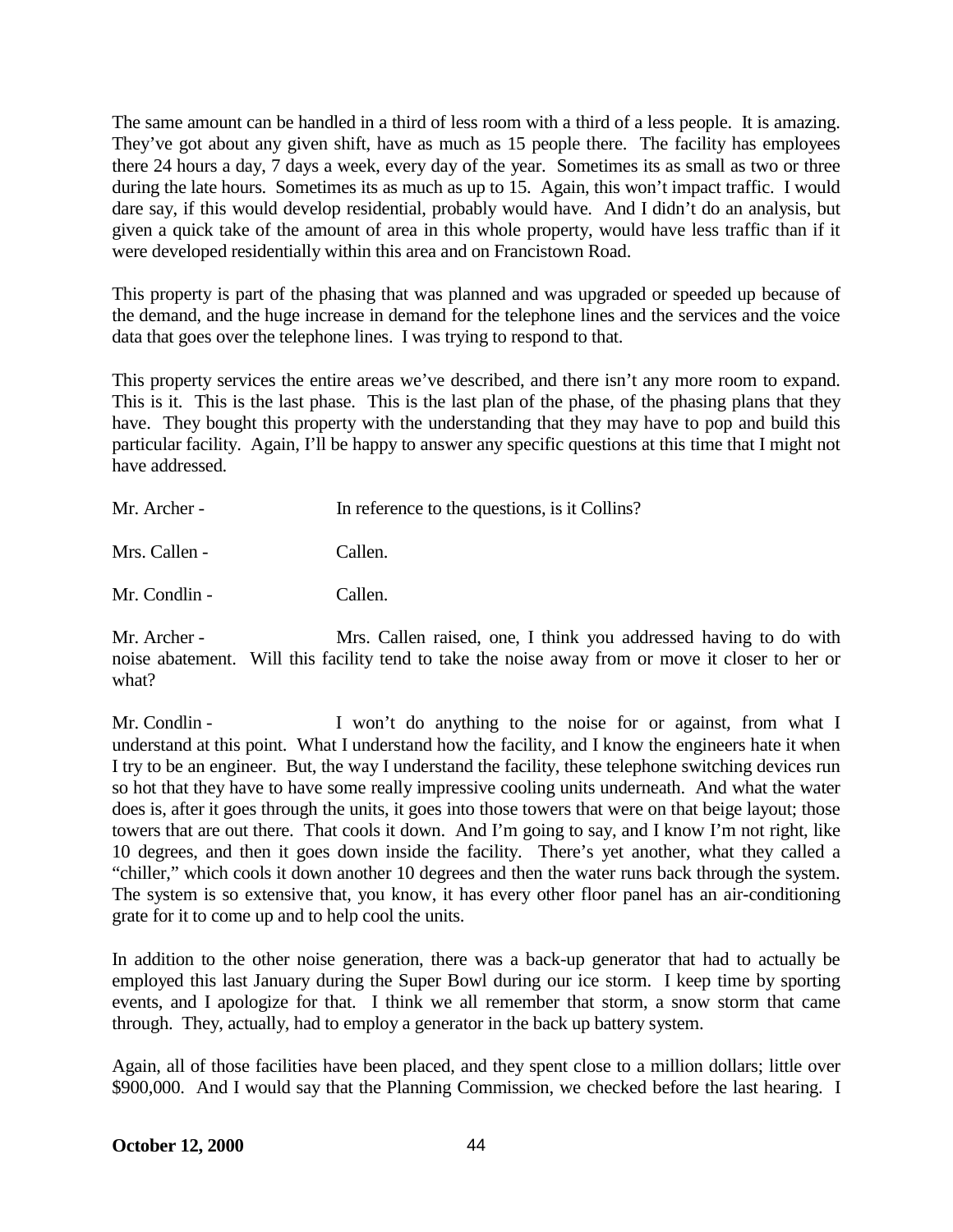can't say we checked in the last 30 days, has not received any noise. And this would do nothing to increase the noise. And I can't stand here and legitimately say we decrease the noise by this landscaping. It depends on where you're standing, quite honestly.

By getting rid of that 25 foot "no clear area" that's in the proffers now, and take advantage of the existing infrastructure, the things I just described and use those, and again, it won't make any more noise.

| Mr. Archer -                      | And the other piece was, you mentioned, "sidewalks?"              |
|-----------------------------------|-------------------------------------------------------------------|
| Mr. Condlin -                     | Yes sir.                                                          |
| Mr. Archer -<br>for the sidewalk? | And I think you've indicated there's a 10-foot County-owned strip |

Mr. Condlin - Yes. I think that what they've got showing here, the roadway is right there, and in the right of way, again, I can't seem to work this (referring to slide pen), but you can see the first line is where the pavement stops. The second line, where that green area is, where the right of way extends, there's a 10-foot area there where a sidewalk could be placed. There is a sidewalk on the other side of the street. I think their concern is that the school down the road, is just a little bit down the road, is on the same side as MCI and the school. It seems kind of ridiculous to cross the road. It's a fairly busy road to walk down and then cross back again.

Mr. Archer - Okay. That's all I have. Thank you.

Mr. Taylor - While we're talking about landscaping, and going back to the comment that Mrs. Callen made, is there landscaping now existing behind the building between the building and the adjacent residential area? Do we know that there is?

Mr. Condlin - This shows, if I can get my bearings, (referring to slide), there is some landscaping. You can see there is an existing buffer that goes along, this doesn't show on the dark property, runs along this area. I think Mrs. Callen lives in either this house, or this house back here.

| Mrs. Callen -                  | The last one.                                                            |
|--------------------------------|--------------------------------------------------------------------------|
| Mr. Condlin -                  | The last one right here.                                                 |
| Mr. Taylor -                   | That one right there, Mrs. Callen?                                       |
| Mr. Archer -<br>to slide pen). | That I hit with the dot, and I finally got this thing to work (referring |
| Mr. Taylor -<br>configuration? | Mrs. Callen, has the landscaping helped the noise in the present         |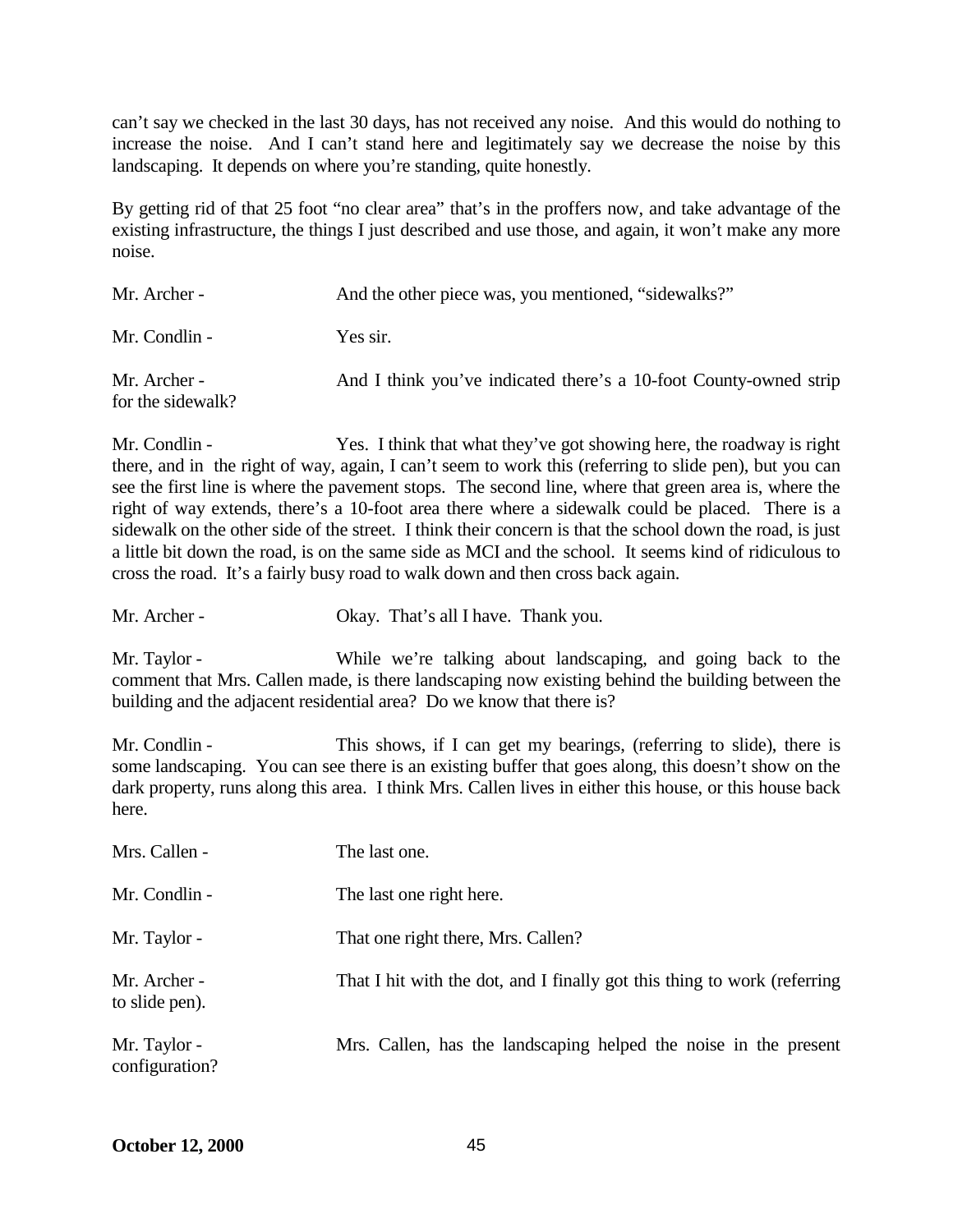Mrs. Callen - The landscaping hasn't really improved the noise diminishing. They moved their chilling unit. It was right practically in our backyard. And that's when the noise was an extreme nuisance, and that's since been moved to the front of their building. But, as long as we're talking about landscaping, I would love to see more.

When we moved there, there was nothing but woods behind us. You know, we watched them just completely bulldoze the woods behind us and now there's a chain-linked fence up right on our, you know, within an inch of our property line; no woods, an eyesore.

As long as I'm up here, one more question, nighttime lighting. Will there be any nighttime lighting? In the past spotlights have been a real nuisance and a real problem, because we've had to call several times to get them to change where the lighting was because it was shining in our house.

| Mr. Condlin -                               | I believe they did adjust those.                                    |
|---------------------------------------------|---------------------------------------------------------------------|
| Mrs. Callen -<br>the new building?          | They did. But, I'm concerned that there may be new lighting with    |
| Mr. Condlin -<br>of a security level issue. | I'll call Jamey. Jamey, if you could come up here. It would be more |

Mr. Jamey Dutra - I'm Jamey Dutra. I work with Beers Construction Company. We're design, build contractors for the project, and there will be some lighting by code. I believe we're required to have exit lighting at the door at the exit, right?

| Mr. Taylor - | And that lighting does not exist now? |
|--------------|---------------------------------------|
|--------------|---------------------------------------|

Mr. Dutra - Don't worry. I build better than that.

Mrs. O'Bannon - I think the request has to do with landscaping that's not really adjacent to this portion of the building. You were talking about…

Mr. Condlin - If I could address that. We're talking about the landscaping back here (referring to slide).

Mrs. O'Bannon - Right.

Mr. Condlin - There is a requirement for a access to the retention area at the back from here. So, there has to be some means to get down there. Is that right?

Unknown Person - There is also fire access required to the back here. Some of this landscaping has been planted in the back, and it may not be mature yet. We're certainly willing to accommodate the landscaping plan whatever we can put in that will assist with that shielding the property. That's not an issue.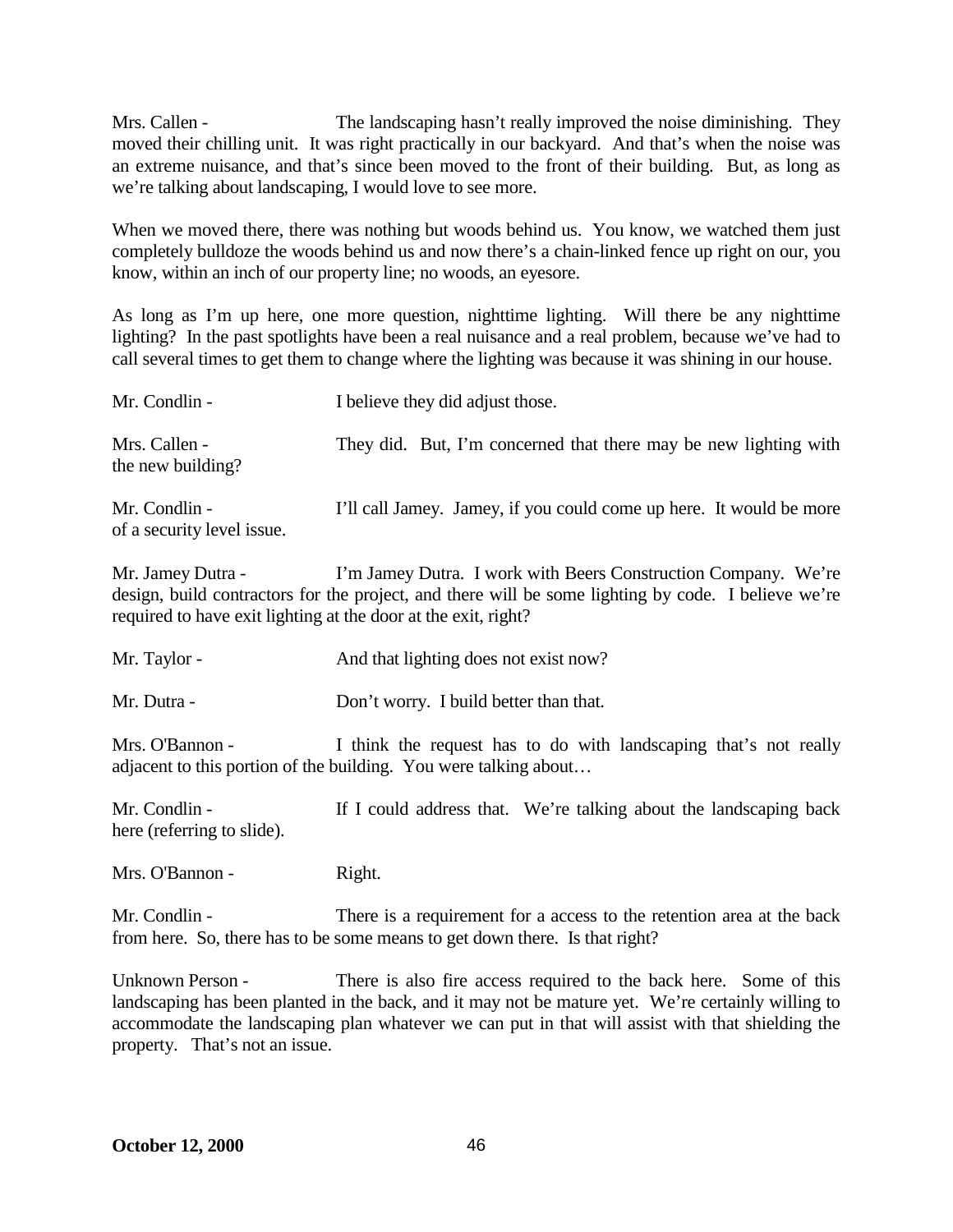Mr. Condlin - If I may. That was part of the conditional use permit for both of these buildings. That was looked at and approved by the BZA; not to say it was right or wrong. It was approved at that time. I don't think we can proffer that would bring this back. But, I think that we can commit that we can take a look, to the extent before we file our landscape plan. We can take a look, you know, look at the landscaping, and, potentially, offer a landscaping plan for the entire property at that point to the extent that we find that we're deficient. Again, we're not amending any proffers on that back piece. I can't proffer that, tonight, but I can commit that we can take a look at that. If desired, we can make that part of the landscaping plan. We tried to make this as full landscaping as we could allow, given the access requirements to get back to the BMP, given the grades and everything. So.

Mr. Taylor - Well, please let us make that a part of the plan and also make special efforts to talk to Mrs. Callen to see what we can do as we go forward with this plan.

| Mr. Condlin -                                               | Yes. And see what we can do, specifically, for landscaping.      |
|-------------------------------------------------------------|------------------------------------------------------------------|
| Mrs. O'Bannon -                                             | And as you know, these minutes are verbatim.                     |
| Mr. Condlin -                                               | I hate to read them sometimes. Yes ma'am.                        |
| Mr. Taylor -                                                | Are there any other comments?                                    |
| Mr. Vanarsdall -<br>evening.                                | Any more questions for Mr. Condlin? Thank you. Yes sir, good     |
| Mr. Oscar Thomas -                                          | Good evening, every one.                                         |
| Mr. Marlles -                                               | Your name, sir.                                                  |
| Mr. Thomas -                                                | Mr. Conlley says that                                            |
| Mr. Marlles -                                               | Sir, could you give your name and address, just for the minutes? |
| Mr. Thomas -<br>have the property adjacent to MCI. Conlley? | Okay. My name is Oscar Thomas. I'm with the Brown family. We     |
| Mr. Condlin -                                               | Mr. Condlin.                                                     |

Mr. Thomas - Mr. Condlin said that the existing chillers, let me see if I can have any luck with this pen, here; due to growing demand will service all of this. If this demand continues to grow, will there be a need for another chiller or a cooling system, and where will it go?

Mr. Condlin - I can address that. The existing demand I was talking about was requiring the additional property, which we show here in the dark area. These outside cooling towers, when they were built, were built with specifications with the understanding that we were building and planned for this particular phase. So, if we fill up this entire site with the computer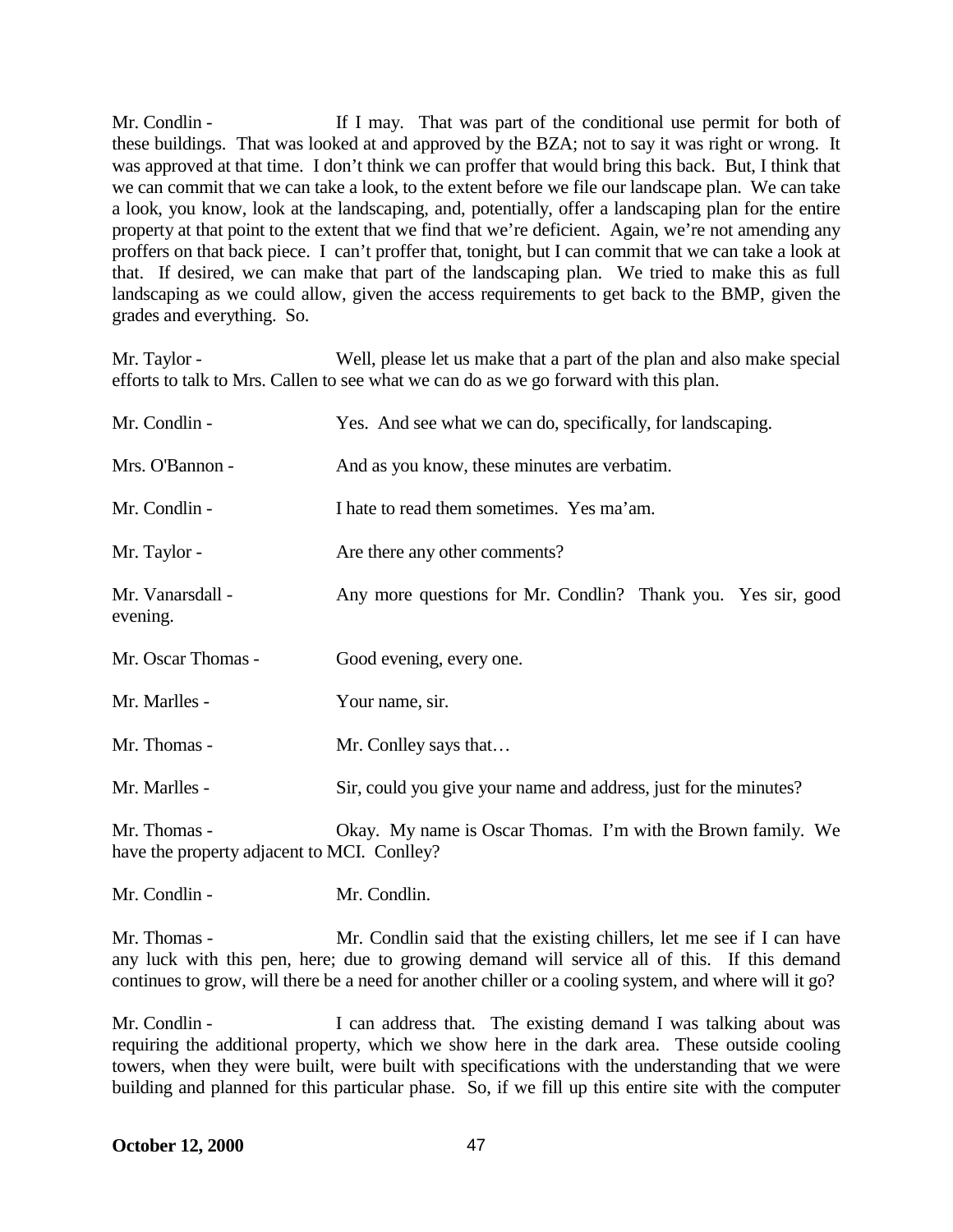telephone switching devices, and fill out to the maximum this entire facility, we would still only need these two cooling towers. We would not need any more cooling towers on our property. So, again, if the demand increases beyond what we have here, MCI has a couple of choices which is either expand over to your property, if you sell the property, or reduce the area that's serviced by this facility, and built another facility somewhere, probably in western Virginia area to create a smaller service area, or to find another facility to work that out. This is it for the property. So, these two cooling towers will be…

Mrs. O'Bannon - Mr. Brown, do you hear a lot of noise from the cooling towers? I'm just interested in our well they are insulated? We were told they did some soundproofing.

Mr. Brown - We're not living in that particular area. But the neighbors from the last meeting I went to, said it was quite a bit of noise until they moved the chillers or cooling towers.

Mrs. O'Bannon - Yes sir. They tell us they've put a lot of insulation or soundproofing around them. I was just interested to know how well its working. So.

| Mr. Brown -<br>can.              | Well, this young lady here maybe can answer that a little better than I |
|----------------------------------|-------------------------------------------------------------------------|
| Mrs. O'Bannon -                  | Okay. Thank you.                                                        |
| Mr. Vanarsdall -                 | Mr. Taylor.                                                             |
| Mr. Taylor -                     | Thank you, Mr. Chairman. This particular project                        |
| Mr. Vanarsdall -                 | You have to waive the time limit on the proffers, if you want to.       |
| Mr. Taylor -<br>comments, first? | May I make a few remarks first? Mr. Chairman, may I make a few          |
| Mr. Vanarsdall -                 | Sure. Do whatever you want to.                                          |

Mr. Taylor - Well, in view of the fact there's a Virginia Tech game, we want to watch the clock. But, I would like to say that this project has involved Mr. Glover, Mr. Vanarsdall, and myself and all of the staff at MCI and Mr. Condlin, and we have had several meetings with the neighborhood people. And I want to thank everybody who participated in those proceedings for the time and the energy that you placed in them. And, I think the outcome has been as good as we can hope with what we all recognize is an institutional type corporation entity in a residential area. It's just, that's the way it grew and it has grown. And, I think that MCI has been trying to be a good neighbor over the years, and, particularly, this last evolution in the nature and character of the changes. And, I will hold them responsible for all of the proffers that they've made, and, I know that they'll comply. And, with that, Mr. Chairman, I would move to waive the time requirements for Proffers 3 and 4 for Case C-60C-00.

Mrs. Quesinberry seconded the motion.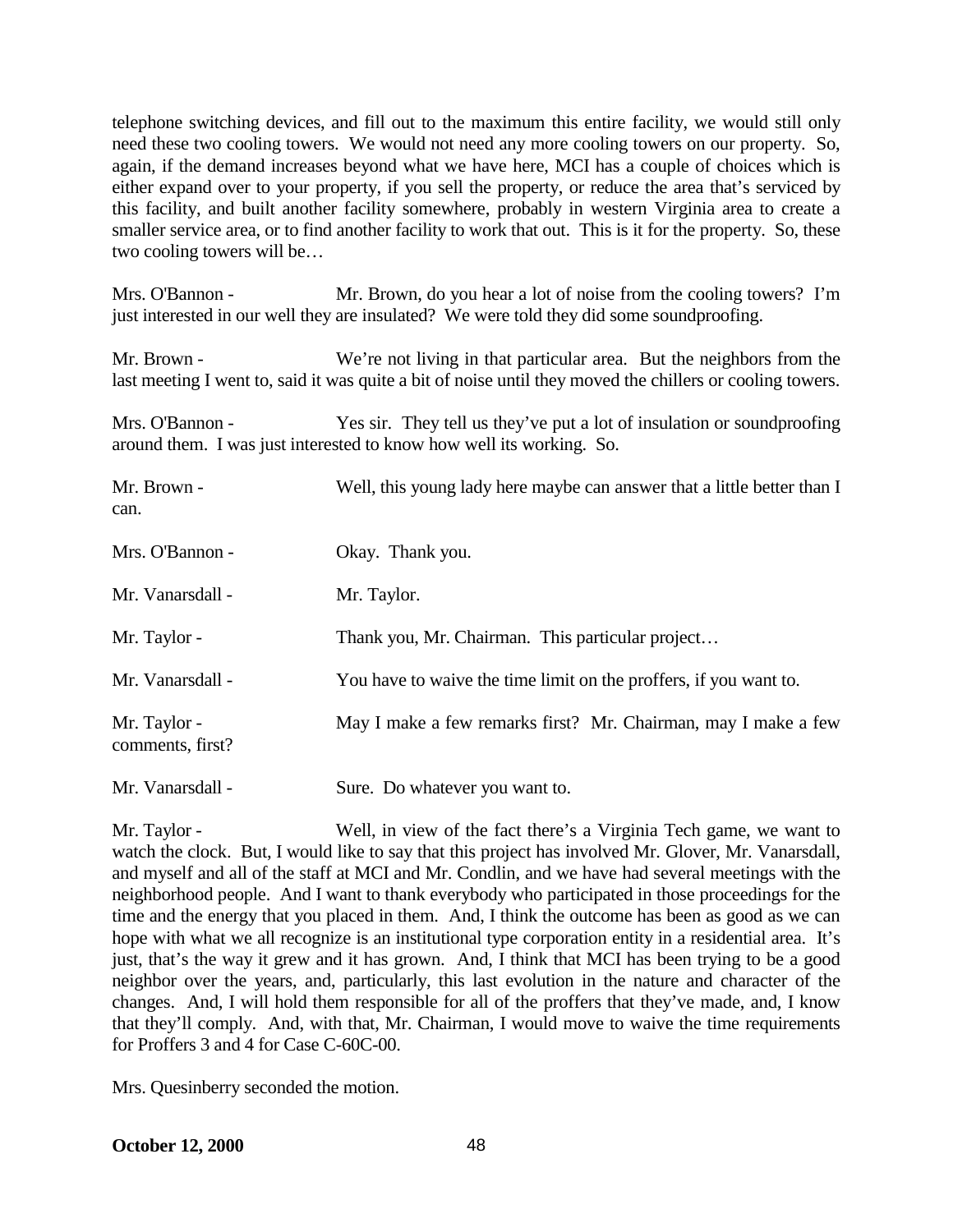Mr. Vanarsdall - Motion made by Mr. Taylor, seconded by Mrs. Quesinberry. All those in favor say aye—all those opposed by saying nay. The vote is 5-0 (Mrs. O'Bannon abstained).

Mr. Taylor - And, also, Mr. Chairman, I would move approval of Case C-60C-00 MCI WorldCom as proffered and amended.

Mrs. Quesinberry seconded the motion.

| Ms. Dwyer -<br>8, as well? | May I ask a question before we move? Do we need to amend Proffer |
|----------------------------|------------------------------------------------------------------|
| Mr. Taylor -               | I believe we do.                                                 |
| Mr. Vanarsdall -           | Eight has been deleted.                                          |
| Mr. Taylor -               | Proffer 8 has been deleted.                                      |
| Ms. Dwyer -                | Okay.                                                            |
| Mr. Taylor -               | So, Proffers 3 and 4 are all that we have. So, we're correct.    |
| Ms. Dwyer -                | Sorry.                                                           |
| Mr. Taylor -<br>WorldCom.  | I'll make again the motion for approval of Case C-60C-00 MCI     |

Ms. Dwyer seconded the motion.

Mr. Vanarsdall - Motion made by Mr. Taylor, seconded by Mrs. Dwyer. All those in favor say aye—all those opposed by saying nay. The vote is 5-0 (Mrs. O'Bannon abstained). Thank you all. All of you are going in different directions. I hope you have a good trip. All right, Mr. Secretary.

REASON: Acting on a motion by Mr. Taylor, seconded by Mrs. Dwyer, the Planning Commission voted to recommend that the Board of Supervisors **grant** the request because the proffers continue to assure a quality form of development with maximum protection afforded the adjacent properties.

Mr. Marlles - Okay, Mr. Chairman, the next case is C-70C-00.

**C-70C-00 Jordan Consulting Engineers for Deborah Hungerford:** Request to conditionally rezone from A-1 Agricultural District and R-2C One Family Residence District (Conditional) to R-5C General Residence District (Conditional), part of Parcels 10-A-12 and 13, described as follows: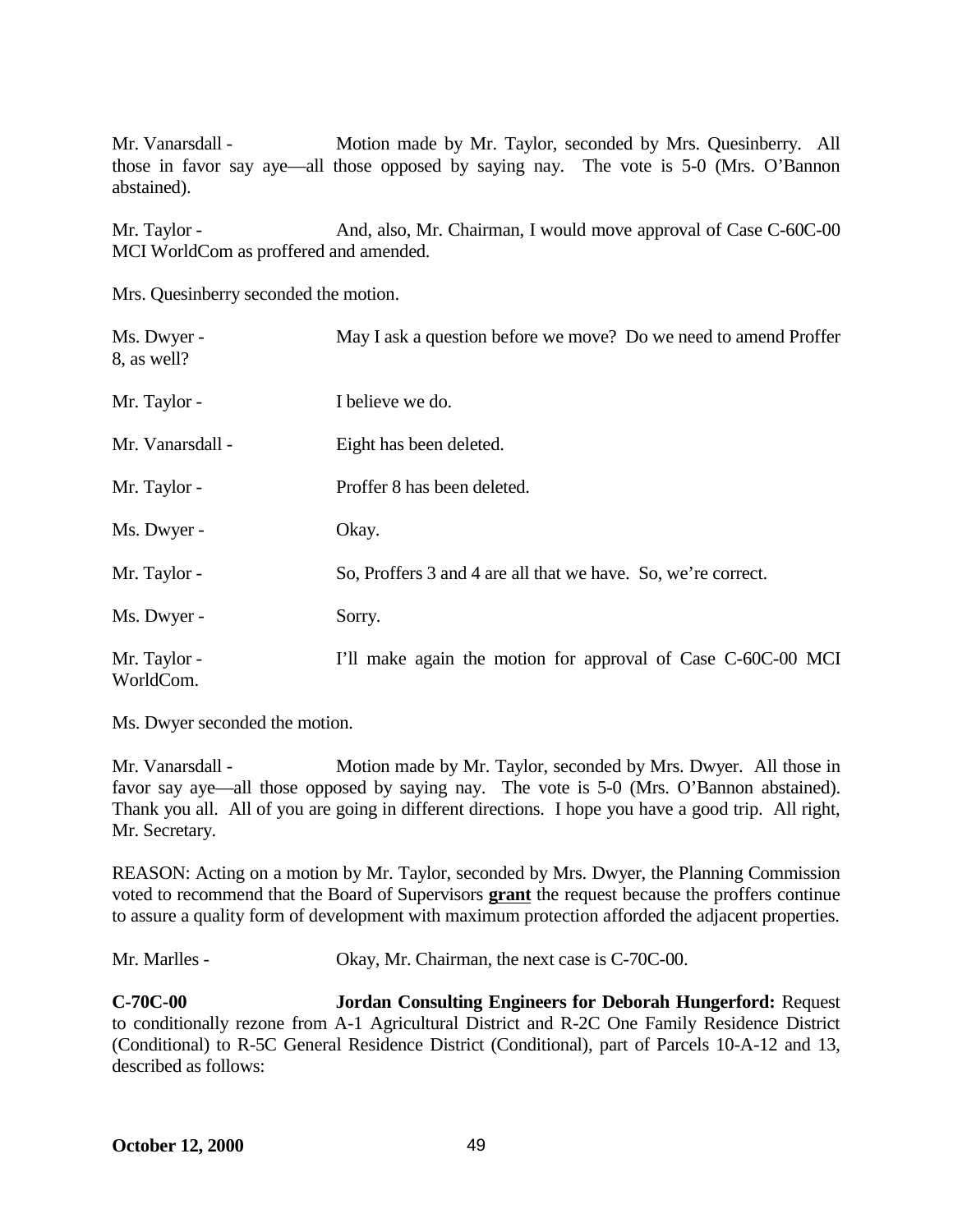### Parcel I

Beginning at a point on the southern boundary of the right of way line of Nuckols Road, said point being 496.37 feet west of the intersection of the southern boundary of the right of way line of Nuckols Road and the western boundary of the right of way line of Shady Grove Road. Thence leaving the southern boundary of the right of way line of Nuckols Road in a westerly direction with two (2) courses and distances: (1) S 18°04'45'' W,164.05 feet to a point; (2) Thence N 57°00'45'' W 15.82 feet to a point, said point being the Actual Point and Place of Beginning for Parcel 1. Thence in an easterly direction with three (3) courses and distances; (1) S 57°00'45" E 129.38 feet to a point; (2) Thence N 71°51'21" W 87.75 feet to a point; (3) Thence N 36°35'30" W 64.43 feet to a point, said point being the Point and Place of Beginning for Parcel 1 and containing 0.037 acre.

# Parcel 2

Beginning at a point on the southern boundary of the right of way line of Nuckols Road, said point being 496.37 feet west of the intersection of the southern boundary of the right of way line of Nuckols Road and the western boundary of the right of way line of Shady Grove Road. Thence leaving the southern boundary of the right of way line of Nuckols Road in a westerly direction with three (3) courses and distances: (1) S  $18^{\circ}04'45''$  W  $164.05$  feet. to a point; (2) Thence N  $57^{\circ}00'45''$ W 252.95 feet to a point; (3) Thence N 18°04'45" E 110.96 feet to a point on the southern boundary of the right of way line of Nuckols Road. Thence with the southern boundary of the right of way line of Shady Grove Grove in an easterly direction with two (2) courses and distances; (1) S 71°55'15'' E 244.43 feet to a point; (2) Thence S 18°04'45'' W 12.00 feet to a point, said point being the Point and Place of Beginning for Parcel 2 and containing 0.805 acre.

The staff report will be given by Mr. Mark Bittner.

| Mr. Vanarsdall - | Any one in the audience in opposition to this case?           |
|------------------|---------------------------------------------------------------|
| Mr. Bittner -    | Any one in the audience?                                      |
| Mr. Vanarsdall - | Is there any one in the audience? No opposition. Mr. Bittner. |

Mr. Bittner - Thank you, Mr. Chairman. I'll make this brief, but I do want to cover quickly the proffers that we got in. They were brought in yesterday, so we would need to waive the time limit in order to accept them. What these proffers do is simply reference the existing proffers on the existing day care center just to the east. And they, simply, attach themselves to those proffers.

There is one exception dealing with a buffer along Nuckols Road. They're proffering a 25-foot buffer. The existing site has a 30-foot buffer. However, they are also proffering that the buffer to be established on the new section will be consistent with this site plan, which is part of the staff report.

We feel that the buffer shown here is acceptable because it maintains a consistent line and width, with what's already been established on the site. So, staff is, therefore, now recommending approval of this application. I'd be happy to answer any questions you may have.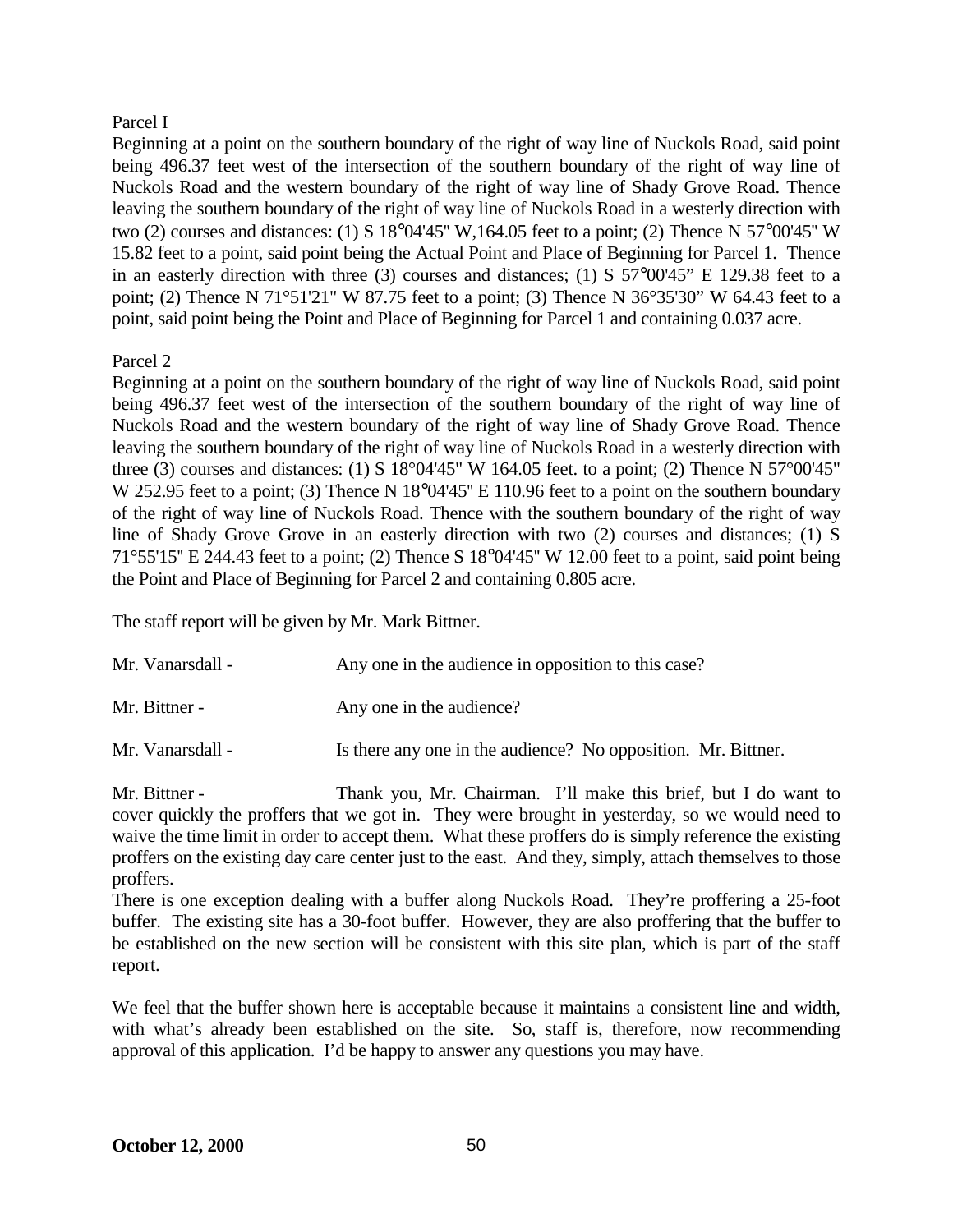Mr. Vanarsdall - Any questions for Mr. Bittner? Thank you, Mr. Bittner. Mr. Taylor, do you want to hear…

Mr. Taylor - Mr. Bittner, as you said, the new proffers that we have right here, they're handwritten. You referred to as proffers. I only see there's Proffer 1.

Mr. Bittner - Well, yes. That's correct. There's one proffer.

Mr. Taylor - We'd have to waive one proffer. And this was the greenbelt that was described in here that you refer to.

Mr. Bittner - Correct. The second paragraph of the proffer towards the bottom. That makes the exception.

Mr. Taylor - And, I'm correct, that this really just rationalizes kind of the plat and allows the existing day care to expand? And it picks up a little piece of the EPA, and there's no one in opposition. I've had no comments, no calls.

Mr. Bittner - Neither have I.

Mr. Taylor - Then, Mr. Chairman, I would move to waive Proffer 1, dated October 11, 2000 in Case 70C-00.

Mr. Archer seconded the motion.

Mr. Vanarsdall - Motion made by Mr. Taylor, seconded by Mr. Archer All those in favor say aye—all those opposed by saying nay. The vote is 5-0 (Mrs. O'Bannon abstained).

Mr. Taylor - And, Mr. Chairman, then with that...

Mr. Vanarsdall - Well, Mr. Taylor, before you say that, did you want to hear from the applicant?

Mr. Taylor - No. I don't think, in this case, we should do that, unless she's here in the audience or he's in the audience. That not being the case, I think we'll proceed. I will move approval of Case C-70C-00 Deborah Hungerford as proffered.

Ms. Dwyer seconded the motion.

Mr. Vanarsdall - Motion made by Mr. Taylor, seconded by Mrs. Quesinberry. All those in favor say aye—all those opposed by saying nay. The vote is 5-0 (Mrs. O'Bannon abstained). Thank you all. All of you are going in different directions. I hope you have a good trip.

REASON: Acting on a motion by Mr. Taylor, seconded by Mrs. Quesinberry, the Planning Commission voted to recommend that the Board of Supervisors **grant** the request because it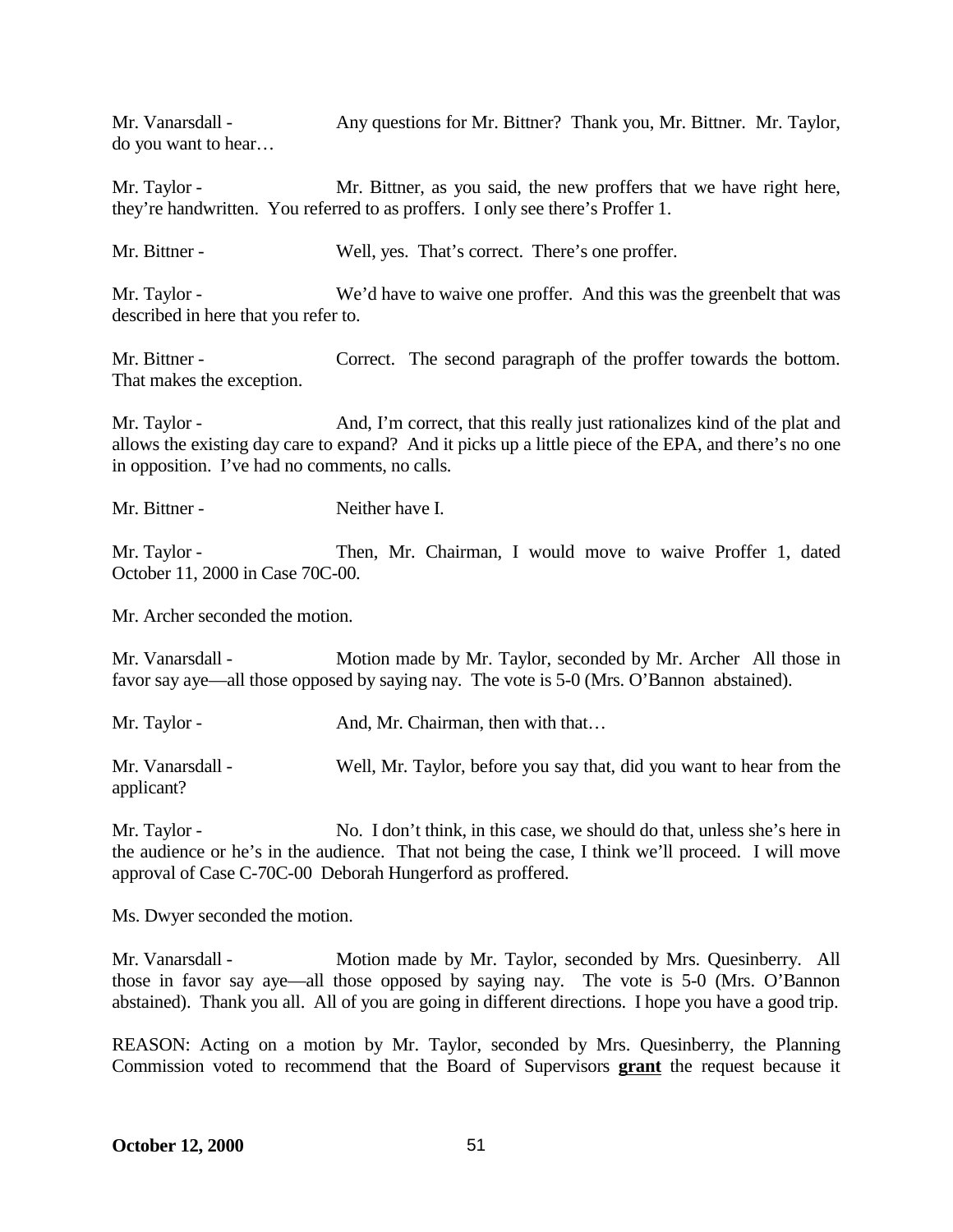continues a form of zoning consistent with the area; and it would provide for appropriate development.

Mr. Vanarsdall - That is the end of the day for the cases. Now, we'll take the minutes if anybody has reviewed them, edited them, read them, corrected.

Mr. Archer - Mr. Chairman, I found an error, but I don't remember where it was.

Acting on a motion by Mrs. Quesinberry, seconded by Mr. Taylor, the September 14, 2000 zoning minutes were approved as corrected:

| Page 13, Line 539 -      | The last word should be "if" instead of "of".                    |
|--------------------------|------------------------------------------------------------------|
| Mr. Vanarsdall -<br>now? | And, now, Mr. Secretary, do you want to explain what we're doing |

Mr. Marlles - Yes sir. We have one item of unfinished business, Mr. Chairman, having to do with finalizing our meeting schedule for 2001. I believe there was a proposal to have only one meeting in the month of August. We did have some discussion at the end of our last meeting. And staff is requesting the Commission do take action. We do have to finalize this. We are running out of time.

Mr. Vanarsdall - What this means is, we would have one meeting in August of 2001. We would drop the POD meeting, which would be held on Wednesday, August  $22<sup>nd</sup>$ . We wouldn't have one August  $22<sup>nd</sup>$  next year. We'd only have August  $9<sup>th</sup>$ , and we could all have a holiday.

Mrs. Quesinberry - We need a motion?

Mr. Vanarsdall - We need a motion and a second. You what to make a happy motion.

Mrs. Quesinberry - If I can make a motion, I'm feeling very strongly, Mr. Archer is going to second this that the Commission forego the August  $22<sup>nd</sup>$  meeting and agree to meet only once in August, that being August  $9<sup>th</sup>$ , the year 2001.

Mr. Archer - I will herewith second that motion.

Mr. Vanarsdall - Motion made by Mrs. Quesinberry, seconded by Mr. Archer. All those in favor say aye—all those opposed by saying nay. The vote is 5-0 (Mrs. O'Bannon abstained).

Mr. Marlles - That's all I have, Mr. Chairman.

The Commission, having no further business, adjourned its meeting at 9:50 p.m. on October 12, 2000.

\_\_\_\_\_\_\_\_\_\_\_\_\_\_\_\_\_\_\_\_\_\_\_\_\_\_\_\_\_\_\_\_\_\_\_